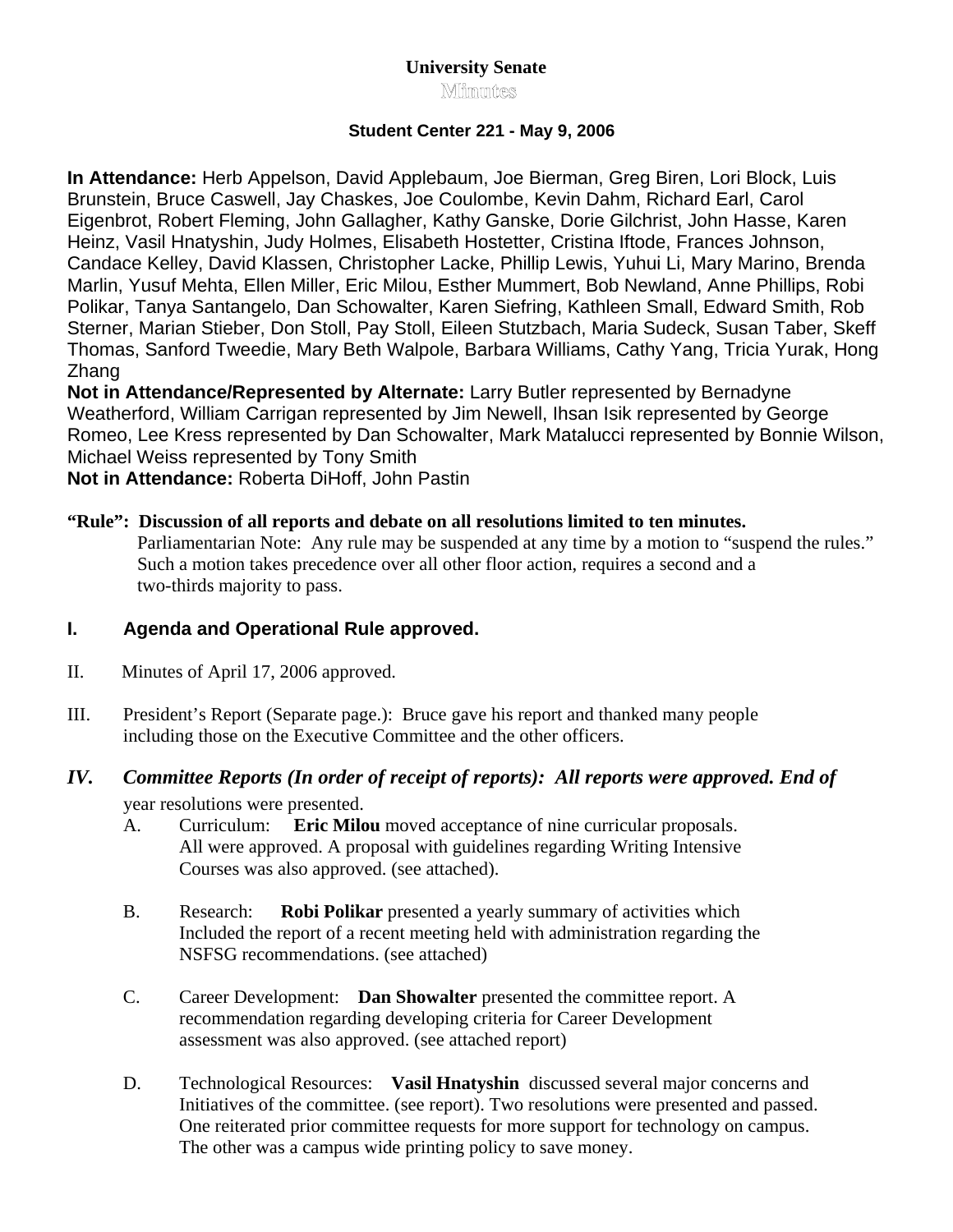- E. Promotion, **Sandy Tweedie** moved a large number of changes to the Memorandum of Agreement. Only one was deleted from the proposal #2 in "Signficant Changes to the Agreement". The other were passed to be considered by the bargaining unit.
- F. Committee on Committees : **Frances Johnson** presented a committee repot and some recommendations for committee operation for next year. All were approved (see report).
- G. Campus Aesthetics and Environment: **Skeff Thomas** moved acceptance of the report which was approved along with a resolution regarding Rowan University and its relationship with the environment. (attached)
- H. Sabbatical Leave: **John Gallagher** Report accepted. See attached.
- I. Recruitment, Admissions and Retention: **MaryBeth Walpole** Report accepted. (see attached)
- J. Tenure and Recontracting: **Tricia Yurak** See attached report.
- K. Student Relations: **Lori Block** Report of activities accepted and attached.
- L. LOAC: **Don Stoll** The committee has completed a general education survey. This will help the institution look at general education in a much more in depth manner. Report accepted and is attached.
- M. Professional Ethics: **Barbara Williams** A resolution regarding guidelines which would assist the development of an all-campus Academic Honesty Policy was approved. (see attached)
- N. University Budget and Planning: **Bob Fleming** Report and summary accepted**.**  Recommendations approved. Request of chair to continue meeting over the summer approved due to the concerns over next year's budget.
- O. Intercollegiate Athletics: **Chris Lacke** Report approved. Resolution regarding the condition of the athletics facilities in Esbjornson and the Team House approved as follows:

 Whereas the conditions of the basement of Esbjornson Gym and the Field House are deplorable and demand immediate remediation as listed in the attached letter of May 8, 2006 to President Farish, wherein a listing of the conditions is enumerated..,,,,,

 We in the Senate implore the Administration and the Board of trustees to take immediate and substantial remedial action.

P. Academic Policies and Procedures: **Susan Taber** moved Senate reapproval of the Academic Dismissal and Probation Policy that we also approved in 1999 and 2004. The administration has again requested higher GPA thresholds for academic dismissal. Motion to reapprove 1999 and 2004 Senate policy approved. In addition, a draft of a new procedure for handling academic dishonesty situations was moved and accepted.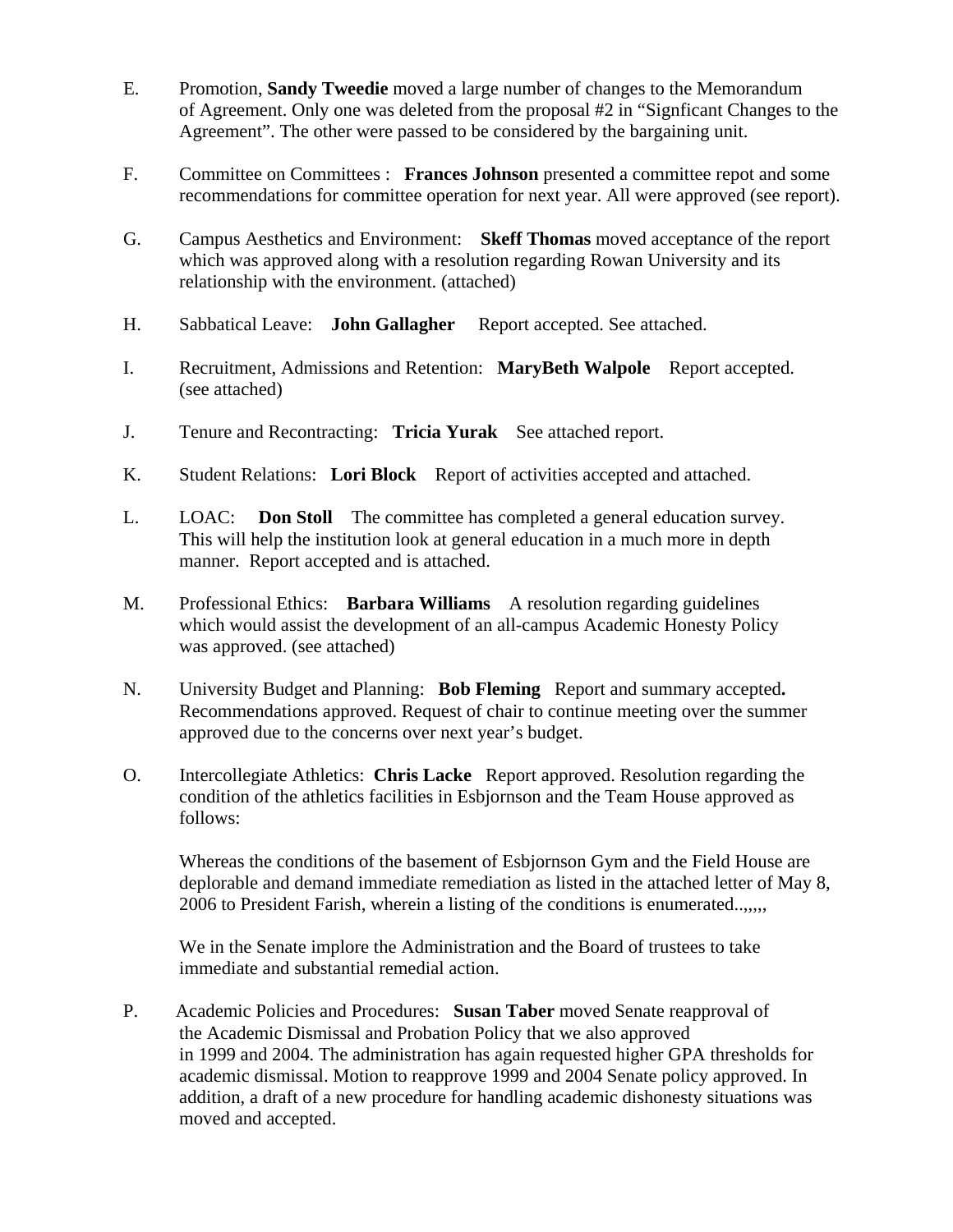- V. Open Period (11:30): **Christy Faison, Interim Provost:** Interim Provost Faison spoke of the highlights of the last two years in which her office and the Senate have accomplished many achievements. An enthusiastic round of applause followed.
- VI. All-University Committees

The reports of all of the following committees were approved.

- AA. Chairs Council, **Dick Scott**
- BB. Awards, **Claudia Cuddy**
- CC. Bookstore, **Robert D'Intino**
- DD. Library, **Judy Lancioni**
- CC. World Education Council, **Joy Xin**
- VII. Election Results for 2006-2007 Senate:

Officers: **President: Jim Newell Vice President: Eric Milou Secretary: Julie Mallory-Church Parliamentarian: To be nominated with approval of the Senate in the fall** 

# Chairpersons

| <b>Academic Policies</b>         | <b>Susan Taber</b>           |
|----------------------------------|------------------------------|
| <b>Campus Aesthetics</b>         | <b>Skeff Thomas</b>          |
| <b>Career Development</b>        | <b>Dan Showalter</b>         |
| <b>Committee on Committees</b>   | <b>Dorie Gilchrist</b>       |
| <b>Curriculum</b>                | <b>Kevin Dahm</b>            |
| <b>Intercollegiate Athletics</b> | <b>Greg Biren</b>            |
| <b>Learning Outcomes</b>         | <b>Don Stoll</b>             |
| <b>Professional Ethics</b>       | <b>Barbara Bole Williams</b> |
| <b>Promotion</b>                 | <b>Kathy Ganske</b>          |
| <b>Recruitment, Admissions</b>   | <b>Eddie Guerra</b>          |
| <b>Research</b>                  | <b>Robi Polikar</b>          |
| Tech. Resources                  | <b>Vasil Hnatyshin</b>       |
| <b>Sabbatical Leave</b>          | <b>Frances Johnson</b>       |
| <b>Tenure and Recontracting</b>  | <b>Tricia Yurak</b>          |
| <b>Student Relations</b>         | Eileen Stutzbach             |
| <b>University Budget</b>         | <b>Bob Newland</b>           |
|                                  |                              |

Executive Committee At Large

 **Jay Chaskes Sandy Tweedie** 

- VIII. Old Business none
- IX. New Business none
- X Meeting adjourned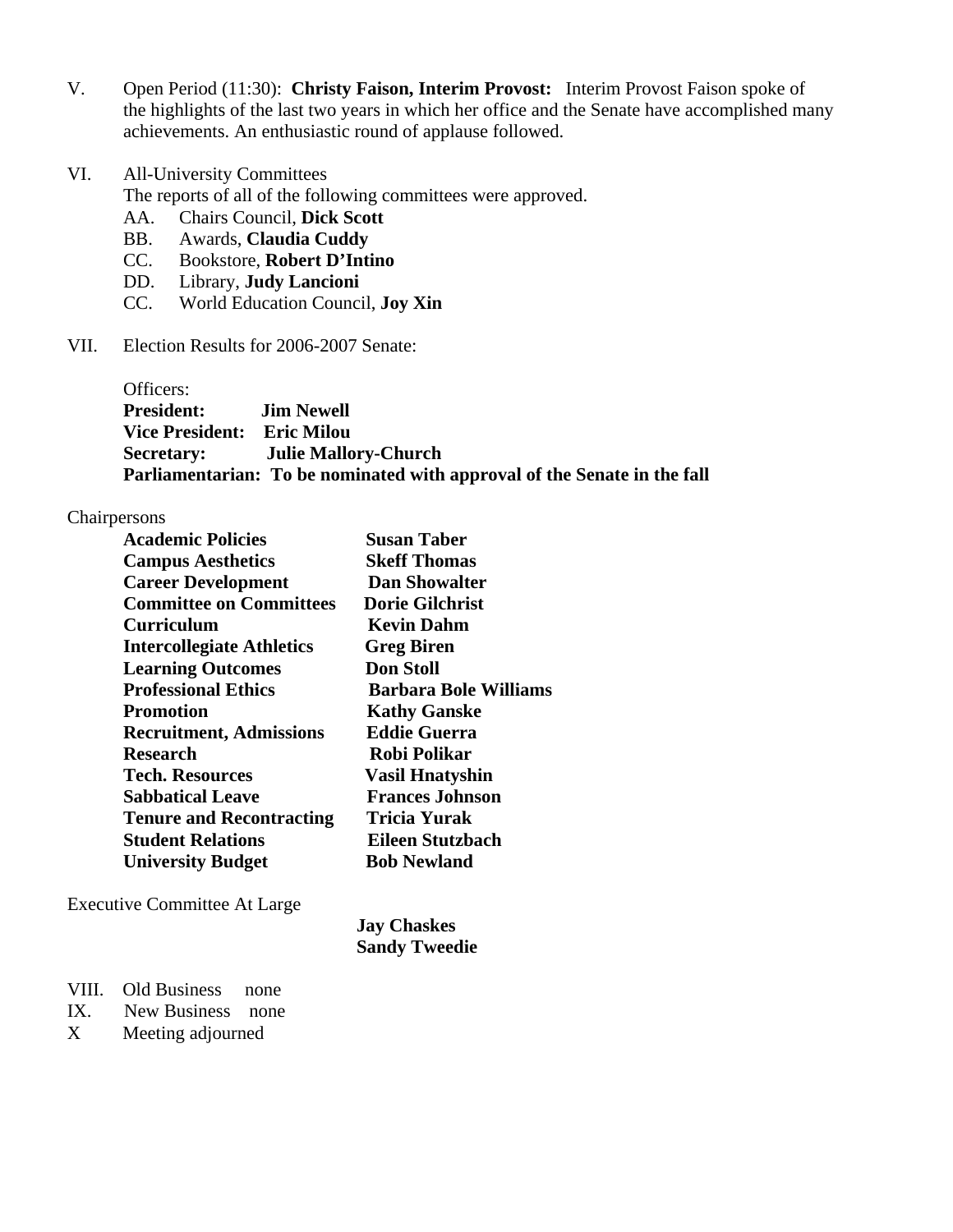# **2005-06 UNIVERSITY SENATE ANNUAL COMMITTEE REPORTS**

# **STANDING COMMITTEES:**

# *2005-06 Academic Policies and Procedures*

Number of Meetings Held this Year: 5

Committee Chair: Susan Taber

Committee Members: (list here)

| <b>Manuel Pontes</b> | Cindy Corison            | <b>Beth Wassell</b>     |
|----------------------|--------------------------|-------------------------|
| Ravi Ramachandran    | Kumiko Murashima         | <b>Larry Butler</b>     |
| Luis Brunstein       | Carol Eigenbrot          | Mark Matalucci          |
| Heiu Nguyen          | Kathleen Pereles (AFT-1) | Chris Lacke (AFT-2)     |
| Justin Krapf (SGA)   | Joseph Pantiliano (SGA)  | Jennifer Savitsky (SGA) |
| Susan Taber, chair   |                          |                         |

## *Purpose of/Charge to Committee:*

Reviews and recommends academic policies and procedures of the University, including grading policies,

academic dismissal and academic warning procedures, honors and dean's list policies.

## *Summary of Activities this Year:*

The committee considered proposed changes to the Academic Dismissal and Probation policy and the potential effects of the proposed changes on students and faculty. The Senate had approved revisions to the policy in 1999 and 2004 that were never implemented. The administration then requested that the Senate pass a version with higher GPA thresholds for Academic Dismissal. The GPA thresholds for Academic Dismissal and Probation (Warning) of the various versions are summarized below.

| Policy and Date                 | Dismissal                                                                                           | Probation                                                                                                                                                              |
|---------------------------------|-----------------------------------------------------------------------------------------------------|------------------------------------------------------------------------------------------------------------------------------------------------------------------------|
| Student<br>Information<br>Guide | "after enrolling for:"<br>24 credits-below 1.2<br>58 credits-below 1.5<br>90 credits-below 1.8      | "Academic Warning""<br>After attempting:<br>24 credits, at least 1.2 but below 1.6<br>58 credits, at least 1.5 but below 1.8<br>90 credits, at least 1.8 but below 2.0 |
| Passed by<br>Senate 5/11/99     | After attempting:<br>12-24 credits-- below 1.5<br>24-59 credits-below 1.7<br>60+ credits, below 1.9 | After attempting:<br>12-24 credits, GPA at least 1.5 but<br>below 2.00<br>25-59 credits, at least 1.7 but below<br>2.00<br>60+ credits, at least 1.9 but below 2.00    |
| Passed by<br>Senate 5/14/04     | After attempting:<br>12-24 credits-below 1.5<br>25-59 credits-below 1.7<br>60+ credits-below 1.9    | After attempting:<br>12-24 credits, GPA>1.5 but <2.00<br>25-59 credits, GPA > 1.7 but < 2.00<br>60+ credits, GPA >1.9 but <2.00                                        |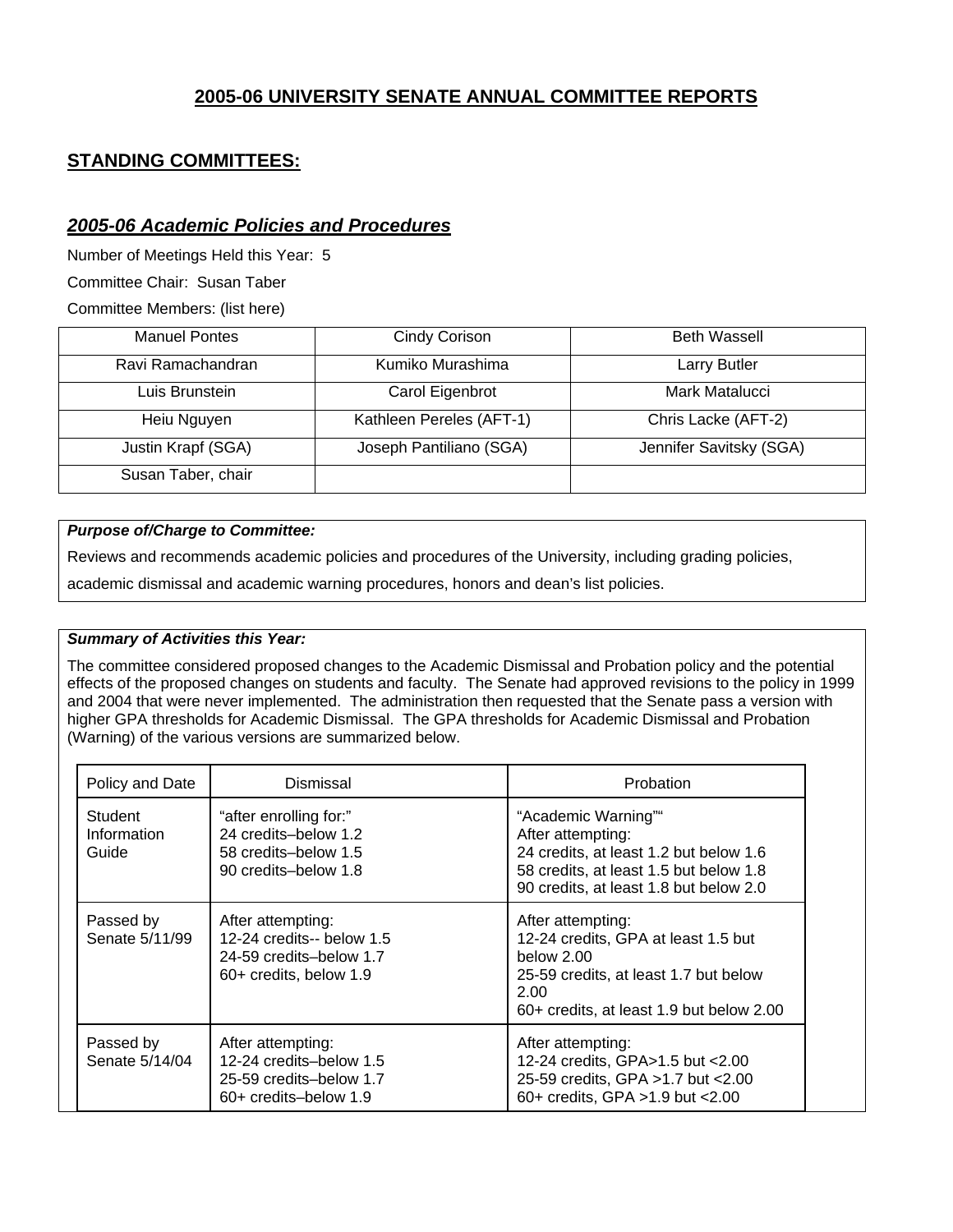| Requested by<br>Administration | After attempting:<br>24-59 credits-below 1.85<br>60-90 credits-below 1.9<br>90+ credits-below 1.94 | After attempting 24 credits, GPA below<br>2.00 |  |
|--------------------------------|----------------------------------------------------------------------------------------------------|------------------------------------------------|--|
|--------------------------------|----------------------------------------------------------------------------------------------------|------------------------------------------------|--|

The AP&P committee recommends that the administration implement the changes that were passed in 1999 and reaffirmed in 2004 and conduct an impact study before requesting further changes to the policy.

The committee also considered issues related to Academic Honesty. Some of the relevant issues are:

- 1. The current policy states that faculty will meet with the student before assigning a penalty for an act of academic dishonesty. A problem arises when the incident is discovered when a faculty member is grading papers at the end of the semester when the student may not be available. In December 2005, the provost directed the faculty to assign a grade of IN (Incomplete) in cases of suspected academic dishonesty as a placeholder until the faculty member can meet with the student. The committee felt that a placeholder grade other than IN should be created for situations in which the faculty member wants to withhold giving a grade until he/she can speak with the student about the incident.
- 2. Academic dishonesty cases are heard by a campus hearing board which is under the purview of Student Affairs. However, when students grieve a grade, the grievance goes through academic channels (department chair, dean, a grade grievance committee convened by the Associate Provost). It seems desirable to have all appeals related to grades go through the same process and have them handled by the academic side of campus.
- 3. Some faculty are reluctant to report students for acts of academic dishonesty because of compassion for the student and/or the difficulties in following the process. There is concern that some students may be able to repeat acts of academic dishonesty if faculty members do not report the instances and the actions taken.

The committee created a flow chart or "road map" of a process that could be used to deal with all violations of academic honesty, no matter when they are discovered. It is intended to serve as a starting point for generating a more usable and clearly defined process for dealing with incidents of academic dishonesty

The committee supports collaboration among three University Committees—Academic Policies and Procedures, Professional Ethics and Welfare, and Student Affairs—and the Student Government Association to create a proactive climate of academic integrity and to revise policies so that they are understood and supported by the Rowan community, including faculty, students, professional staff, and administrators

-1

*Suggestions for Operation in Upcoming Year:* (i.e., size of committee, representation, functions, etc)

Participate in a collaborative process with Student Affairs, Professional Ethics and Welfare, the Senate Officers,

SGA, and the administration to create a positive culture of Academic Integrity and revise policies and procedures

to support such a culture.

### *RECOMMENDATIONS:*

A. The committee recommends that the administration implement the policy that was passed by the Senate in 1999 and again in 2004. It further recommends that the administration conduct an impact study for one to two years prior to the Senate's considering higher GPA thresholds for Academic Dismissal. The impact study should gather evidence to answer the following questions:

 1. Are there disproportionate effects on students who fall into any of the following categories: athletes, transfer students, EOF students, students of color?

 2. Are students who need to re-take courses able to enroll in the classes they need to take to replace their Fs and/or Ds?

- 3. Is there an increase in the number of students withdrawing from courses?
- 4. Is there evidence of grade inflation?
- 5. Is there evidence that students are transferring in more courses from the county colleges?
- 6. How many more students are placed on Academic Probation or become subject to Academic Dismissal?

 7. What is the effect on support services for the higher number of students who will be subject to Probation or Dismissal, including the resources for hearing appeals brought by the students?

8. Is there an effect on graduation rates?

B. The committee also recommends that the responsibility and procedures for dealing with instances of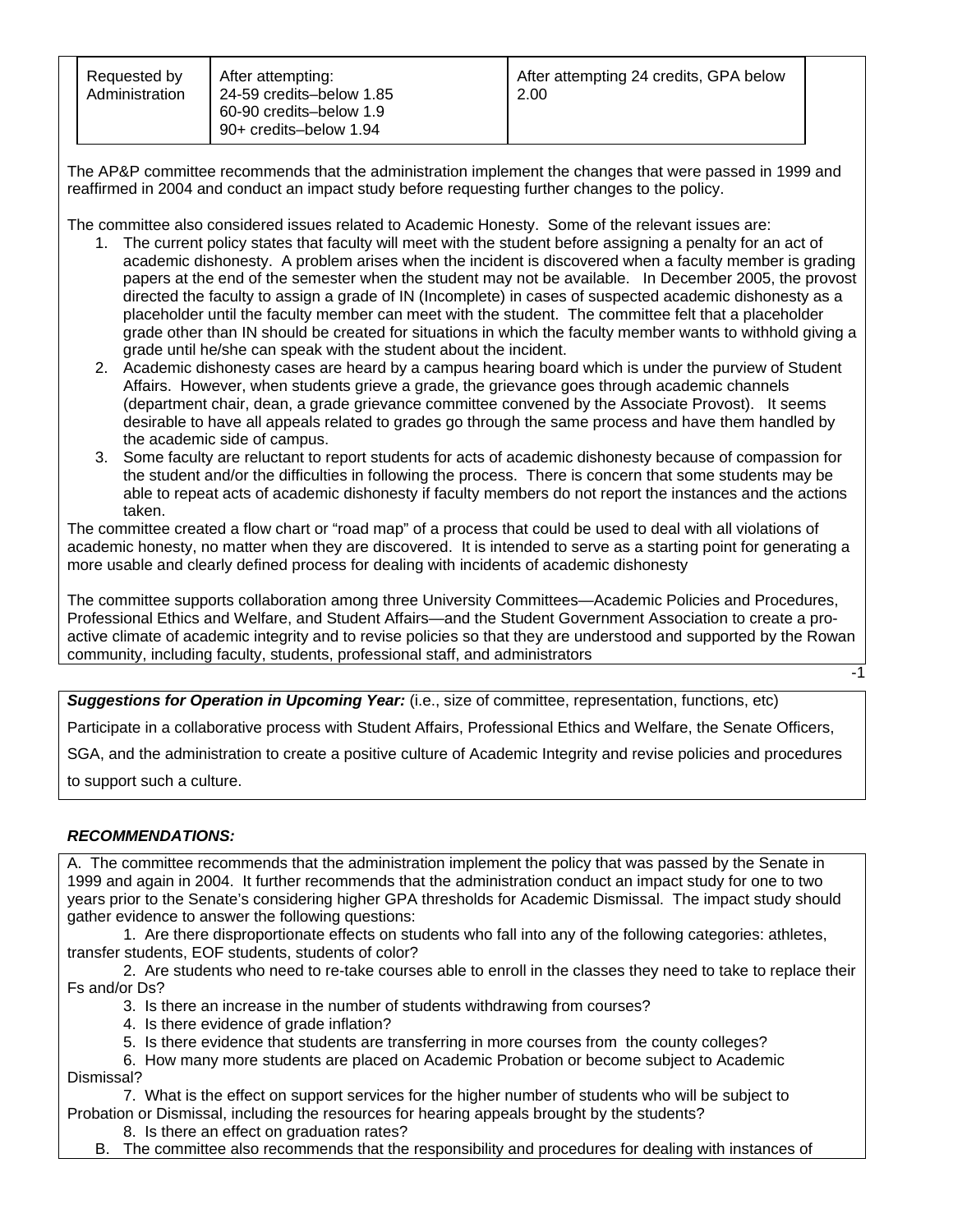academic dishonesty be transferred to the academic side of the university (departments, deans, provost's office) and that the necessary committees and procedures be developed. The flow chart (separate document) provides a starting point for redesigning the system for handling incidents of academic dishonesty.

C. The committee recommends that a place holder grade be devised that can be used in cases of suspected academic dishonesty when the faculty member cannot discuss the incident with the student prior to submitting semester grades.

# *2005-06 Campus Aesthetics and Environmental Concerns*

Number of Meetings Held this Year: 4

Committee Chair and Years Served on Committee: Skeffington Thomas-6

Committee Members and Years Served on Committee: Fred Adelson, David Clowney, Esther DeEugenio, Dennis C Dougherty, Diane Hamilton, Peter Jansson, Thomas Gallia, Roberta Reavey, Cristina Iftode, Rob Sterner, Eric G. Spokas, Terry O'Brien, Lisa Hatchadoorian, Clara Popa. Ex-officio attendees: Ed Thompson, Joe Orlins, John Imperatore

*Purpose of/Charge to Committee:* Reviews and recommends proposed changes that affect the aesthetic quality of the campus environment; recommends acceptance or rejection of proposals to the university president; reviews existing aesthetic qualities and recommends needed changes and addresses campus environmental concerns that affect the health and well-being of the university community and/or the natural environment.

# *Summary of Activities this Year:*

Drafted and forward resolution 060417-2 'Rowan University and the NEW Jersey Higher Education Partnership for Sustainablity (NJHEPS)" *attached below* 

Maintained a working relationship with the Campus Master Planning Committee, members attended two meetings with Sasaki and Associates in Work-session 2 and 3; issues addressed NJHEPS, LEED Standards, signage, public transportation, reforestation, recycling;

Provided feed back for the following projects: Salt Storage, Alumni house pine trees and landscaping;

Education garden; Robinson circle; clock on meditation walk/class gift;

Toured Hollybush and South campus to Townhouses with Tom Gallia;

Discussed pieces of campus art, including: the Machinsky and Saganic sculptures- recommended completing Machinshky as part of infrastructure 3 project and to discuss Saganic fountain with presentation of options; The artwork for the science building, the education building, the townhouse project, the Co generation plant;

Supported and participated in 'Rowan Clean and Green' Days;

Received an update on campus recycling from John Imperatore;

# *RECOMMENDATIONS:*

• It is recommended that a strong working relationship be maintained with facilities operations and planning. Russ Seagren, Glenn Brewer, Mark Showers and Ed Thompson, Mary Acciani and Kevin Muldoon should be invited to attend meetings. If there is a project on campus that warrants committee input, the appropriate project manager should be invited to make a presentation.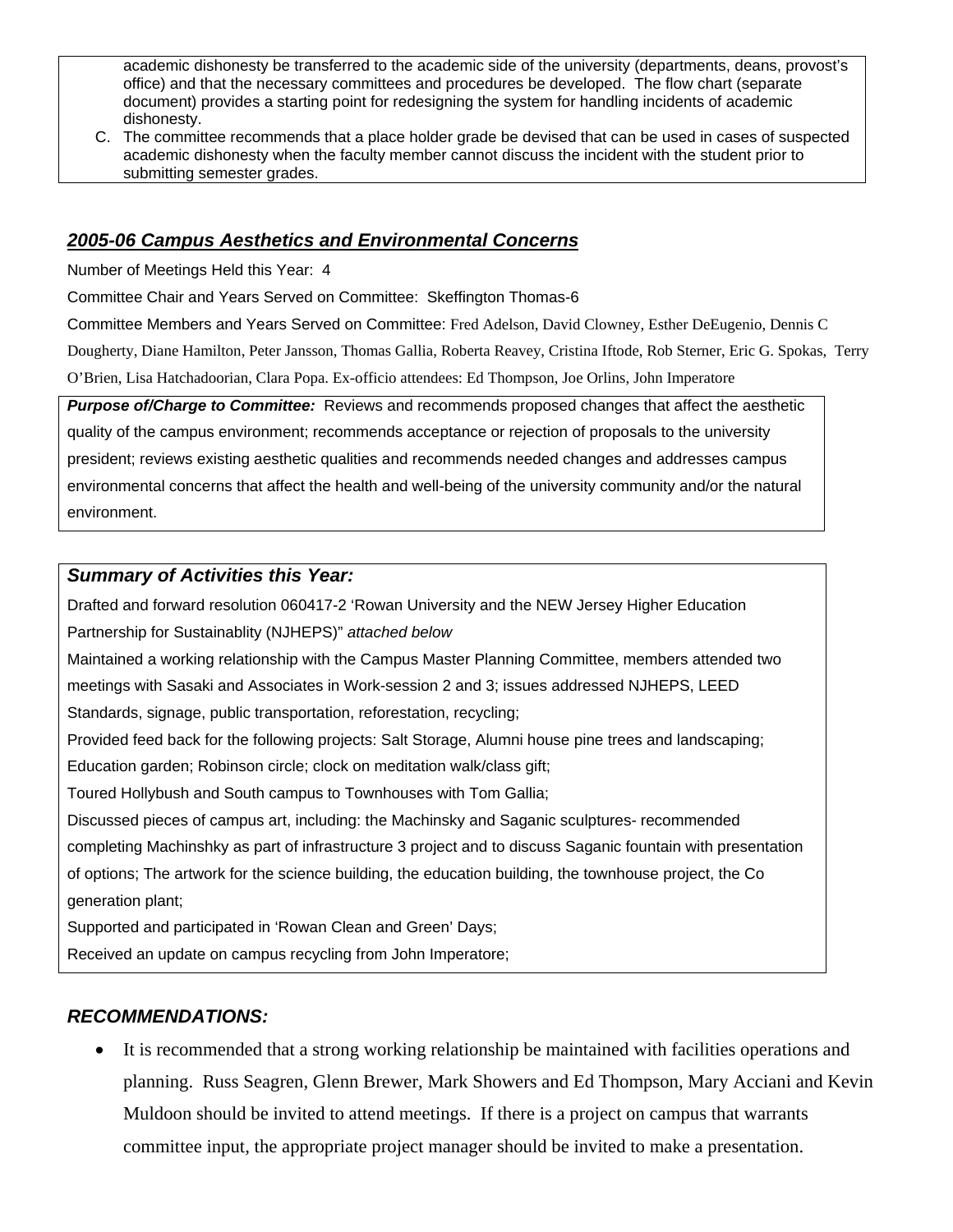- The steering committee of the Campus Master Planning Committee should be notified of meetings; some members will attend.
- Implementation of the AY 2006 Environmental resolution should be assessed. The final stages of the process for Master Planning with Sasaki and Associates will take place in AY 2007. The final document should be reviewed for fulfilling the spirit of this resolution.
- The status of the infrastructure 3 project and the affect on the Saganic sculpture should be addressed and an active item of business (carry over from AY 04, AY 05 and AY 06).
- The status of the Arts Inclusion projects for the science building, the townhouse project and the cogeneration plant should be assessed.
- John Imperatore should be invited to provide an update on recycling efforts.
- The CAEC committee should sponsor/participate in Earth Day celebration, April 2007.

# *2005-06 Career Development*

Number of Meetings Held this Year: 3 Committee Chair: Lee Bruce Kress, History Dept. Committee Members: (list here)

| Hughes, Karlton, Instructional | Oxley-Hillman, Krista,      | Morris, Majorie              |
|--------------------------------|-----------------------------|------------------------------|
| Technology                     | Educ. Institute, (AFT Rep.) | Music Library                |
| Madero, Roberto, Foreign       | Romeo, George               | Schowalter, Daniel           |
| Languages and Literatures.     | Accounting & Finance        | <b>Communication Studies</b> |
| Monahan, Thomas, Educational   | Stieber, Marian             | Tang, Gina                   |
| Leadership                     | Music                       | Elec. & Computer Engineering |

## *Purpose of/Charge to Committee:*

*To develop procedures for the receipt and processing of career development materials from the candidates and academic department assessment committees. To receive and consider the reports from the department assessment committees, the supporting documentation, and the statements of the President/designee concerning all employees*  being assessed. To prepare a report to the President containing its recommendations concerning the allocation of *Career Development funds.* 

## *Summary of Activities this Year:*

*The committee was allotted \$30,000 by the University Administration upon which to make recommendations for*  improvements in the career development of faculty and staff. About 60 individuals were scheduled for post tenure or *multi year contact review under the provisions of Legislative bill A-328. From these individuals, there were 30 requests for financial support for career development projects totaling approximately \$70,000.* 

*The committee developed evaluative criteria and standards based on the quality, merit, and thoroughness of the applications and supporting materials. We then considered and discussed all requests carefully and made our specific*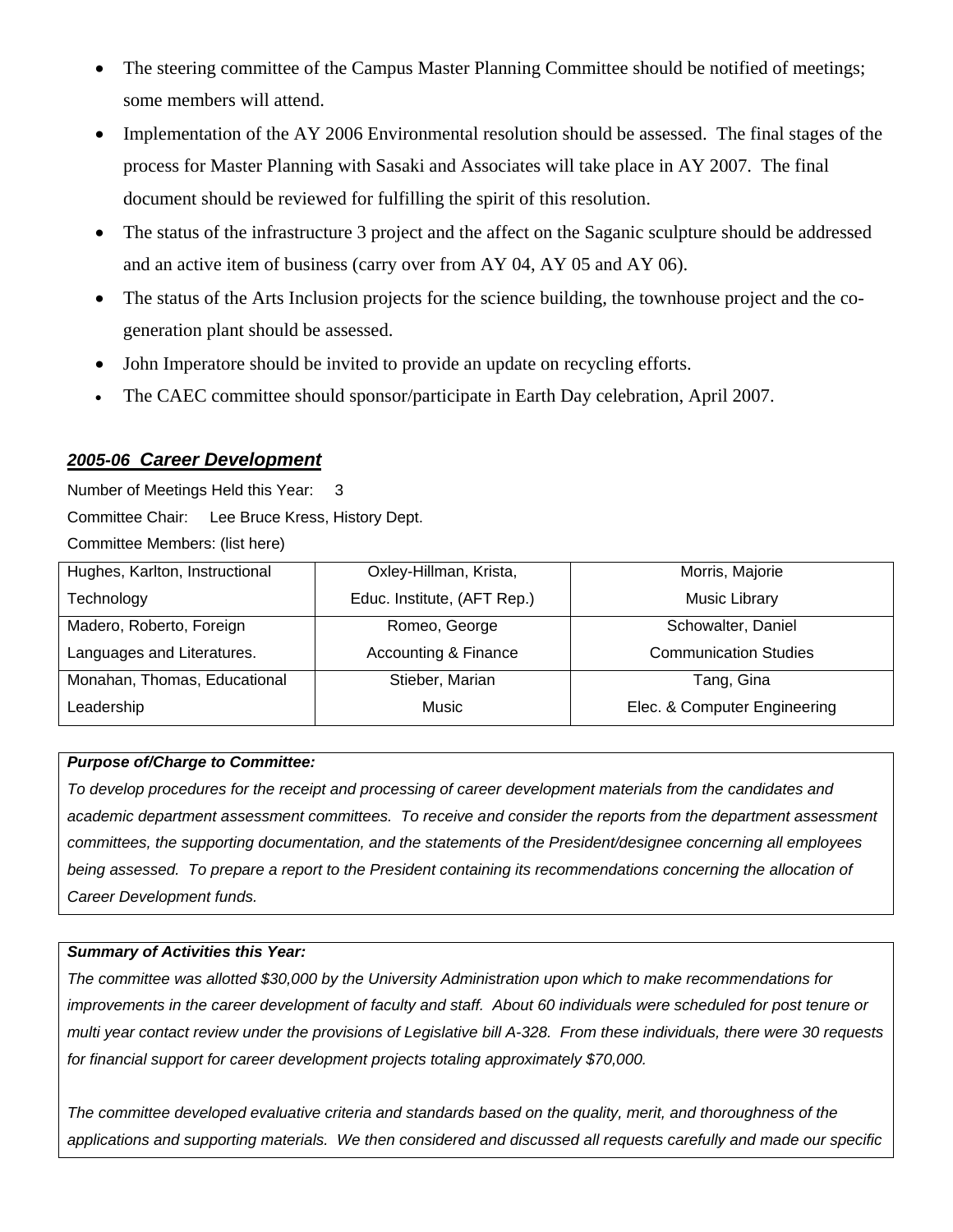*recommendations to the President of the University in conformity with the contract and the available funding. We found all the requests worthwhile, and we suggested that they all receive at least some assistance.*

*Suggestions for Operation in Upcoming Year:* (i.e., size of committee, representation, functions, etc) We suggest that the A-328 agreement between the University Administration and AFT Local 2373 be revised to include the specific criteria for Career Development assessment by the department and university committees. We also suggest that the application form in the contract be revised to eliminate any mention of funding for release time since that provision is no longer applicable.

## *RECOMMENDATIONS: NONE*

# *2005-06 Committee on Committees*

Number of Meetings Held this Year: 2 face-to-face and several via email

Committee Chair: Frances S. Johnson

Committee Members: (list here)

Donna Jorgensen

Michael Weiss

Janet Lindman

Anthony Robb

## *Purpose of/Charge to Committee:*

Polls eligible faculty/professional staff on committee membership choices; prepares a balanced list of suggested members for each committee and submits the lists for Senate approval; reviews the existing committee structure and recommends changes; oversees the following special committees to which the Senate appoints members: Awards Committee, University Scholarship Committee, Library Committee, Bookstore Committee, World Education Committee, Interdepartmental Promotion/Tenure and Recontracting.

## *Summary of Activities this Year:*

- Distributed letters with attached list of all non-tenured faculty to all new committee chairs at the Senate election meeting.
	- o Letter invited committee chairs to use the list for committee selection in addition to data bank completed by the Senate.
- While not all volunteers received the committee that was their first choice, almost all volunteers received a committee assignment.
	- o Sent thank you letters (via email) to volunteers not selected.
	- o Maintained a list of volunteers for committee vacancies.
- Oversaw special committees' first meetings and chair election.
- Wrote letters to department chairs encouraging them to use the services of the COC to staff search committees needing outside members and other activities where additional committee membership was required.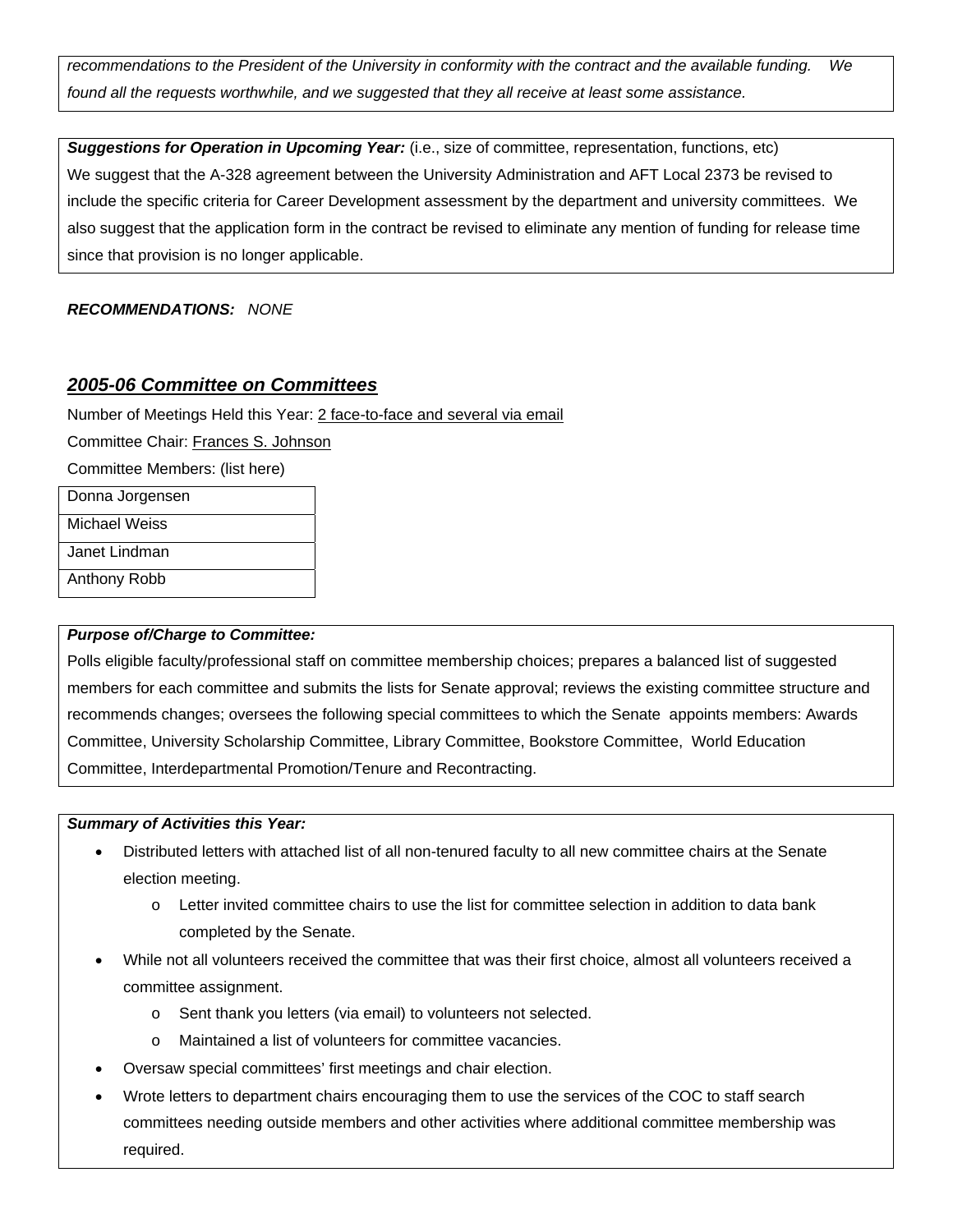- o Recruited outside members for two search committees.
- Filled numerous committees vacancies because of resignations and/or illness.
	- o Filled A328 committee vacancies.
	- o Filled Department T&R vacancies (small departments)
- Redrafted committee selection letter. Added committee descriptions.

*Suggestions for Operation in Upcoming Year:* (i.e., size of committee, representation, functions, etc)

- While it is the responsibility of the Committee on Committees to suggest changes in committee membership and charges, we feel that committee chairs should have a voice in this process. As such, we suggest that Committee Chairs work with the COC to review committee charges and membership requirements so that changes may be brought to the Senate.
- We suggest that diversity and a wide representation of voices (senior, mid-career and new) be affirmed as a continuing value on all committees.
- We recommend that the past and present chair of COC attend the committee selection process.

### *RECOMMENDATIONS:* None

## *2005-06 Curriculum Committee*

Number of Meetings Held this Year: 8

Committee Chair: Eric Milou

Committee Members: (list here)

| Eric Milou, Chairperson | Kevin Dahm            | Kathleen Small     |
|-------------------------|-----------------------|--------------------|
| Joel Rudin              | Doug Cleary           | Connie Rosenberger |
| Faye Zhu                | <b>Andrew Hottle</b>  | Marilyn Feke       |
| Lorin Arnold            | <b>Kave Passmore</b>  | Jill Perry         |
| Deb Martin              | David Klassen         | Joe Coulombe       |
| Tanya Schmidt           | <b>Natalie Reaves</b> |                    |

*Purpose of/Charge to Committee:* 

• *Review all curriculum proposals* 

### *Summary of Activities this Year:*

- *Reviewed 268 curriculum proposals (700 proposals over two-year period)*
- *Created web based curriculum database for tracking proposals*
- *Created new guidelines for WI proposals*

*Suggestions for Operation in Upcoming Year:* (i.e., size of committee, representation, functions, etc)

- Committee should review guidelines for MG & LIT tags
- Closely monitor and document the revision & update of the curriculum catabase by the Web Development **Office**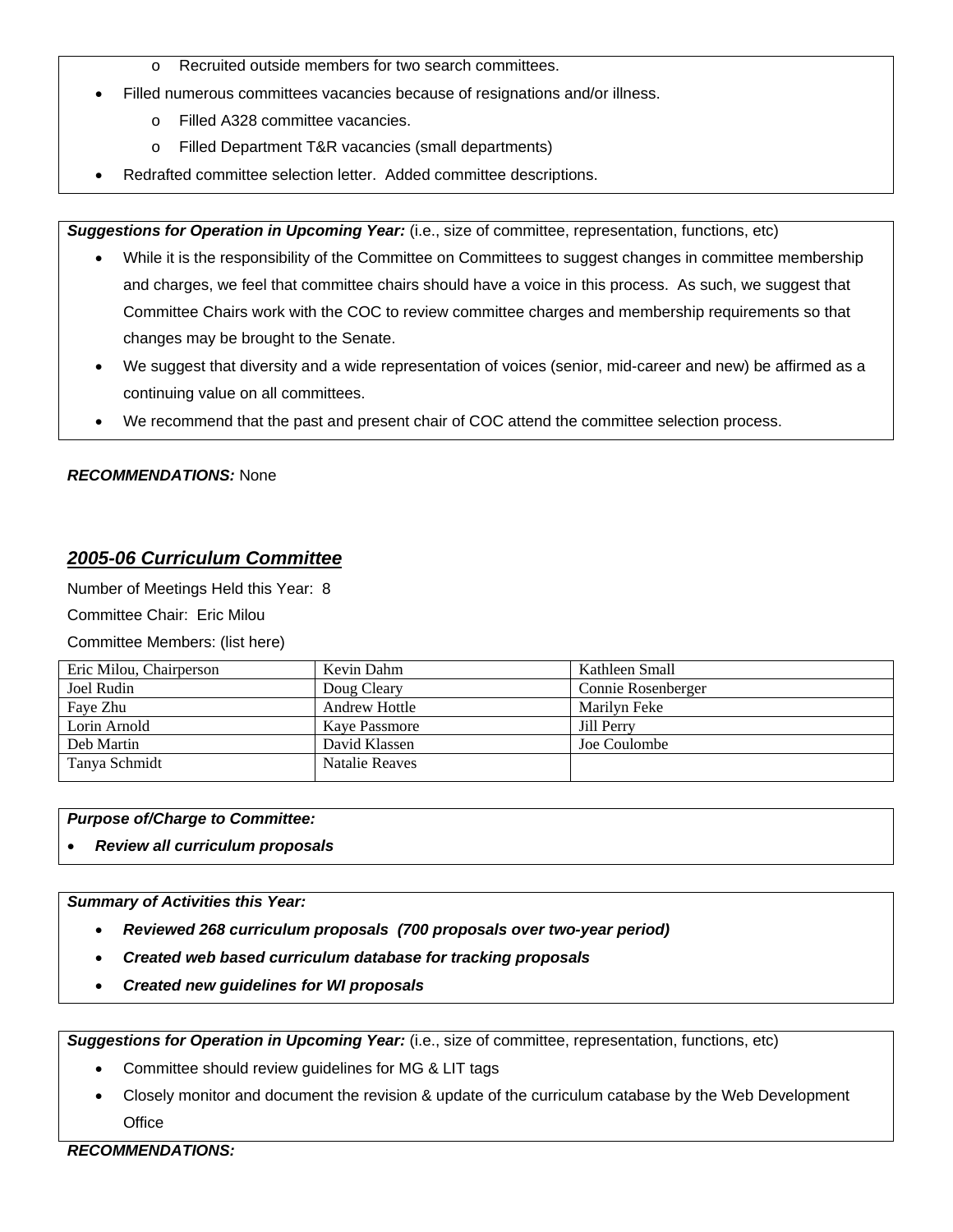### **Rowan University: Writing Intensive Courses**

The following components of a Rowan Writing Intensive course need to be reflected in the materials shared with the Senate Curriculum Committee:

1. Discuss how the course increases student writers' rhetorical awareness of writing within a particular discipline's intellectual community, i.e., ways of knowing, critical thinking, and what counts as *good* or *acceptable* writing within that community.

2. Include descriptions of assignments, both formal and informal, where writing is used as an integral part of learning: that is, students write not only to demonstrate knowledge of the subject matter (tests and research papers) but are engaged in exploratory writing, writing that they use to further their thinking, to deepen their understanding of the subject matter, to explore questions they have about the subject matter and their discipline.

3. Include descriptions of assignments that demonstrate a range of writing throughout the semester, engaging students in writing assignments formal and informal, high stakes and low stakes, graded and non-graded.

4. If a major project is assigned, discuss how the entire writing process - from identifying purpose, persona, context, and audience, to inventing, drafting, revising, editing, and publishing - is emphasized. Demonstrate how smaller, sequenced assignments contribute to larger projects.

5. Discuss how conferencing (peer response groups, workshops, or one-on-one meetings with the instructor) during the writing process will be used to help writers improve thinking and writing.

6. Describe how evaluative feedback (both written and verbal) and student revision moves beyond error identification (editing concerns) and challenges the writer to re-envision drafts in terms of audience reception, content arrangement, and author's purpose for writing.

7. Identify ways in which the course reflects department and discipline specific criteria for what is valued in good writing by way of rubrics, heuristics, and other evaluative instrument to guide students in evaluating their own writing and the writing of their colleagues. \*

8. If the course capacity exceeds the recommended 12-22 students, explain the circumstances.

\*Required number of assignments, pages, or words will vary by discipline and according to what exactly is counted (pages, words, and assignments) and the type of writing (polished pages, drafts, journals, etc.) assigned. Each department establishes a rigorous benchmark of production for its writing intensive courses to include types of writing and amount.

# *2005-06 Intercollegiate Athletics*

Number of Meetings Held this Year: 6

Committee Chair: Chris Lacke, Mathematics

Committee Members: (list here)

| Jay Accorsi            | <b>Charles Grinnell (SGA)</b> | Will Riddell                 |
|------------------------|-------------------------------|------------------------------|
| <b>Bonnie Angelone</b> | Maccamas Ikpah                | Joy Solomen (ex oficio)      |
| Greg Biren (AFT)       | Chris Lacke                   | Ed Streb (NCAA Faculty Rep.) |
| Chris Gadarowski       | John Pastin                   | Shari Willis                 |

*Purpose of/Charge to Committee:* **Monitors the entire operation of intercollegiate sports on the campus. The NCAA faculty athletics representative may serve as the chair of the committee. The athletic director shall serve as an ex-oficio (non-voting) member of the committee.**

## *Summary of Activities this Year:*

1. Completed five-year NCAA self-review of athletics program. Review is on file in the Athletic Director's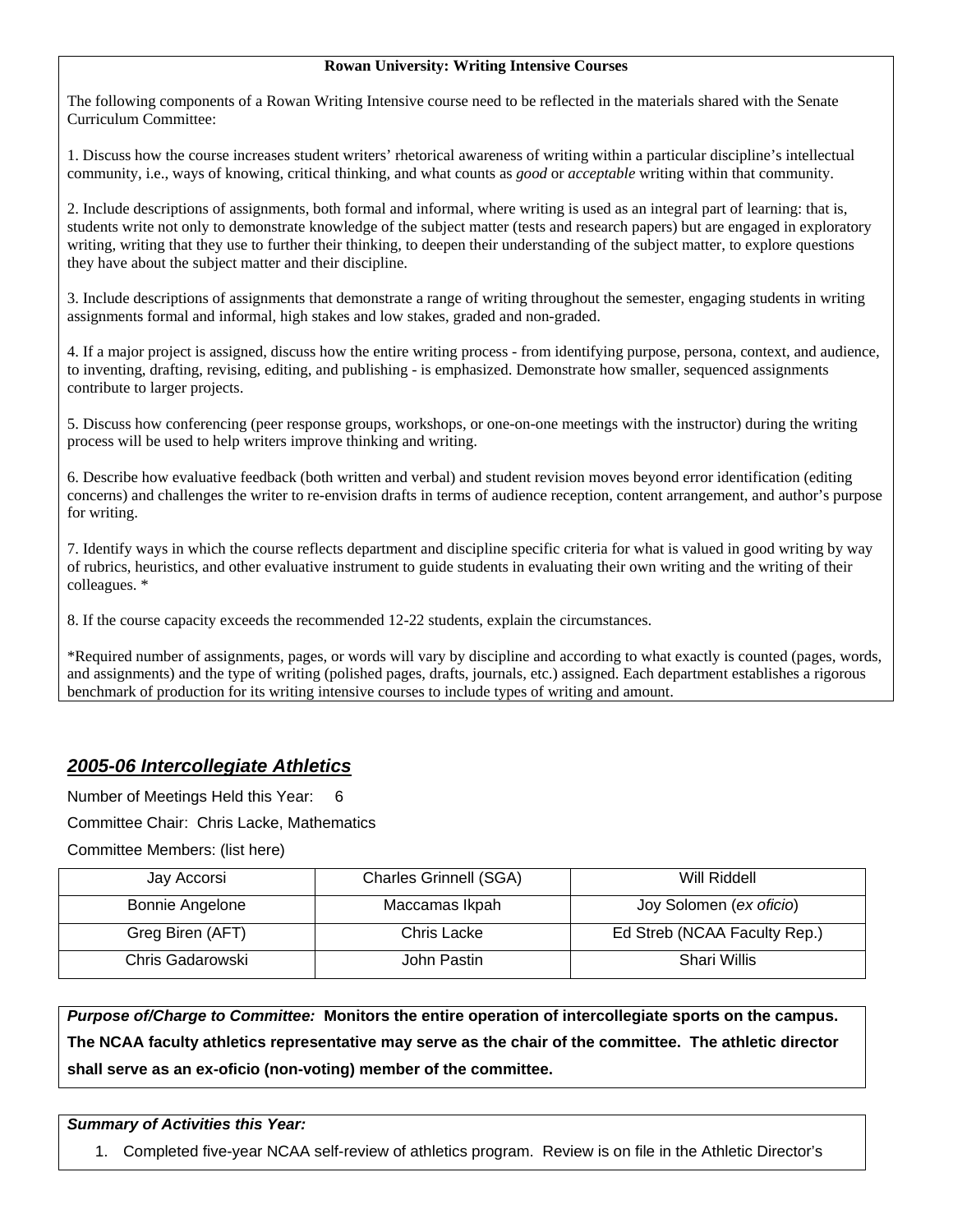office.

- 2. Took tour of athletic facilities and drafted a letter to the President's Office regarding unsafe conditions in the locker rooms and showers. (see attached)
- 3. Discussed policy of distributing free athletic passes. Discussed a variety of programs to charge a nominal fee for the passes. In addition to the pass, the individual will receive a Rowan Athletics item (hat, t-shirt, etc.) that is not available through other sources. The fee will exceed the cost of the item, thus bringing extra revenue to the athletics program.
- 4. Drafted a bylaw revision to change the composition of the committee. The revision comes to a final vote at the year-end meeting, so, hopefully, it will be in place by the time I am reading this on Tuesday, May 9.
- 5. Discussed issues regarding class availability and scheduling. These items are under the charge of a Provost's committee, which is being chaired by Ed Streb.
- 6. Examined Title IX and how Rowan meets the NCAA specifications.
- 7. Obtained an exclusive preview of the new Rowan logos.
- 8. Attended Student-Athlete Day luncheon to celebrate the academic achievements of those student-athletes earning a GPA of 3.0 or higher. This cohort comprises more than 50% of the student-athletes.
- 9. Began to discuss ways to assist student-athletes who are in need of academic help. The committee would like to frame this discussion in the context of all students who are in need of academic help, as we recognize that many students in both cohorts are succeeding.

the contract of the contract of the contract of the contract of the contract of the contract of the contract o

## **Annual Suggestions/Recommendations**

*Suggestions for Operation in Upcoming Year:* (i.e., size of committee, representation, functions, etc)

- 1. Continue to push for necessary repairs to current athletic facilities.
- 2. Analyze success of new athletic pass purchase program.
- 3. Continue to examine ways to identify and assist students in need of academic assistance. Examine possible interaction with Student Life committee on this topic.

## *RECOMMENDATIONS:*

See attached letter to President Farish regarding condition of athletic facilities.

# *2005-06 Learning Outcomes Assessment Committee*

Number of Meetings Held this Year: 11

Committee Chair: Don Stoll

Committee Members: (list here)

| Don Stoll, Chair      | Dick Scott, LAS            | Gini Doolittle, Education |
|-----------------------|----------------------------|---------------------------|
| Beth Wassell, APP Rep | Harold Thompson, Pro staff | Liz Hostetter, FPA        |
| Roberta Harvey        | Kevin Dahm, Curriculum Rep | Yusuf Mehta, Engineering  |
| Craig Dillon, IR      | Dorie Gilchrist, AFT Rep   |                           |

*Purpose of/Charge to Committee:* Engages in the ongoing review of the university's assessment principles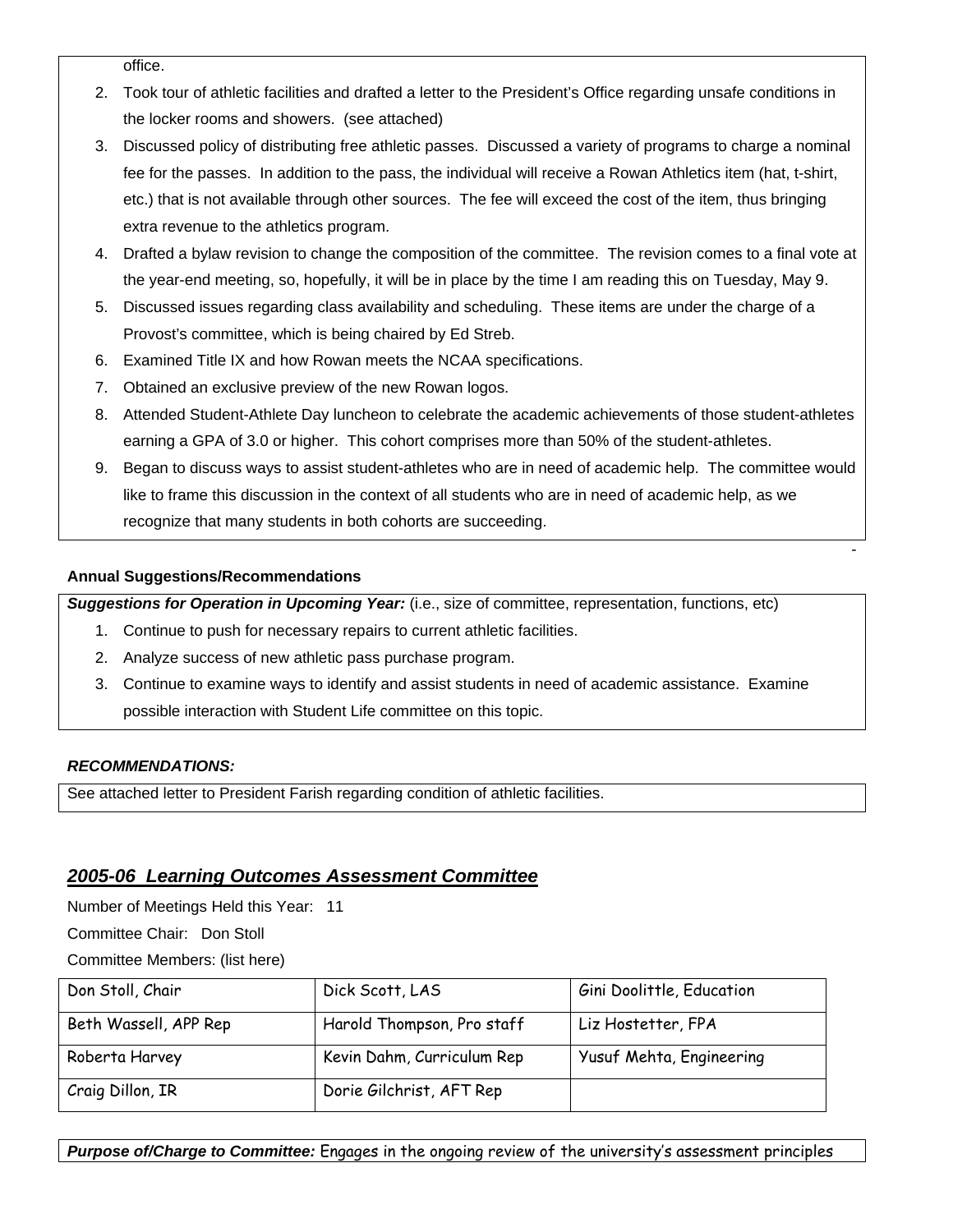and observes the application of the principles in practice; reviews and recommends academic assessment plans in academic programs. General education, and student development; assists in the establishment of a process for the systematic review of assessment information collected each year.

**Summary of Activities this Year:** The mission of the LOAC during the 2005-06 academic year was:

- to continue to monitor the programmatic assessment activity on the RU campus conducted by the Assessment Consulting Team (ACT) and
- to begin the process of determining how to assess general education courses.

The Middle States assessment deadline of 2009 was noted.

Instead of having the committee identify criteria and a plan to assess general education, the committee decided to try to determine exactly what the goals of general education on the RU campus are.

To do this the committee decided to invite various stakeholders in general education to our meetings to discuss what they think general education should be. The committee was charged to come up with some ideas of who to invite. Invitees included the Provost, former and current Curriculum and LOAC chairs, members of the Provost's Task force on General Education Assessment and representatives from the Communication Studies and Writing Arts Departments regarding the Communication assessment practices. The report of the Task Force on General Education Assessment is available on the Provost's Web Page (http://www.rowan.edu/provost/taskforce/#downloads). The other defining document in terms of GE assessment is the undergraduate catalogue – also able to be downloaded by going to http://www.rowan.edu/catalogs/. The pertinent information is on page 39 ff.

In 2005 a Senate *ad hoc* committee did a revision of general education requirements. The new configuration creates three distinct sets of general education requirements depending upon the nature of the degree the student is pursuing. No attempt was made during this reconfiguration to address learning outcome assessment issues.

The prevailing belief seems to be that the goals of general education will be met if the student takes a range of courses in a variety of disciplines and passes each of the courses. The learning product of this experience will differ from student to student – hence assessing the learning outcomes other than on an individual-by-individual basis appears to be impossible with the possible exception of the communication (writing and speaking) skills as mastery of these skills can be measured and assessed.

The committee asked the chair to investigate how other institutions of similar size and makeup deal with general education assessment. The chair reported practices fall into roughly two categories: 1) students are required to take a discipline-specific course or courses in each discipline area covering the basics of that discipline and successfully completing these courses serves as the assessment criteria; 2) students are required to take a specific number of courses designated as meeting the criteria for general education – largely introductory courses in the various disciplines – and a capstone course or project is used to assess the effectiveness of these courses.

The Acting Provost, during her interview with the committee, urged the committee not to pursue the former practice because the university had recently undergone extensive work on general education course requirements and distribution.

Rather than reinvent the wheel, the committee decided to identify the values that under gird current practices in existing general education courses by surveying all faculty who teach general education courses. Five surveys were prepared, one each for the five disciplines in the existing Rowan general education banks, based upon the values identified in the Provost's Task Force on General Education Assessment. These instruments offer faculty teaching General Education courses the opportunity to gauge how central the values are to how they teach the courses and to offer their suggestions on what the values ought to be. The surveys – prepared with the assistance of Institutional Research - have been distributed and are being collected this spring.

-1

### **Annual Suggestions/Recommendations**

*Suggestions for Operation in Upcoming Year:* (i.e., size of committee, representation, functions, etc)

- The results of the surveys will be tabulated and the findings presented to the University Senate during the fall of 2006.
- With the Senate's approval, the committee will hold hearings for members of each discipline during the fall of 2006 to discuss the results of the survey and arrive at a consensus of values that should guide each course offered in the general education banks.
- The outcomes of these hearings will then be brought to the Senate.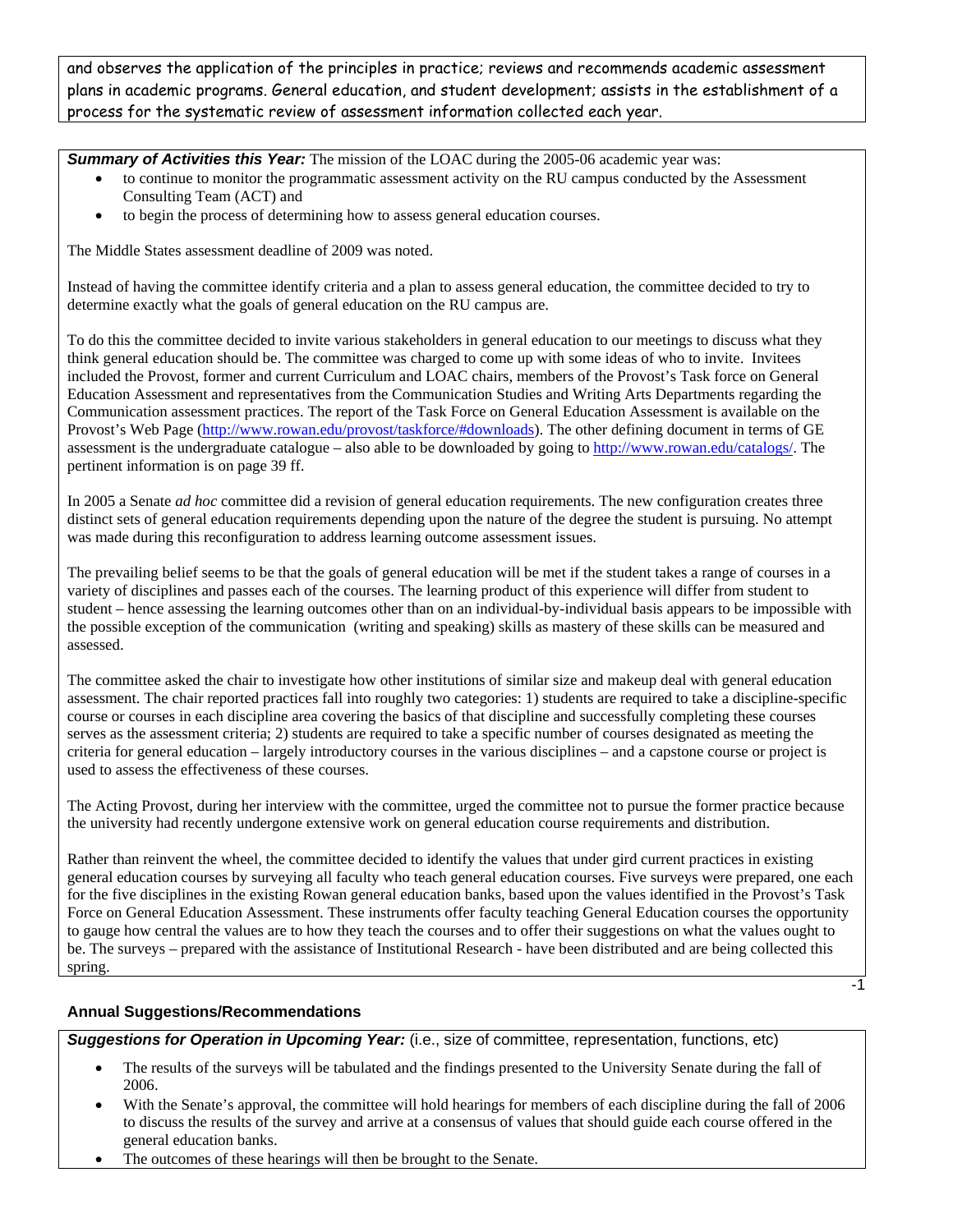• The committee will begin the process of identifying objectives and means to assess whether general education at Rowan is meeting the values identified through this process.

## *RECOMMENDATIONS:*

None

## *2005-06 PROFESSIONAL ETHICS & WELFARE*

Number of Meetings Held this Year: 5

Committee Chair: Barbara Bole Williams

Committee Members: (list here)

| Herb Applelson   | Martin Itzowitz         |
|------------------|-------------------------|
| Zenaida Gephardt | Robin McBee, AFT Rep    |
| Diane Penrod     | Barbara Williams, Chair |
| David Hespe      |                         |
| Seth Bergmann    |                         |
| Joy Wiltenberg   |                         |
| Pat Quigley      |                         |
| Pat Alexy Stoll  |                         |

### *Purpose of/Charge to Committee:*

Evaluates conditions under which faculty/professional staff function; recommends rules to ensure fair treatment for all faculty/professional staff members.

## *Summary of Activities this Year:*

- 1. Committee worked in collaboration with two other Senate Committees (Academic Policies and Procedures and Student Relations) to develop campus-wide awareness of academic integrity.
- 2. Committee proposed initiation of Academic Integrity Task Force for 2006-07.
- 3. Committee developed draft for mission statement for *Developing a Culture of Academic Integrity* on Rowan University Campus. (See attached)
- 4. Chairperson engaged in discussion with individual faculty members regarding ethics issues (i.e., potential committee reviews).

 $-1$ 

*Suggestions for Operation in Upcoming Year:* (i.e., size of committee, representation, functions, etc)

- 1. Maintain committee size and structure.
- 2. Ethics committee members serve two-year terms on a rotational basis in order to maintain continuity.
- 3. Continue collaborative work with other Senate committees on issue of Academic Integrity.

### *RECOMMENDATIONS:*

1. In 2006-07, form a university-wide Task Force on Academic Integrity with representation from faculty,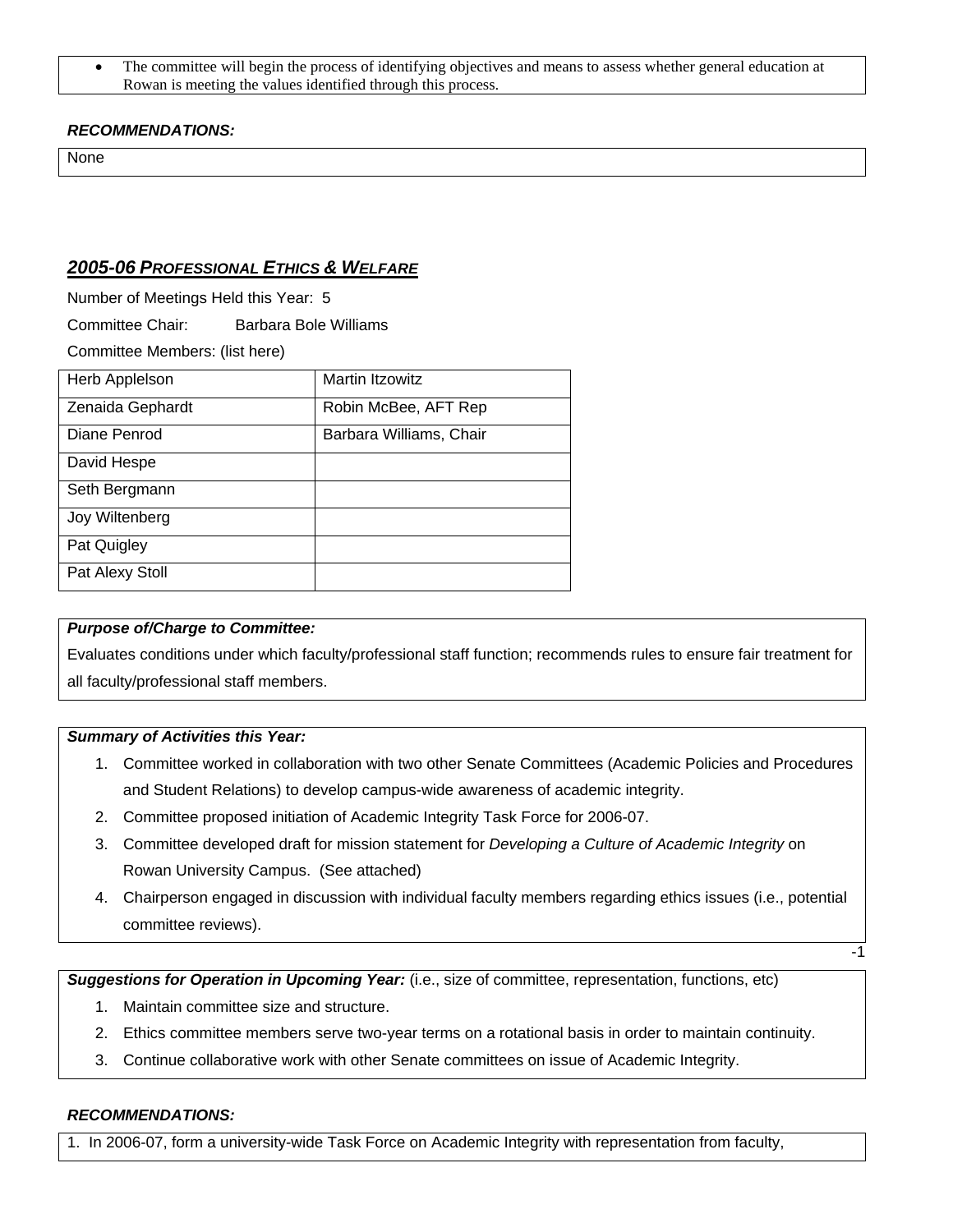# *2005-06 Promotion Committee*

Number of Meetings Held this Year: 5, includes one all-day meeting

Committee Chair: Sanford Tweedie, Communication

Committee Members: (list here)

| Kathy Ganske, Education                   | Jim Newell, Engineering               |
|-------------------------------------------|---------------------------------------|
| Berrin Guner, Business                    | Cathy Yang, Liberal Arts and Sciences |
| Lili Levinowitz, Fine and Performing Arts | Joy Xin, AFT rep.                     |

*Purpose of/Charge to Committee:* Supervises the election of college promotion committees, develops procedures for receipt and processing of promotion materials from candidates and college promotion committees, reviews applicant portfolios in light of the procedures established by the institution and the department and approved by the dean, certifies to the provost that the procedures have or have not been correctly carried out by both the department and college committees.

## *Summary of Activities this Year:*

- 1. Fifty candidates signed up indicating the intent to apply for promotion by the October 15, 2005 deadline. Thirty-five portfolios were submitted to the All-University Committee. One of these was withdrawn by the candidate during deliberations. Of the 34 remaining portfolios, the committee voted to certify 24 (some with observations) and to not certify 10.
- 2. Applicant Distribution Reviewed by the Committee:
	- a. College of Business 2 (both to full)
	- b. College of Communication  $-3$  (all to associate)
	- c. College of Education  $-6$  (4 to associate; 2 to full)
	- d. College of Engineering  $-5$  (3 to associate; 2 to full)
	- e. College of Fine & Performing Arts 6 (2 to associate; 4 to full)
	- f. College of Liberal Arts & Science 12 (10 to associate; 2 to full)
- 3. A letter for each candidate, detailing the decisions of the committee, was delivered to the provost on March 30, 2006 in accordance with the schedule in the agreement. Copies were sent to the applicant, the department committee and the college committee.

*Suggestions for Operation in Upcoming Year:* (i.e., size of committee, representation, functions, etc)

Committee Membership: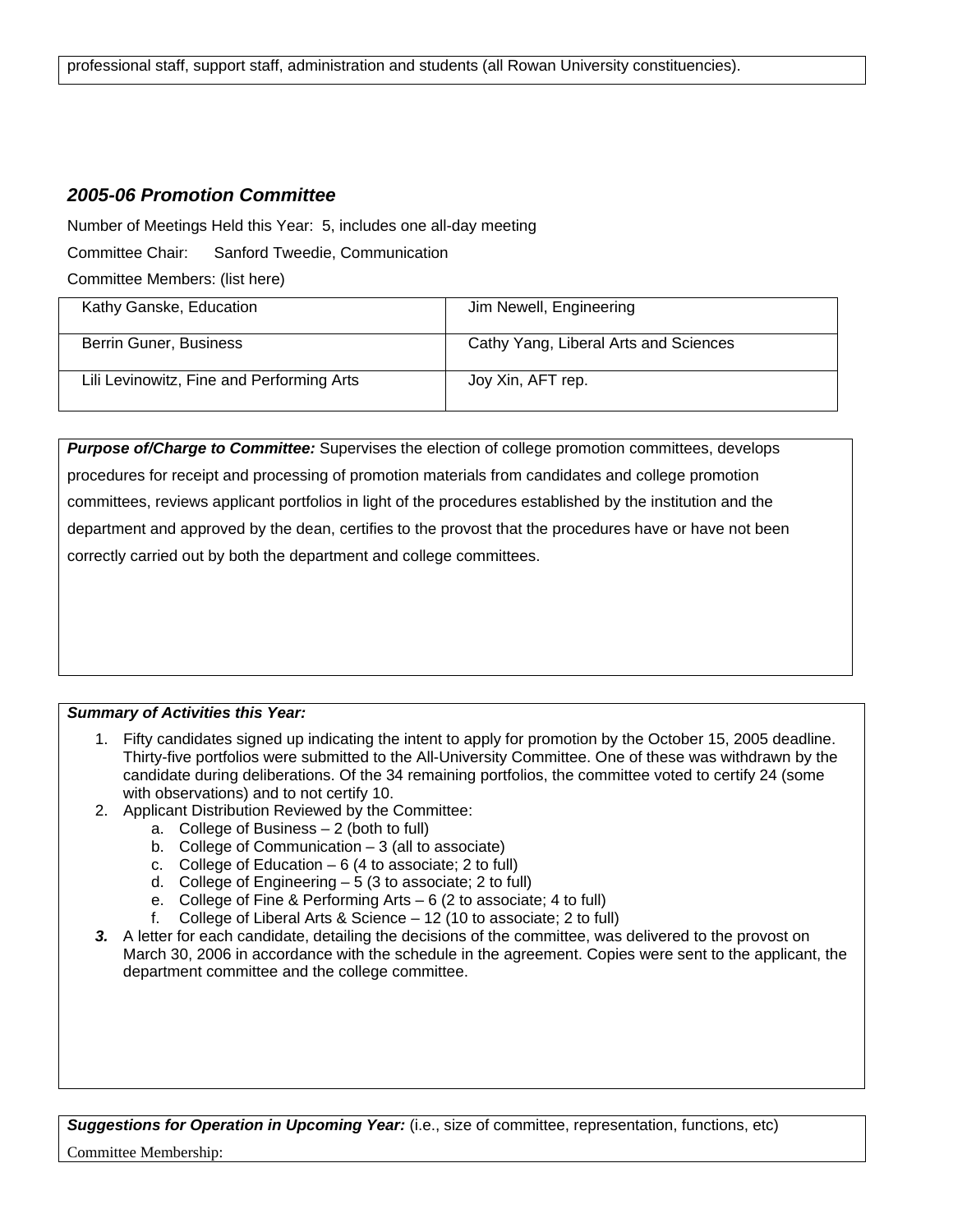Because of the size of Liberal Arts and Sciences and the correspondingly large number of candidates from this college, the All-University Promotion Committee recommends that another representative from LAS be added to the All-University Promotion Committee.

### Release time for chair:

In the view of the All-University Promotion Committee, the chair deserves 3 credit hours of reassigned time during the spring semester. The number of portfolios reviewed over the past three years has been 38, 25, and 34 (with one withdrawn this year after everyone had read it) and will continue to rise with the increase in tenure-track faculty. The Chair coordinates the college committee elections, organizes and coordinates the All-University committee, assigns readers to each portfolio, reads every porfolio, compiles certification letters, writes various reports, and responds to questions, queries, and concerns from candidates and chairs before, during, and after the process. This year, the All-University chair has received over 375 emails and written over 200 related to promotion, in addition to making and receiving numerous phone calls. The chair used to receive reassigned time. It appears to have been removed when the change in promotion procedures took place. The assumption was that this committee would be doing less work than in the past. While the onus of ranking candidates no longer rests with this committee, the workload does not appear to have been reduced.

### Availability of Department/College Promotion Documents:

The All-University Committee proposes that all departmental/college promotion documents be placed on a passwordprotected area of the Senate website that is maintained and updated. Many promotion documents are clear, cogent, and easily navigated. As departments review and revise their promotion documents, these could serve as resources and models.

### Ad Hoc Committees:

1) The Committee recommends that an ad hoc committee be formed to try to create greater alignment between the Promotion and the T&R documents. Suggested membership should include, but not necessarily be limited to: the chairs of the T&R and University Promotion committees, the President, chief negotiator and grievance chair of the AFT, and one or two candidates who recently went up for both promotion and tenure. Because so many candidates are now going up for promotion and T&R at the same time, having the documents parallel each other as much as possible would relieve some of the burden of putting the two files together during the same semester.

This ad hoc committee should also address whether or not page limits be suggested to candidates. The committee felt that some applicants, in their attempt to be comprehensive, created portfolios that were overwhelming to read. The committee believes that if a recommended page limitation for each section is provided to applicants, this will prevent the dilution of important information.

2) The Committee recommends that an ad hoc committee be formed to determine a more viable and less cumbersome way to elect College Promotion Committees than the one established by the *Memorandum of Agreement*. Trying to put together the College committees is always a difficult process. Changes need to be implemented. Suggested committee membership should include but not necessarily be limited to: the Presidents of the AFT and Senate, the negotiator and the University Promotion chair.

### *RECOMMENDATIONS:*

The following is broken down into three areas: (1) major changes to the *Memorandum of Agreement* (*MoA*), (2) minor changes to the *MoA*, and (3) clarifications to the *MoA*. Rationales for the recommendations are contained within [brackets].

#### Significant Changes to the *Memorandum of Agreement*

The All-University Promotion Committee recommends several significant changes to the *MoA*:

- 1. Move the folder due date from approximately December 9 to either several days after the last day of the semester so that candidates can use student evaluations from that fall semester or to December 1 so that they can't use them at all. [Many candidates use student evaluations from fall semester, yet according to the *MoA* these should not be included.]
- 2. Require that a candidate needs to be tenured before being promoted. [That a candidate can be promoted before being tenured may put undue pressure on the T&R committee to make a recommendation in favor of the already-promoted candidate.] The following exception should apply: when an applicant has received tenure at another institution prior to coming to Rowan, she/he may apply for promotion before receiving tenure.
- 3. Allow candidates who are going up for tenure and promotion simultaneously to submit the same folder for both processes. [This presents a dilemma since tenure and promotion have different ways of structuring the documents. The main divergences include: T&R has no "Developing Learning Activities" and "Developing as a Teacher" sections, and the T&R agreement considers creating curriculum and advising to fall under service whereas the Promotion agreement considers these under teaching effectiveness. These discrepancies would have to be addressed.]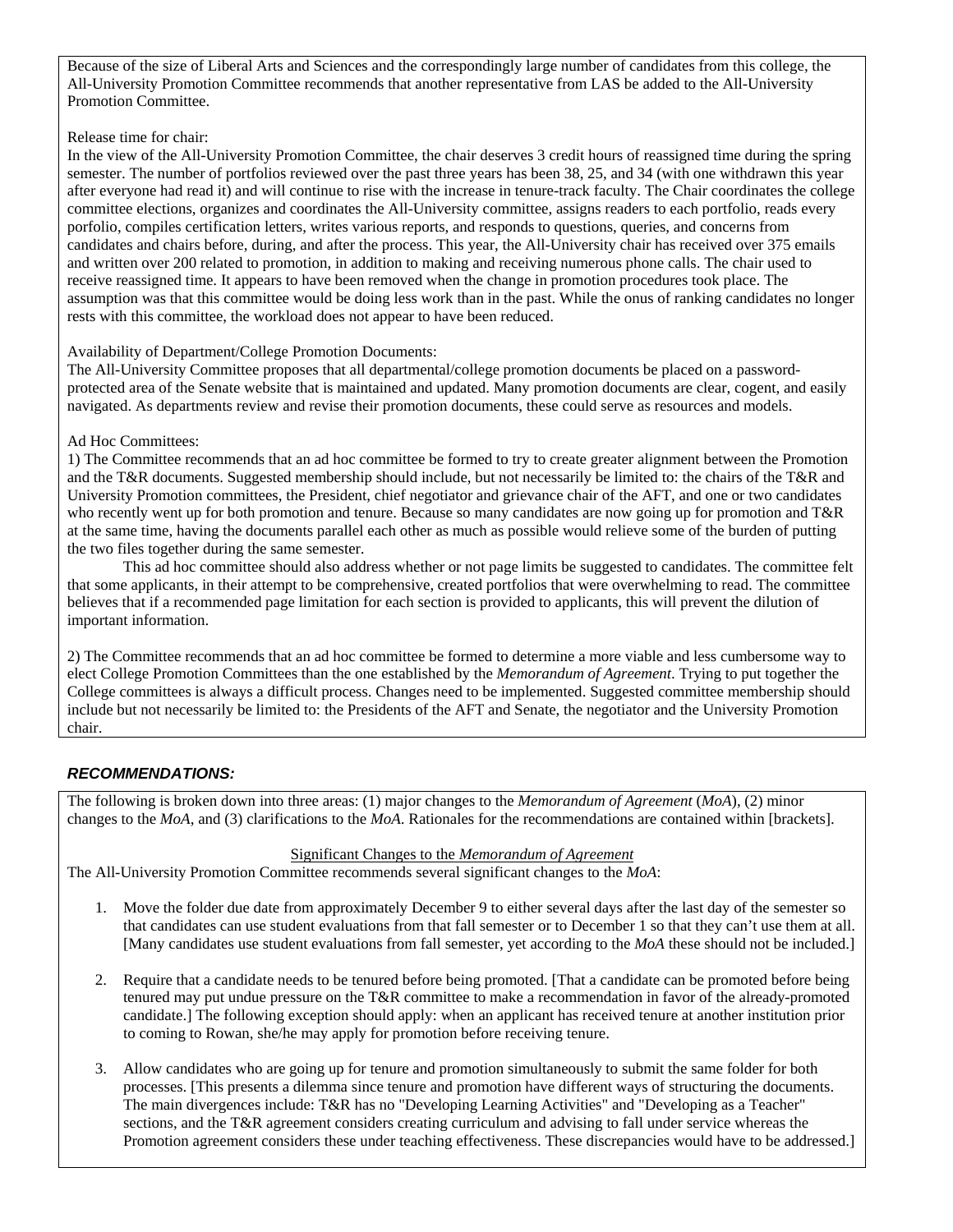- 4. Require that a three-year time period pass between the time one attains the rank of associate professor and the time one attains the rank of full professor. [The committee feels there should be a sustained period of time for the candidate to demonstrate achieving the requirements for full professor. The committee feels that this time period should be no less than three years.]
- 5. Require candidates to provide more longitudinal evidence of a "consistent pattern of excellence in Teaching" (3.2311 and 3.2421). [The current requirement is one peer observation within the past twelve months and two student evaluations within two years. These, however, could—and sometimes are—from one semester. The committee recommends two colleague observations from different semesters and three student evaluations from at least two different semesters.]
- 6. Add the candidate's college dean to the list of those who receive copies of the All-University committee letter. The Committee has found that departmental/college documents are not in agreement with the *MoA* and therefore would like the deans to know how this has been addressed by the All-University Committee.
- 7. The All-University Committee recommends that a standard letter to outside evaluators be created and made available to department committee chairs. This will clarify what the evaluator is to comment on in the candidate's file.

### Minor Changes to the *Memorandum of Agreement*

Note: A suggested application and checklist reflecting these changes are attached.

The All-University Promotion committee recommends:

- 1. The procedures for promotion should be clarified, streamlined and presented in only one place in the document. [Many requirements are discussed in multiple places. For example, outside evaluators are discussed on pages 13 and 18. Faculty Development and Individual Development Plans are found in both 5.24 & 5.315.]
- 2. That the departmental chair initial each item on the candidate's checklist, attesting that all required elements of the promotion file are included.
- 3. The candidate include a full vita as part of the portfolio, as these are sometimes clearer about documentation and dates than is the portfolio itself. Or, revise 5.22 concerning the applicant's portfolio to read, "…Complete documentation (e.g., chapter or book) supporting an individual's request for promotion may (replace with *will)* be incorporated by reference, (add *following a standard scholarly reference format*,) in the portfolio and included as supplementary documentation in an/ appendix(es). [Portfolios often contained incomplete references of research and creative activity, especially lack of dates. This information is critical in determining the candidate's accomplishments *since* the date of last promotion or date of employment at her/his present rank.]
- 4. Require that the names of chairs of departmental committees be forwarded to the Senate office when promotion committees are formed, usually at the beginning of October. [Otherwise, the committee has no idea who these people are until portfolios are submitted to the Senate office at the end of February.]
- 5. Require that candidates submit a Table of Contents of their supplemental material. *Or* that they submit full documentation of articles listed and the first page of each article/book. *Or* require that an additional copy of supplemental materials be submitted to the All-University Committee, as well as the one provided the dean.
- 6. Change section 3.243 of the *Memorandum of Agreement* under Research and Creative Activity to read: "Evidence for this body of work must reflect a consistent pattern of scholarly accomplishments since *the date of application* for promotion to associate professor." [The *MoA* currently states, "Evidence for this body of work must reflect a consistent pattern of scholarly accomplishments *since attaining* the rank of associate professor." A strict interpretation would argue that this occurs when the promotion to associate goes into effect. However, this leaves candidates with a period of uncountable scholarship: that time during which assistant professors have applied for associate professor (December) but not yet been granted the promotion and the time the promotion goes into effect (normally September of the following year).]
- 7. Require that the external evaluator's vita be included in the candidate's promotion file.
- 8. Clarify whether external evaluator should comment on all research and creative activity or only that since promotion to associate professor. [5.23 states that the external evaluator will comment on research and creative activity. 3.232 states that the candidate must demonstrate "[s]uccessful experience in Research and Creative Activity . . . since attaining the rank of assistant professor." 5.343 states that the department committee shall, "After carefully considering the applicant's portfolio and the comments of the external reviewer on the appropriateness of the candidate's scholarly accomplishments . . ." Applying all of these criteria requires that the external evaluator discuss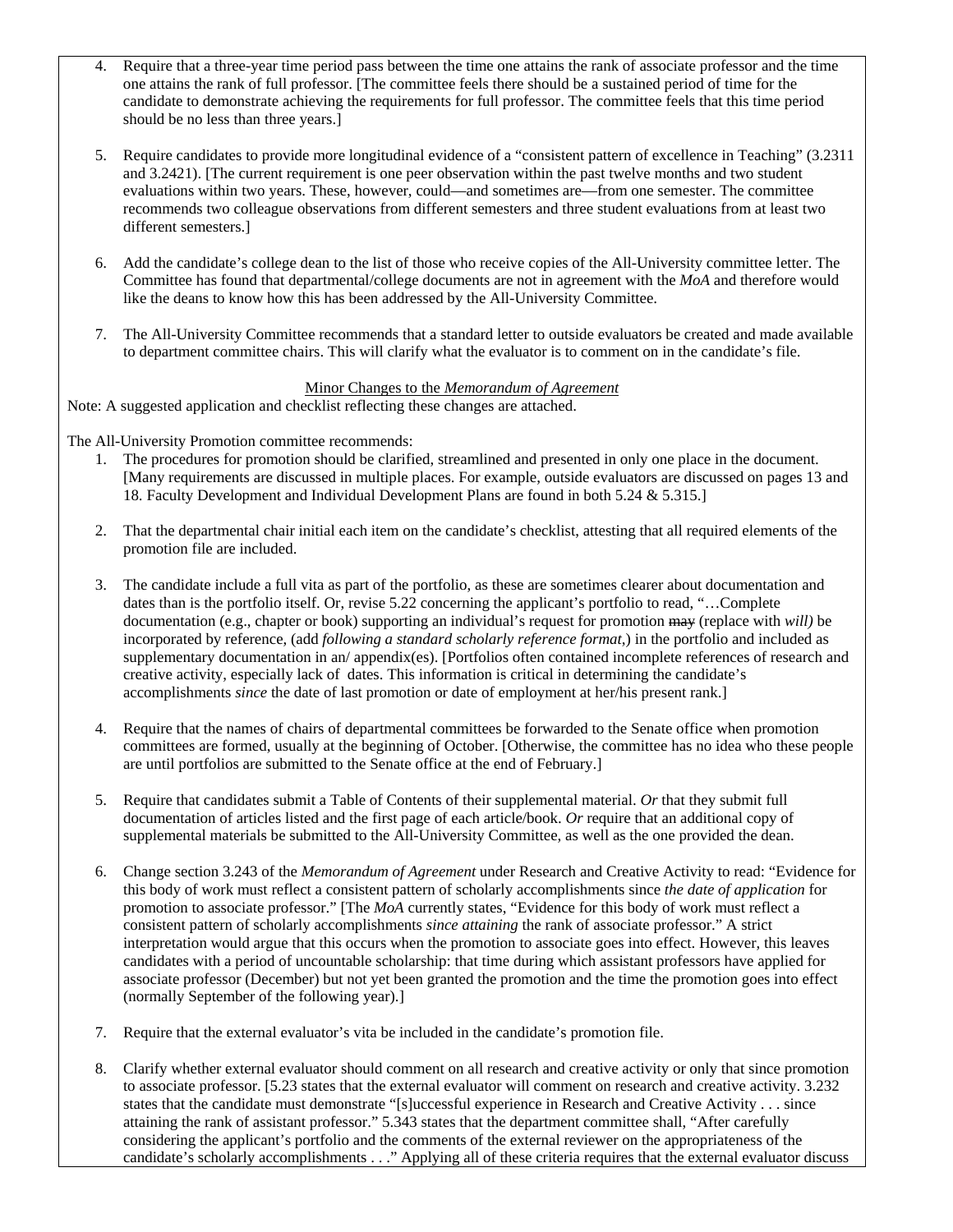only that work since the candidate became a full professor. This is confusing for candidates.]

- 9. That 5.3441 and 5.3442, which discuss the department committee meeting with the candidate, be changed to read: *This meeting will occur at least two working days prior to the portfolio and report being forwarded to the next level. The candidate will sign and date the committee's report, signifying receipt and adequate time to review the report and append a written response if desired.* [Since many committees do not finish their work until the deadline day, this does not allow adequate time for the candidate who receives a negative vote to decide whether to send his/her portfolio forward and to write a rebuttal, if s/he chooses. The Committee recommends that a timeline be stipulated.]
- 10. Change 5.642 of the *MoA* to read that the All-University Committee shall "*Certify* or *not certify* to the provost that the procedures for promotion within the department and college were applied correctly or that the procedures for promotion within the department and college were applied correctly." [Currently, the section reads, "Certify to the provost that the procedures for promotion within the department and college were applied correctly or incorrectly." Thus, all files are certified, but that is not the normal application of the term "certification."]

### Clarifications to the *Memorandum of Agreement*

The Committee recommends several clarifications be made within the *MoA*:

- 1. Make clear that original scores/sheets and signatures from those administering student evaluations are to be included.
- 2. Make clear that candidates for full professor must differentiate between their research and creative activities and practice and professional service since becoming an associate professor in their documents.
- 3. Clarify the following items in the application for promotion:
	- a. That the dates candidates provide reflect when the portfolio is submitted to the department committee.
	- b. In #11 of the application, the professional teaching experience section should clarify that, in the total teaching years section, candidates should count only full-time professional teaching experience. [Many count adjuncting and teaching assistantships towards this total, making it difficult for the committee to ascertain total years of full-time teaching.]
- 4. Include the recommendation for associate to professor by the departmental and college committee in the portfolio since 3.232 stipulates that the candidate must demonstrate "[s]uccessful experience in Research and Creative Activity . . . since attaining the rank of assistant professor." [Including the letter will allow the Committee to better understand what was previously considered for promotion to associate.]
- 5. Require that the letter to the department chairperson declaring intent to apply for promotion, as required by 5.12, be included.
- 6. Require that documentation of dean's approval of external evaluator needs to be included.
- 7. Better delineate how folders move around and who is responsible for this physical movement from office to office. In addition, the Committee recommends that at no time should folders be returned to candidates until the candidates have made the decision to withdraw from the process. [Currently, candidates who receive a no vote have their files returned to them, even though they may still decide to forward them.]
- 8. Stipulate in writing that candidates can write a response/rebuttal at any point in the process and ask that it be included in his/her portfolio. [This is a common practice, but not all candidates are aware of it.]
- 9. Provide evidence that department and college committees conducted interviews with candidates.

# *2005-06 Recruitment, Admissions, & Retention Committee*

Number of Meetings Held this Year: 7

Committee Chair: MaryBeth Walpole

Committee Members: (list here) MaryBeth Walpole, (Chair)*,* Bill Carrigan, Jay Chaskes, Carol Clark, Joy Cypher, Jennifer Kadlowec, Mary Marino, Walt Quint, Patrick Spearman, Michael Vigorita, Maria Rosado, Ieva Zake, Michael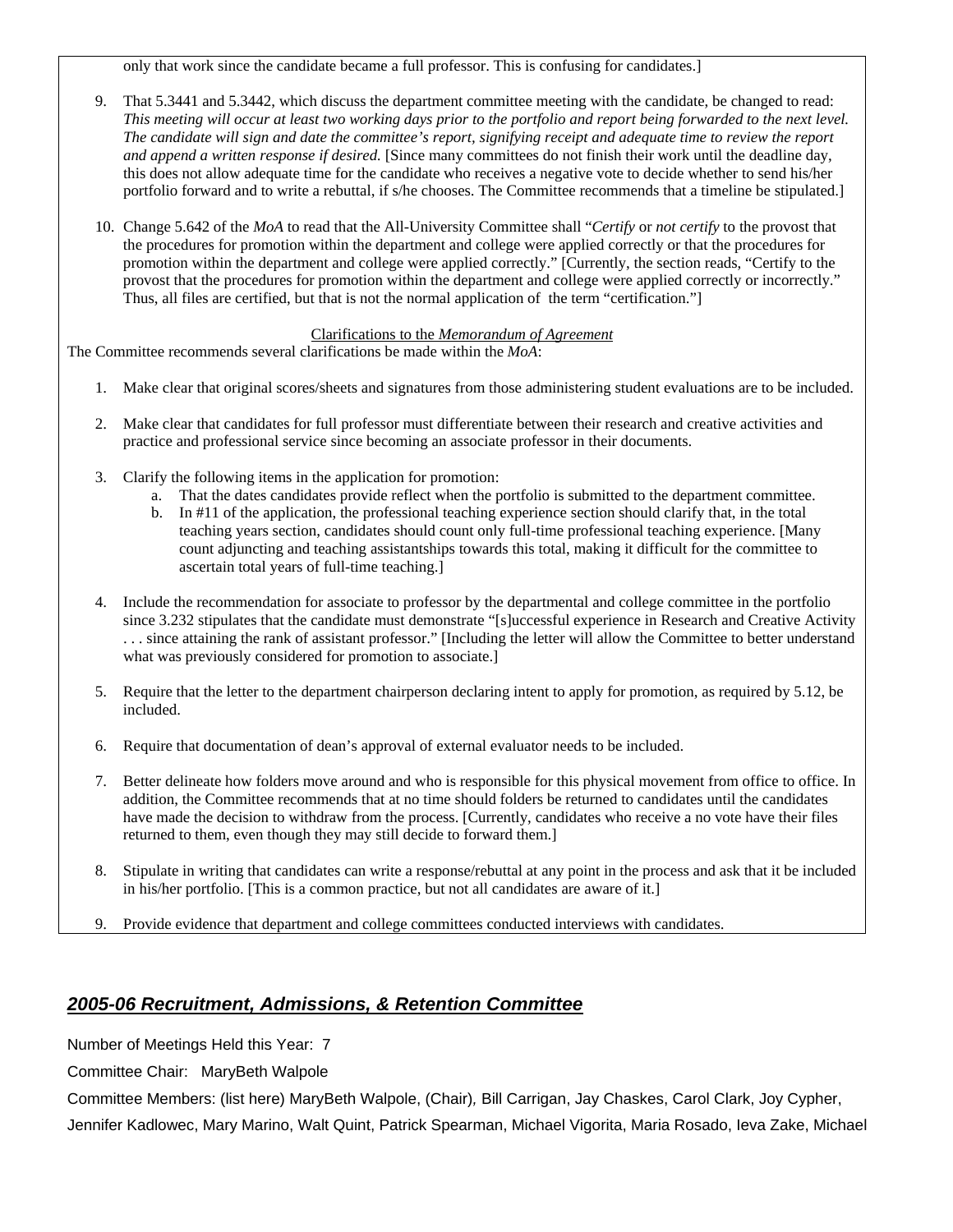Grove, Franklin Campbell-Jones, David Vaccaro, Jared Hasse (SGA), Tom Tiver (SGA), Jillian Dagion (SGA), Joanne Damminger, representing the VP for Student Affairs

## *Purpose of/Charge to Committee:*

Reviews and evaluates recruitment and admissions policies and procedures, specifically those which relate to curriculum, programs and instruction, and academic standards affecting progress toward a degree; recommends needed changes.

*Summary of Activities this Year:* 

- Reviewed the 2004-2005 Annual Report, agreed to focus on recruiting and admitting a diverse student body, with particular attention to Latino students.
- Received information from the admissions office regarding recruiting and admitting students of color, reviewed report
- Met with the Director of Admissions and Interim EOF/MAP director to discuss recruitment and retention of students of color
- Reviewed and discussed census information for the State of New Jersey and the seven southern counties
- Met with Hector Rios and two of his former students to discuss a study they had done on Latino student attrition. One outcome of this is an orientation session for Latino students that Hector and Maria Rosado agreed to assist with.
- Reviewed data on percentages of student groups in other New Jersey state colleges and county colleges.

-1

• Drafted recommendations

*Suggestions for Operation in Upcoming Year:* (i.e., size of committee, representation, functions, etc) Representation:

Membership that represents multiple vantage points across campus is important, and representatives should include someone from Admissions, the Registrar, the Career and Academic Planning Center, and coordinator of the Rowan Seminar. Ex-officio members should continue to be VP for Student Affairs, the director for the Center of Student Life and Development, and the director of International Student Services. Although a representative of the VP for Student Affairs regularly attended meetings, other representatives from the above offices did not. We suggest that representatives be officially named to the committees so that notices go to everyone and schedules can include them. It continues to be advantageous to have one faculty member from each college, and an AFT, professional staff, and at least one student representative. The student representatives attended more this year than in previous, and made important contributions. Additionally, it is recommended that there be continuity in the membership of this committee.

## *RECOMMENDATIONS:*

A. We recommend that the Admissions Office put into place specific initiatives for increasing the numbers of underrepresented students, in keeping with the strategic plan. Given that increasing the numbers of these students is stated as a goal in the strategic plan, the Admissions Office should develop and clearly articulate a plan for fulfilling such a goal. We recommend the Admissions Office consider the following initiatives:

1) Planning open houses and orientations targeted for specific groups.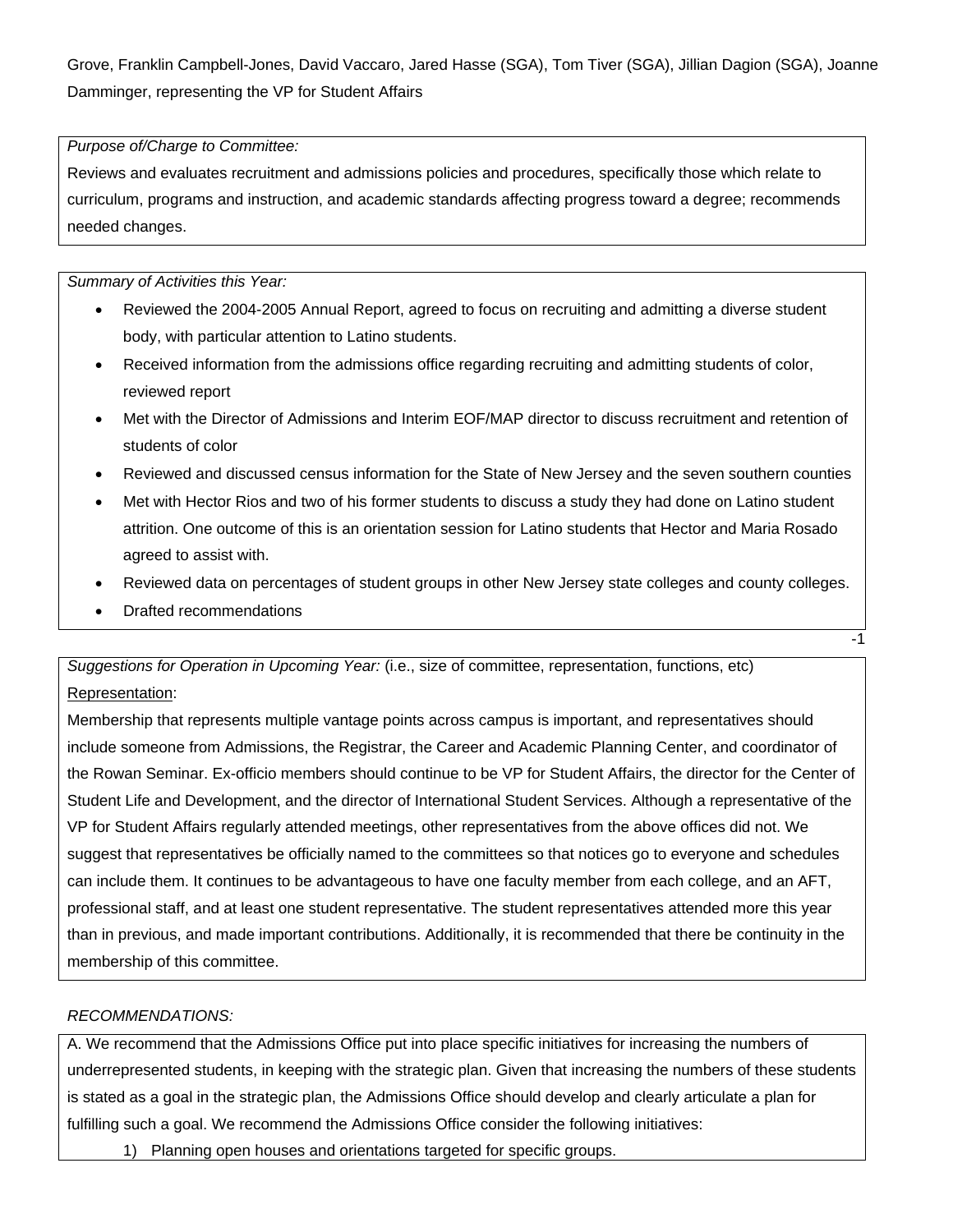- 2) Planning Visitation Days for underrepresented students after they are admitted and before they deposit to welcome them.
- 3) Planning additional admissions visitations for underrepresented students
- 4) Planning admissions visitations for underrepresented students earlier in their high school experiences, possibly even in middle school.
- 5) Creating a plan for targeting community college students for transfer, who are disproportionately underrepresented students.

B. We further recommend the following initiatives to aid in both the recruitment and retention of diverse students:

- 6) Residence Life exploring ideas for themed housing, for example by floor. These themes could include racial or ethnic themes and could include academic themes.
- 7) Exploring ways to increase awareness of and support for Latino Cultural Awareness month and other programming throughout the year, with appropriate financial resources that are not reallocated from existing initiatives.
- 8) Exploring the idea of a Latino Studies concentration
- 9) Providing appropriate and visible signage for the Multicultural Affairs Office

## *2005-06 Research Committee*

Number of Meetings Held this Year: 7

Committee Chair: Robi Polikar

Committee Members:

| Leigh Botner          | Jane Graziano         |
|-----------------------|-----------------------|
| <b>Brian Lefebvre</b> | Keith Johnson         |
| Craig Dillon          | Michael Lim           |
| Greg Biren            | <b>Richard Frazee</b> |
| James Heinzen         | Sheri Chinen-Biesen   |
| <b>Judith Holmes</b>  | Robi Polikar          |
| Ihsan Isik            |                       |
| John Hasse            |                       |

*Purpose of/Charge to Committee:* The research committee monitors research and research services on campus to identify and address issues of research interest. The committee makes recommendations for (i) promoting research and research awareness on campus; (ii) meeting resource needs for research; and (iii) establishing policies to ensure that research related issues on campus are addressed appropriately. The committee solicits, compiles and disseminates input from the campus community to insure that the *faculty, staff, students, and administration are aware of current research efforts, resources and challenges.*

## *Summary of Activities this Year:*

The research committee undertook two main issues during the 2005-2006 year:

1) Propose revised guidelines for preparation and review of non-salary financial support grants (NSFSG). During its first year of implementation, the NSFSG ad hoc committee noticed some serious shortcomings in the entire process: the faculty were not given adequate guidelines in preparing a competitive grant proposal; and the review process was neither efficient (due to every members having to read every proposal), not sufficiently fair (due to understandably lack of expertise of the committee members in other areas of research). The research committee prepared a detail set of guidelines for preparation as well as review of these proposals. The proposed changes were brought to senate floor as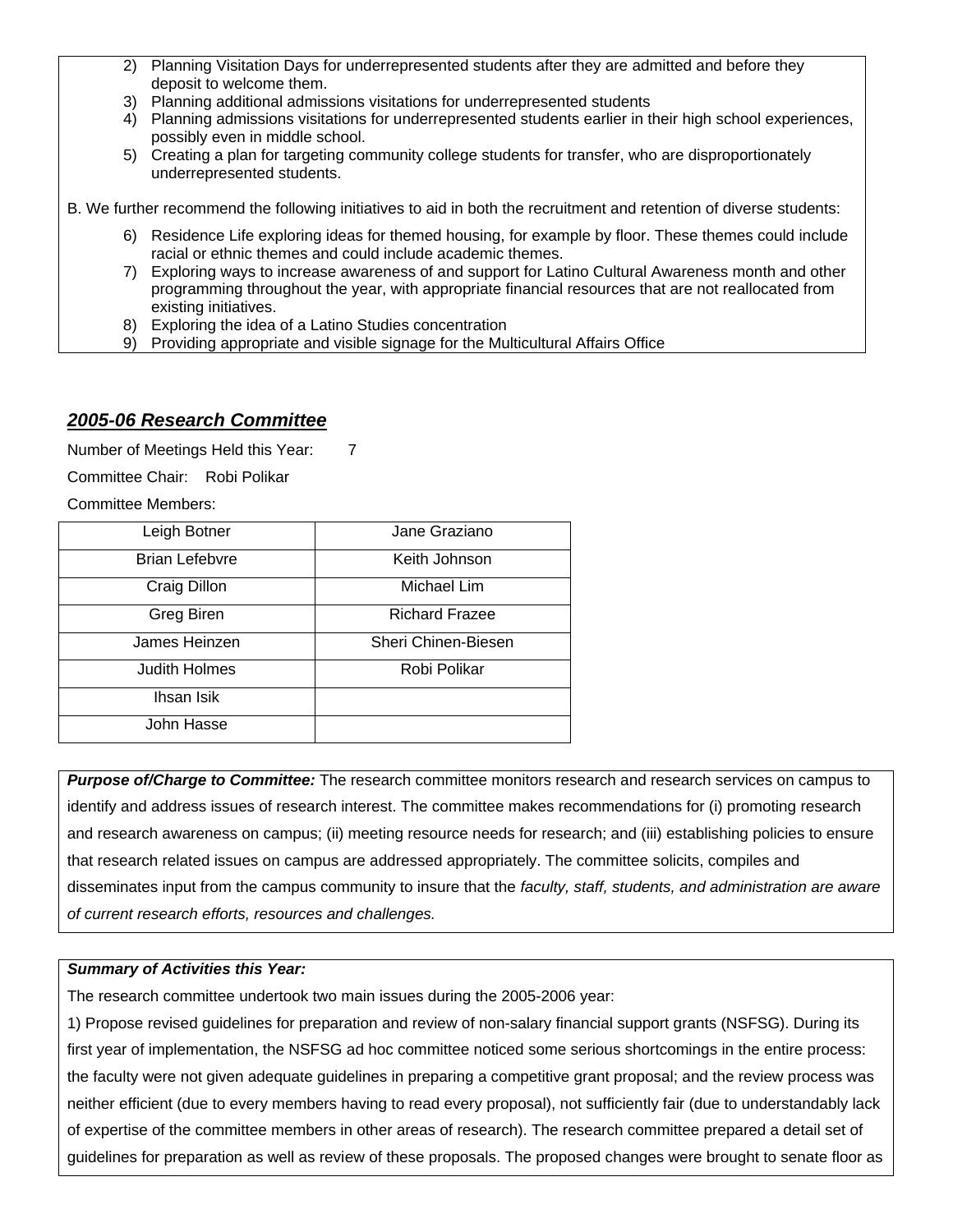a resolution, which was accepted with no objections.

The committee – after 4 months – received comments from the (academic council?) which reviewed our suggestions. Unfortunately, they have practically ignored all of our suggestions. A meeting with the provost's office is being planned to further discuss this issue.

2) In response to complaints from many faculty members, the research committee discussed the issue of providing a tuition fellowship to graduate research assistants who are funded through external grants. Lack of such a benefit makes Rowan very competitive in external funding opportunities, and severely restricts our ability to recruit quality graduate students. The research committee prepared a resolution recommending that a tuition fellowship be provided to such students. A detailed background report on the merits of such a program, as well as suggestions on how it could be funded was also presented to the senate. The senate unanimously approved the resolution.

*Suggestions for Operation in Upcoming Year:* (i.e., size of committee, representation, functions, etc)

1. Both of the above mentioned issues should be followed up

2. The dean of the graduate school has asked the committee to discuss effective ways to inform / educate the faculty on responsible conduct of research. The committee did not have time to consider this issue during 2005-2006 year. This is indeed an important issue, and hence needs to be discussed in a timely manner.

# *2005-06 Sabbatical Leave Committee*

#### **COMMITTEE CHAIRPERSON:** John V. Gallagher **COMMITTEE MEMBERS:**

|    | <b>Sabbatical Leave</b> | Total 11 - including Chair           | <b>College/Library</b> |
|----|-------------------------|--------------------------------------|------------------------|
|    | CHAIR, John Gallagher   | <b>Faculty or Professional Staff</b> | Education              |
| 2  | Sonia Spencer           | <b>Faculty or Professional Staff</b> | LAS                    |
| 3  | <b>Steve Cone</b>       | <b>Faculty or Professional Staff</b> | Education              |
| 4  | Kenneth Albone          | <b>Faculty or Professional Staff</b> | Communications         |
| 5  | <b>Ella Strattis</b>    | <b>Faculty or Professional Staff</b> | Library                |
| 6  | Robin McBee             | <b>Faculty or Professional Staff</b> | Education              |
| 7  | Gary Itzkowitz          | <b>Faculty or Professional Staff</b> | LAS                    |
| 8  | Denyse Lemaire          | <b>Faculty or Professional Staff</b> | LAS                    |
| 9  | <b>Harold Lucius</b>    | <b>Faculty or Professional Staff</b> | <b>Business</b>        |
| 10 | Susan Bowman            | <b>Faculty or Professional Staff</b> | <b>FPA</b>             |
| 11 | Janice Rowan            | <b>AFT Representative</b>            | Communications         |

## **PURPOSE OF/CHARGE TO COMMITTEE**:

The Sabbatical Leave Committee shall receive applications, conduct a review of applications and make its recommendations to the President in accordance with the current contractual agreement.

### **NUMBER OF MEETINGS HELD THIS YEAR**: Three

November 22, 2005 Organization Meeting December 7, 2005 Working Session December 8, 2005 Working Session – Committee completed work

## **SUMMARY OF YEAR'S ACTIVITIES**:

- The Procedural Guidelines on the Senate Page were updated.
- All-university notification by campus-wide email and by letter was sent announcing the signup period and deadlines for this year's cycle of sabbatical leave application.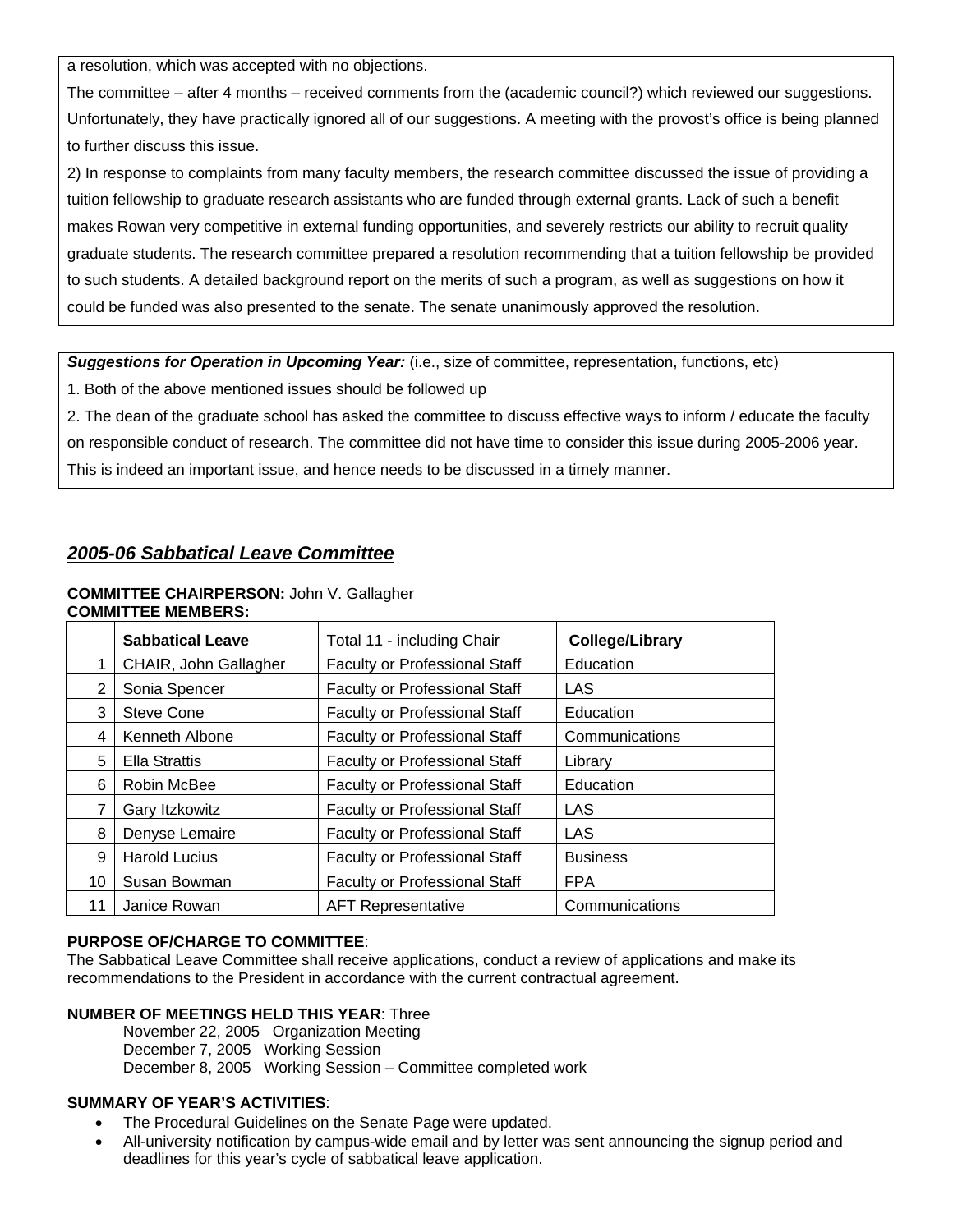- A list of all campus members who are eligible for sabbatical leave was obtained from the Provost's office.
- Committee members met for an organization meeting November 22, 2005 where we discussed procedures, stressed confidentiality of the process and deliberations, and scheduled working sessions. Committee members received their copies of the applications.
- Committee members met on December  $7<sup>th</sup>$  and  $8<sup>th</sup>$  2005 to conduct the work of the committee, discussing the merits of each application, and voting and ranking each application.
- Data of the voting were placed on spreadsheets for reporting purposes.
- A report of the committee's decisions and recommendations was sent to the President February 27, 2006 along with copies of the applications.
- Based upon the recommendations of the President to the Rowan Board of Trustees at their meeting of April 26, 2006, all 24 semesters recommended by the Senate Sabbatical Leave Committee were approved and granted by the Board.
- The Senate should note that six outstanding sabbatical leaves deferred from previous years when *semester* sabbatical leaves were funded at 100% salary, were granted at the contractual salary of 75%.
- A meeting in 2005 with the AFT, Senate and Mr. Zazzali of the Provost's Office resulted in a decision to require any deferred applicant to take the deferred sabbatical leave during AY 2006 or AY 2007. Failing to take either of these options, deferred candidates would revert to a status as if they never applied and were granted sabbatical leave and all longevity data would be reset as if the deferred leave was never granted. Six deferred candidates will take their leaves AY 2007 and are included in the above resolution by the Board. Five individuals, who did not apply to activate their deferred leave, will fall under this agreement.

### **SUGGESTIONS [non-binding] FOR NEXT YEAR** (Size, Representation, Functions, etc.):

1. Excel spreadsheets were developed for use during the work of the committee, placed on a CD, and will be passed from committee chair to new chair each year. A master copy of the spreadsheet CD should be kept in the Senate office. In this way, the committee chair could take a laptop to committee meetings to use the spreadsheet in the calculations work of the committee. This would greatly ease the work of the committee.

### **RECOMMENDATIONS:**

The Sabbatical Leave Committee membership is currently ten faculty/professional staff/librarians plus an AFT Representative. We recommend that the Senate constitution/by-laws revision include a membership distribution of at least one member from each college of the University, one librarian, and the AFT representative.

# *2005-06 Senate Student Relations Committee (SSRC)*

## **Committee Chair: Lori Block PHR**

**Committee Members:** Lori Block (Chairperson of Committee & Career and Academic Planning Center), Alison Krufka

(College of Liberal Arts and Sciences), Mary Beth Hegel (McSiip/NJSSI/NJMSP/SJMP),

Richard Earl (College of Communications), Roberta Dihoff (College of Liberal Arts and Sciences)

David Applebaum (College of Liberal Arts and Sciences), Karen Heinz (College of Liberal Arts and Sciences), Mary Lee Donahue

(College of Communications), Bonnie Wilson (Academic Success Center, Student Affairs), Dan Reigel (Admissions, Student

Affairs), Cindy Kammer (AFT Rep).

Tina Pinocci, Assistant Vice-President of Student Affairs and George Brelsford, Associate Vice President of Student Affairs also attended meetings. Joe Mulligan, Assistant Dean of Students presented at the October meeting the proposed new Code of

Conduct.

## *Purpose of Charge:*

*"To evaluate existing and proposed relations and procedures and initiate recommendations for changes"* 

## *Number of Meetings Held this Year:* There were six meetings held this year.

Also, there were numerous email discussions as well. The committee also hosted a student forum on academic honesty in March.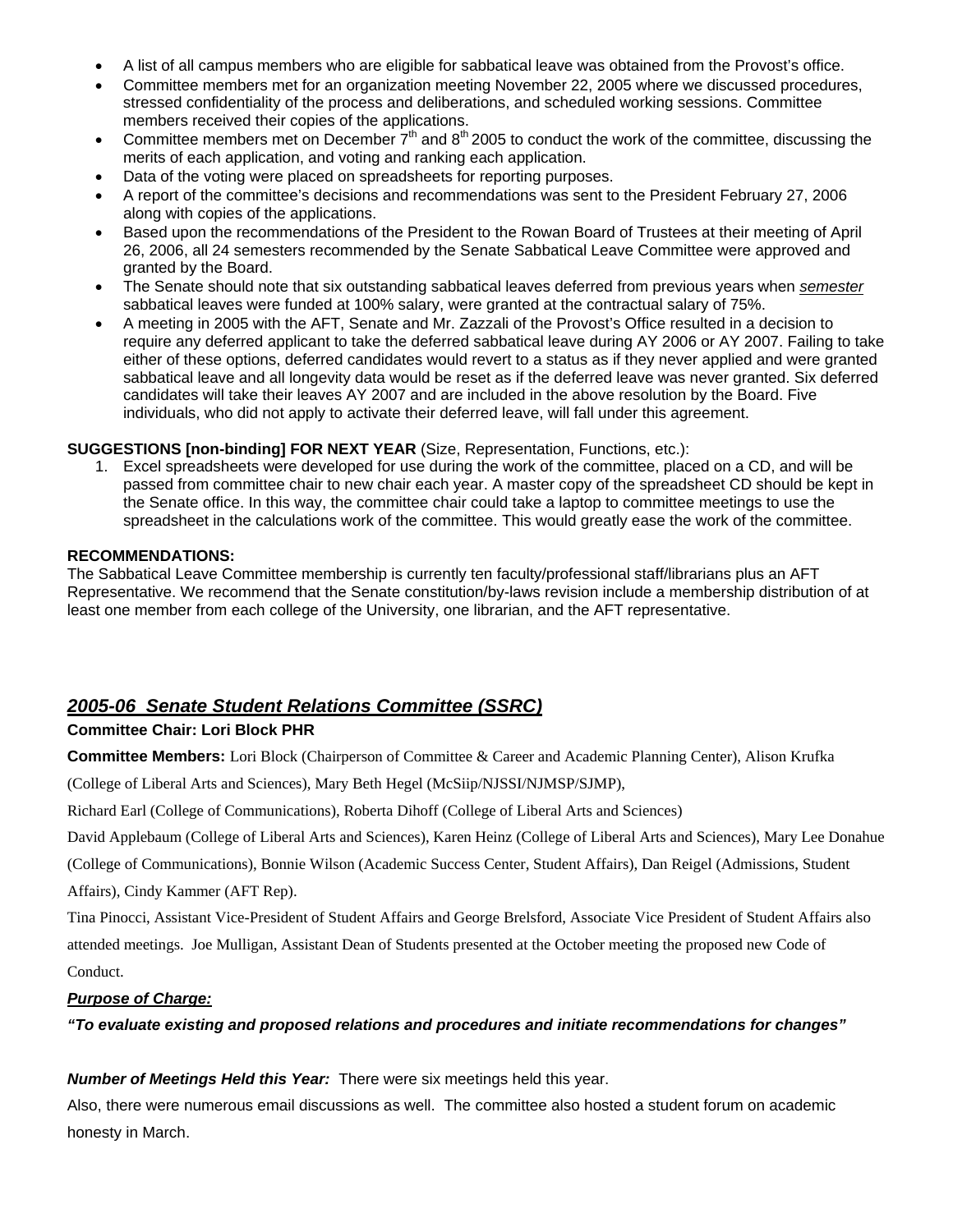*Summary of Year's Activities:* Our committee was very active researching, discussing and presenting many agenda items to be addressed.

The Assistant Dean of Students presented at the October 2005 SSRC meeting a proposed revised Code of Conduct, from the Division of Student Affairs. The chair, on behalf of the committee wrote a letter to the Vice –President of Student Affairs and Assistant Dean of Students with the committee concerns regarding this new proposed Code of Conduct. The Vice-President wrote a response to the committee's letter. The Senate President, Bruce Caswell requested of President Farish a side by side comparison of the revisions. Late in the spring semester a document with paraphrased revisions was presented to the committee. The committee still wishes to receive a document that would provide a side by side comparison of the revision of the Code of Conduct.

As a result of discussions surrounding a Code of Conduct and academic honesty, the committee sponsored a "Town Hall" or Student Forum on academic honesty at Rowan University. It was held on March 29<sup>th</sup> at 7pm in the Student Center Pit. Forty students were in attendance and ten faculty and professional staff. Dr. David Appelbaum served as the Master of Ceremony of the evening. The Student Forum consisted of open dialogue between the audience of students and panel moderators. The students were posed scenarios regarding academic honesty in groups facilitated by a faculty or staff moderator. The students later came together to report on their discussions and were quite willing to share their views on what they perceived as academic honesty was and was not. They also shared that there were "gray" areas. At the end of the evening the students were asked who should be developing a code of conduct and who should be enforcing it. In general the students believed that they the students of Rowan University should be able to be a part of the development of a code of conduct and of the adjudication of cases involving academic dishonesty.

Enclosed are the tabulations of evaluations distributed at the student forum on academic honesty.

As a result of hosting the student forum and after a review of the proposed Code of Conduct, the committee believes that a "Declaration of Core Values and Guiding Principles" should be developed and adopted at Rowan University in order to begin to cultivate a community of academic honesty on campus.

The Committee also addressed this academic year the "Readmission Policy". Committee member Dan Reigel from the Admission Office conducted research as to the readmission policy's of aspirant institutions. In discussion amongst the committee, it was established that there were a lot of nuances to the situation of readmission and who it would affect that the committee will hope to again revisit this topic next year.

The Committee was extremely concerned with the lack of student involvement in the committee for the second year. It is the strong recommendation of the committee to recruit students other than SGA to "sit" on this committee. This would not eliminate but include members of SGA.

The reason behind this proposal is in light of the promises made to this committee at the end of last year and beginning of this current academic year. SGA assured that they would have representation on this committee. Again, it was virtually non-existent.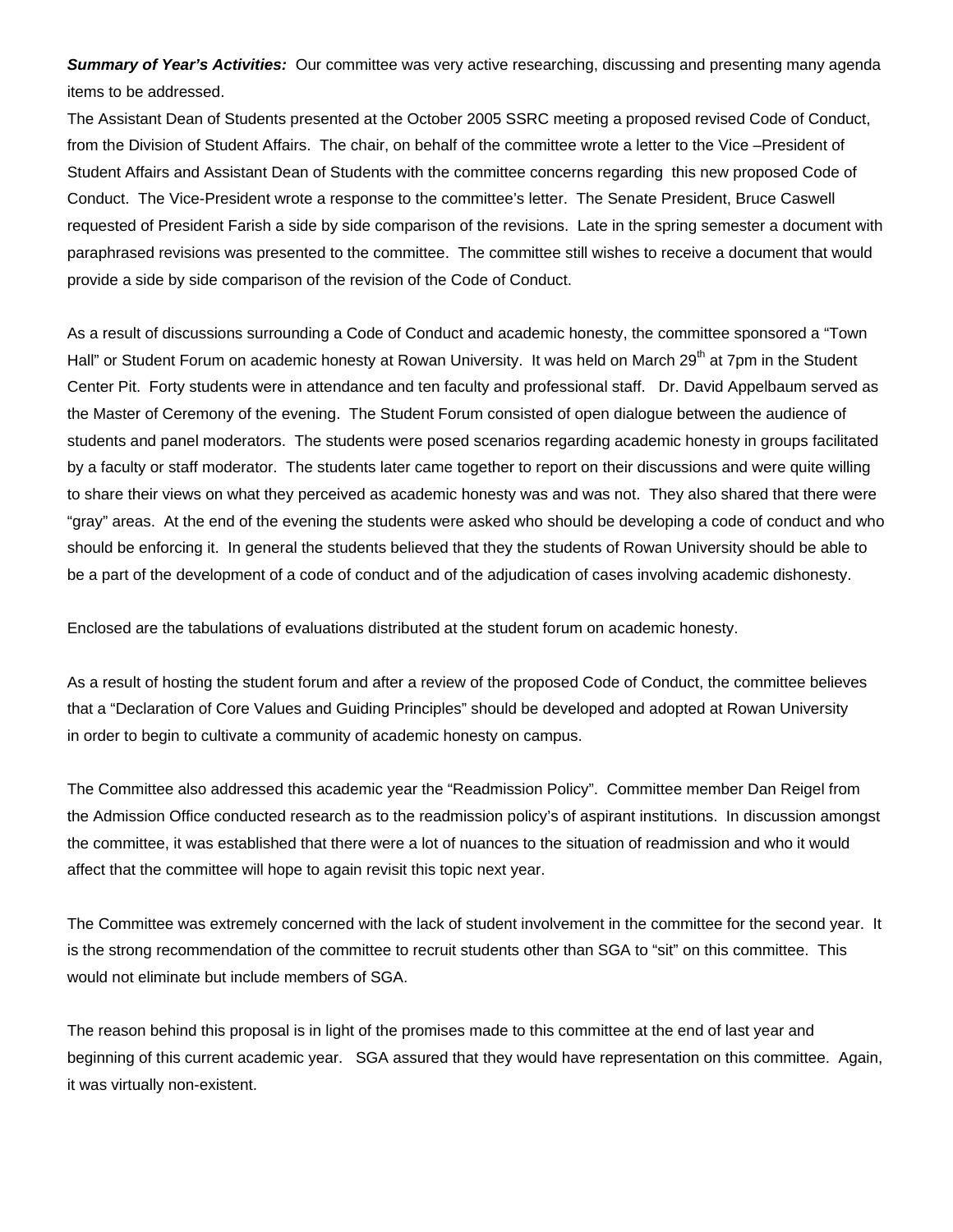# *2005-06 \_Technological Resources Committee*

Number of Meetings Held this Year: **6** Committee Chair: Vasil Hnatyshin

## Committee Members:

| Vasil Hnatyshin     | Gerald Hough            | Krishan Bhatia        |
|---------------------|-------------------------|-----------------------|
| <b>Mark Sedlock</b> | <b>Robert Lipartito</b> | Joe Bierman           |
| Peter Rattigan      | Hong Zhang              | <b>Eddie Guerra</b>   |
| Jerry Spencer       | Jim Haugh               | Shifei Chung          |
| Dex Whittinghill    | Tom Fusco               | Kashdan, Zachary M.   |
| Eileen Stutzbach    | <b>Steve Hartley</b>    | <b>Candace Kelley</b> |

*Purpose of/Charge to Committee:* **Technological Resources Committee** *monitors technological resources to insure that the services and resources meet the needs of the campus community in research and academic pursuits. By soliciting and compiling input from the campus community, the committee attempts to insure that the*  faculty, staff, and students are aware of the current technological services on campus that can and do support *these efforts. Responses to a periodic faculty and staff survey will insure that a collaborative effort exists in developing recommendations to enhance the University vision in the areas defined by the committee charge.* 

## *Summary of Activities this Year:*

The Technological Resources Committee examined the following issues during the 2005 -2006 year:

- o **Computer Competency Exam:** the committee worked together with the Provost's office and the department of Information Resources to evaluate and purchase the new software for Computer Competency Exam developed by company called Kenexa. In the course of the year the Committee evaluated the software and provided the feedback to the department of Information Resources. In April 2006 Information Resources reported that the new software had been purchased. In May 2006 the Technological Resources committee will undertake configuration of the new Computer Competency Tests for incoming freshman.
- o **Transition for GroupWise to Exchange:** at the start of the 2005-2006 school year there were several concerns raised regarding transition from GroupWise to Microsoft Exchange. Mark Sedlock reported that all the issues were resolved and the transition has been successfully completed.
- o **Technology Enhanced Classrooms:** at the start of the 2005-2006 school year there were several concerns raised regarding current equipment in technology enhanced classrooms. To learn more about this issue the Technological Resources committee met with Neil Toporski, the Director of Instructional Technology, who reported that smart classrooms utilize AMX technology which is about 7-10 years old and is failing. Furthermore, inadequate number of staff members together with almost constant occupancy of the technology enhanced classrooms prevents the Instructional Technology from fixing all arising problems in timely manner. Currently, Instructional Technology is in the process of introducing a new type of lectern. New lectern is supported via a single computer and is smaller, safer, and costs 50% less than the original AMX models. In December 2005 the Technological Resources committee conducted a tour of the technology enhanced classroom with new lectern. The Technological Resources committee reports that new lectern is an excellent teaching tool and is a significant improvement over currently used AMX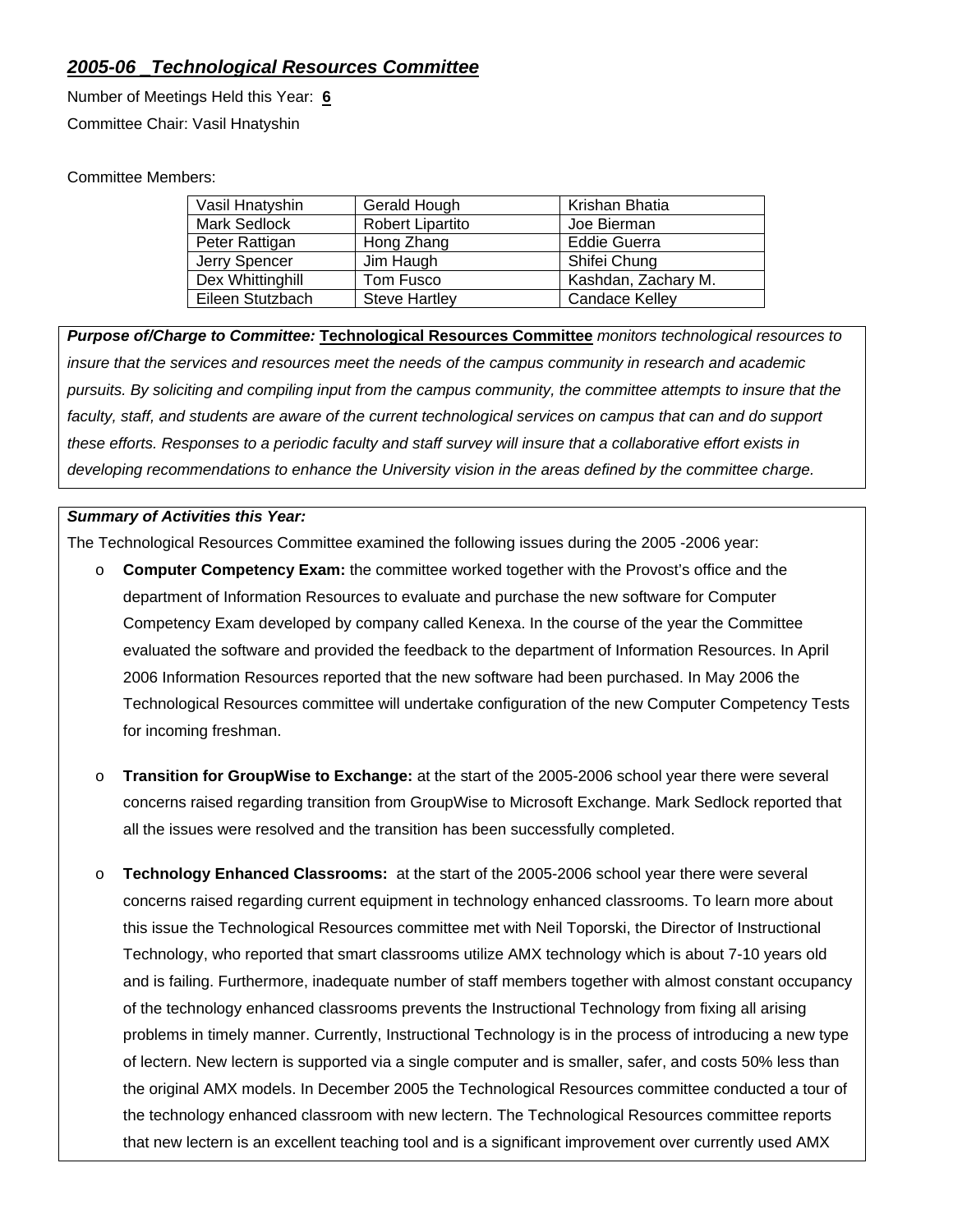technology.

- o **Linux/Unix Help on the web:** during school year 2005 -2006 several faculty members asked for help operating computers that ran Linux or UNIX operating systems. The Technological Resources Committee contacted Mark Sedlock who set-up a link from the Information Resources web-page to the web-page that contain documentation, help, FAQ, and other resources for Rowan University computers that ran Linux or UNIX operating systems.
- o **Professional Staff Equipment:** during school year 2005 -2006 several faculty members raised the question of who provides equipment and support for professional staff. The Technological Resources Committee contacted Tony Mordosky, the Associate Provost for Information Resources, who reported that the department of Information Resources maintains the computer replacement cycle as recommended by company named Gardner, which does the hardware change prediction. Currently, 85% of professional staff have been moved to the 4-year equipment replacement cycle; IR currently working to take care of the remaining professional staff personnel. Generally, IR is responsible for supporting and updating equipment for professional staff. The main problems are with the equipment replacement cycle are: inadequate funding and difficulty in keeping track of the equipment's age. Centers and institutes suppose to operate on the "break even" approach and should be self-funded; their equipment is not included in the Information Resources department's budget. Unfortunately, some institutes make no money and thus do not have any available funds for equipment. In such cases, the institutes are placed on the list for equipment replacement in the IR. However, with already long list of other equipment that has to be replaced (e.g. faculty, professional staff, and campus infrastructure which all take precedence over centers/institutes) it could take a while before the centers/institutes will receive necessary equipment.
- o **Printing and Copying on Campus:** due to sharp increases in the paper and toner spending the Technological Resources committee was charged with investigating the current printing practices on campus. The department of Information Resources conducted a study and reported that there is an abuse of printing privileges by members of Rowan University community. To promote more responsible attitudes towards printing, the Technological Resources committee wrote and distributed a Rowan University announcement asking students and employees to re-evaluate their printing practices and try to limit the amount of information they print. In addition, after several long discussions including consultation with Tony Mordosky, the Associate Provost for Information Resources, the Technological Resources Committee decided that implementing a campus-wide policy that limits the number of pages a student could print per specific time period (e.g. month or semester) would be a good solution to the problem.
	- o Students will have a flat limit on the number of pages they can print
	- o The limit will be lifted for students or course sections when the course work requires students to print more (expected to happen very rarely)
	- o Students who exceed their limit will be charged for each extra page printed

Such a policy will NOT influence typical Rowan University student, will reduce printing abuse on campus, and will facilitate more responsible and more economical use of printing resources on campus. Furthermore, Informational Resources estimates that the purchasing and installing a software system for managing printing on campus will cost around \$5,000 while annual savings could be as high as \$15,000.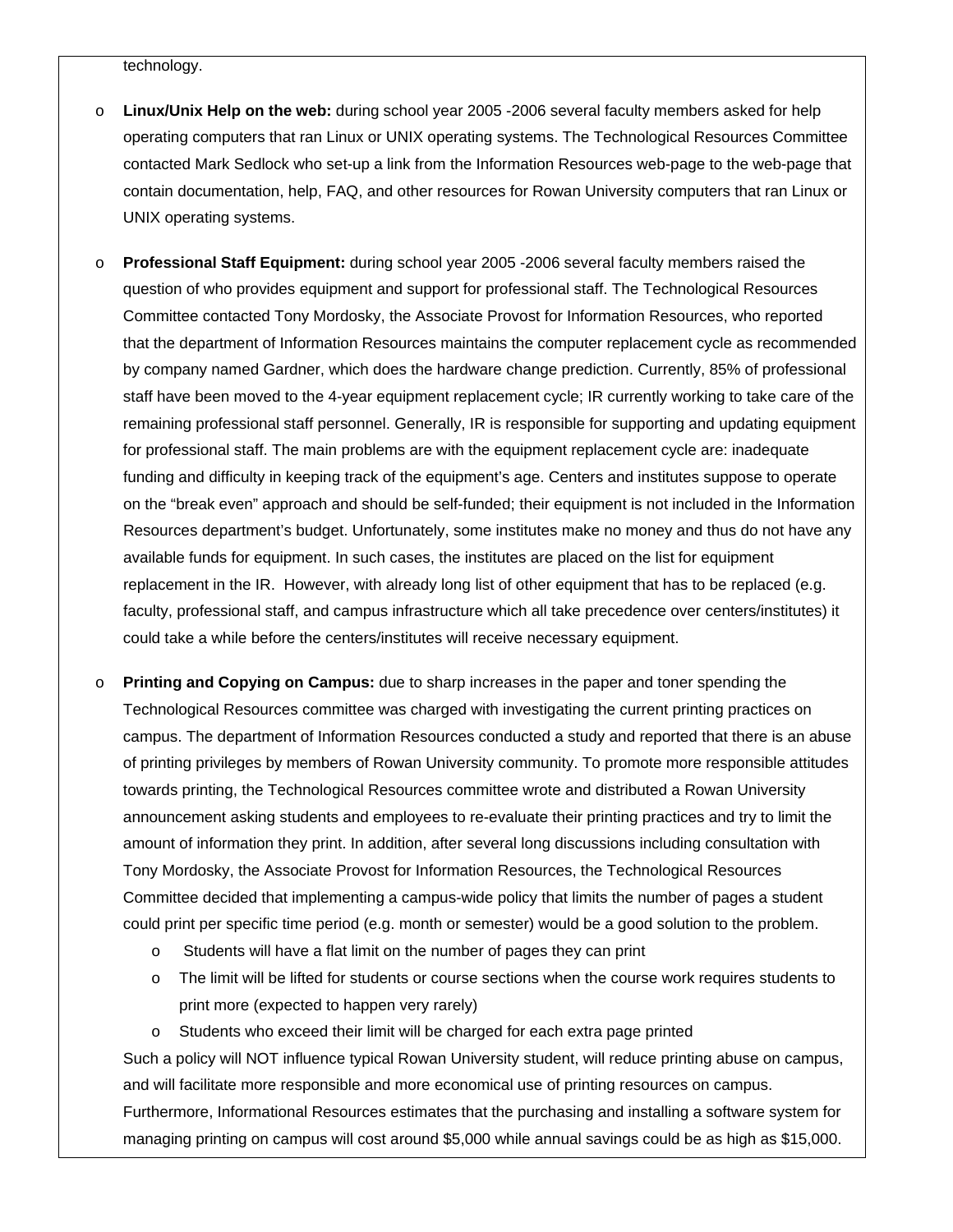- o **Support for Information Resources:** Over the course of the 2005-2006 academic year, the Technological Resources committee has reviewed several documents provided by the Department of Information Resources and had several discussions with Anthony Mordosky, Associate Provost for Information Resources, and Neil Toporski, the Director of Instructional Technology, on the issue of current funding of Information Resources. While the expectations of and demands on Information Resources have grown exponentially over the last several years neither the funding nor the staff has materialized to meet those needs. Information Resources is under-funded and under-staffed by almost every measure reviewed by this committee. It is the mission of this Committee to have a positive and productive influence on technology use at Rowan; in that capacity the Technological Resources Committee urges University administration to re-evaluate current technology funding and provide better support for Information Resources.
- o **Music Library:** at the end of 2005-2005 academic year the Technological Resources committee was notified that the Music Library, along with members of the Music Department faculty, is interested in moving forward in developing an infrastructure for the delivery of online digital audio for classroom and student use. The Technological Resources Committee will examine this issue during the next academic year.
- o **Rowan University to require laptops for all students:** Recently the Provost's literacy task force started looking into a possibility of requiring all incoming freshman to purchase a laptop. The Technological Resources Committee will conduct a preliminary research of this issue and will develop a recommendation during the next academic year.

*Suggestions for Operation in Upcoming Year:* (i.e., size of committee, representation, functions, etc) Follow-up on the issues discussed during the 2005-2006 academic year:

- o **Computer Competency Test.**
- o **Campus-wide printing policy for students.**
- o **Funding for Information Resources**

Examine new issues:

- o **Implement campus-wide printing policy for organizations and faculty**
- o **Music Library**
- o **Laptops for the students**

## *RECOMMENDATIONS: 2005-06*

# **TECHNOLOGICAL RESOURCES COMMITTEE RESOLUTION: SUPPORT FOR INFORMATION RESOURCES**

## **BACKGROUND INFORMATION:**

As at many Universities, technology has become a truly indispensable component of our daily lives at Rowan. From the ubiquity of email and high speed Internet access from every corner of every building to course materials distributed on the web and our daily interactions with students on-line, the conveniences brought by modern computing have become necessities. During this transition Information Resources has rapidly become a critical component of the core mission of the University. In order to continue to meet the evolving needs of the University Information Resources requires increased funding and additional staff.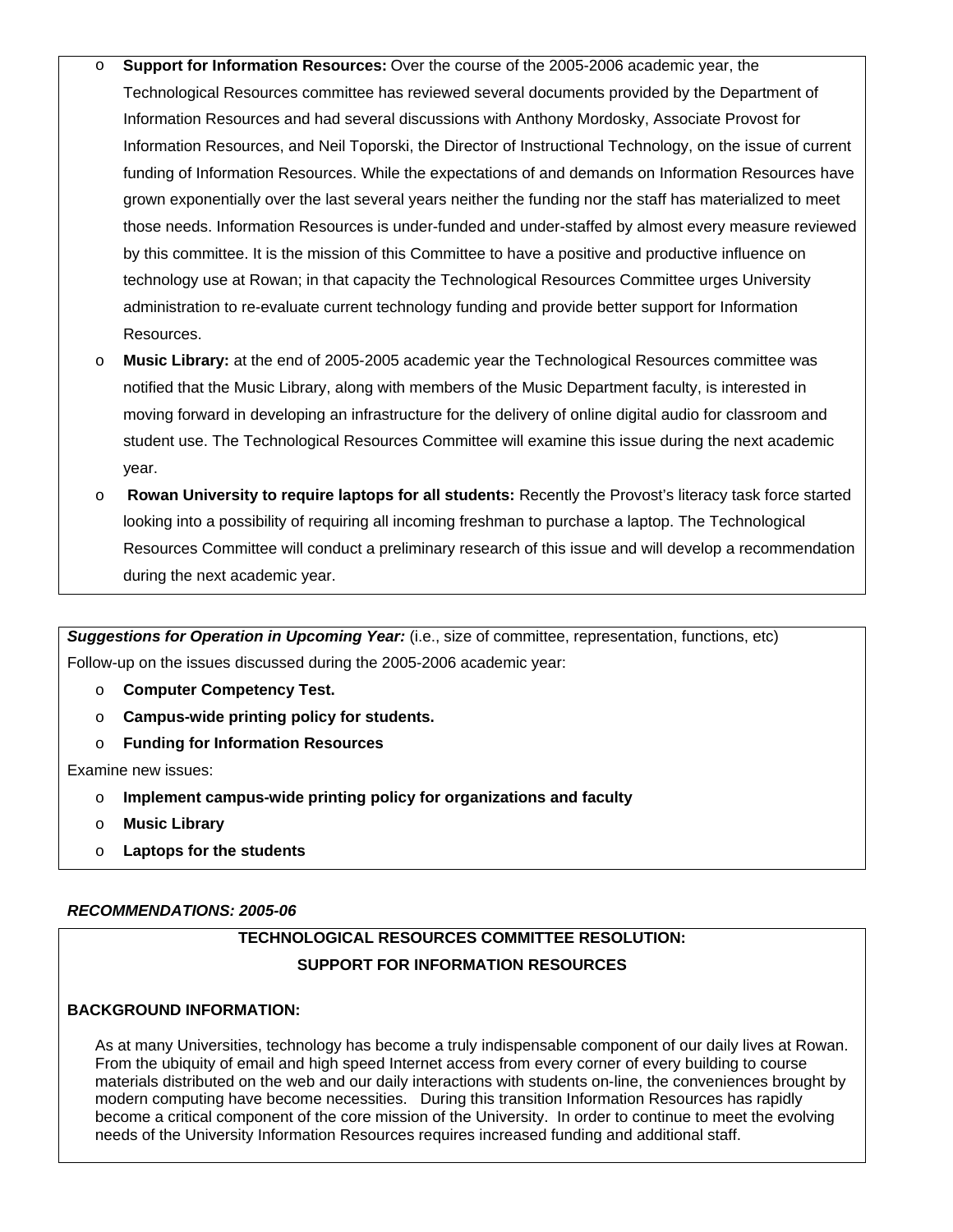The office of Web Development is a good example of a department that has experienced extensive growth but has seen little in increased support to deal with the demand. Web Development currently maintains approximately 150 institutional web sites, 30 web based software applications, and a number of specialized web sites for different campus organizations. In calendar year 2001, Rowan's primary web server received 75 million hits. In calendar year 2005 there were 305 million hits, and in 2006 there will be an estimated 374 million hits. To help keep pace with the growth in web sites and the 400% increase in utilization over the last five years the Web Development staff has received exactly one new staff member, increasing their overall fulltime, non-clerical staff to three individuals.

Network and System Services is another department that has experienced a similar growth in services offered and utilization while actually experiencing a loss of staff. In 2001 there were 6,000 network ports on the Rowan Campus. As of April 2006, there are 13,000. The University's server infrastructure, which is particularly demanding on staff resources, has experienced explosive growth as well, increasing from 41 servers in 2001 to over 90 servers today. During this period of growth the NSS staff has actually become smaller. The only clerical line in the department has been permanently removed and the line for the one staff member that retired during this period has been removed from the department.

Technology Enhanced Classrooms have quickly become an expected feature for many classroom lectures. Presentations that were previously done on chalk boards or with overhead projectors have quickly moved into the 21<sup>st</sup> century and now include many kinds of media that require a wide array of equipment. These TEC rooms include DVD players, computers, high fidelity audio systems, projector display systems and touch panel control systems that help all of the equipment to work together. Due to the necessarily complex integration of the varied components in each TEC room they tend to be very maintenance intensive. In 2001 there were 13 TEC classrooms available to Rowan faculty supported by two employees in Instructional Technology. As of April 2006 there are 88 TEC classrooms – an increase of more than 500% with no change in the number of support staff.

Perhaps the most illustrative comparison is to another New Jersey State University on our list of aspirant institutions based on data collected in 2004. The College of New Jersey (TCNJ) is a slightly smaller institution with 6,102 FTE students to our 7,656. TCNJ has 65 full time staff in their central IT organization compared to our 53. Expressed as a ratio to students, TCNJ has one full-time central IT person for every 94 students; Rowan has one for every 145 students. The director of TCNJ's IT organization held a cabinet level position, ours reports to the Provost. TCNJ spends approximately \$1000 per student on their central IT operating budget. Rowan's allotment is \$772 per student.

While these examples taken in isolation may not be indicative of a systemic problem, the broader picture they paint together illuminates the fact that we're simply not allocating the resources we need to technology at Rowan. It has become clear that technology is playing an increasingly important role in Rowan University's ascension to "the next level." Sufficiently funding our Information Technology infrastructure is a critical step in getting there.

## **RESOLUTION**:

**WHEREAS**, the Technological Resources committee of the University senate has interviewed with and reviewed several documents provided by the Associate Provost for Information Resources over the course of the 2005-2006 academic year, and

**WHEREAS**, These documents included comparative financial and staffing data in the area of technology support for several of Rowan University's peer and aspirant institutions, and

**WHEREAS**, Information Resources has rapidly become a critical component of the core mission of the University, and

**WHEREAS**, the expectations of and demands on Information Resources have grown exponentially while neither the funding nor the staff has materialized to meet those needs, and

**WHEREAS**, Information Resources is under-funded and under-staffed by almost every measure reviewed by this committee

**THEREFORE BE IT RESOLVED** by the University Senate that we urge Rowan University administration to reevaluate current technology funding and provide better support for Information Resources.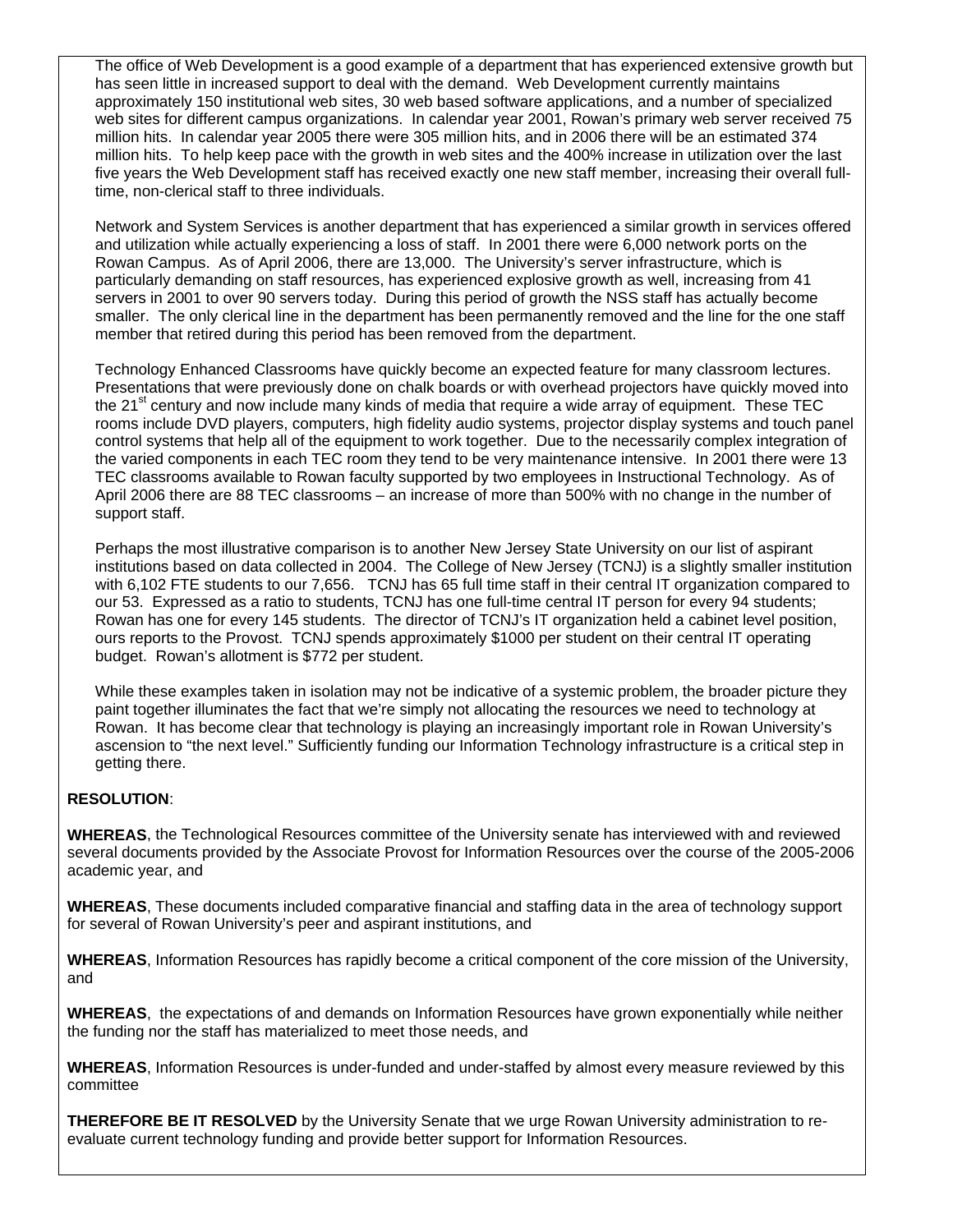### **TECHNOLOGICAL RESOURCES COMMITTEE RESOLUTION:**

### **CAMPUS-WIDE PRINTING POLICY**

### **BACKGROUND:**

Rowan University offers a wide array of computing, networking, and instructional resources and services to members of the university community. Computer laboratories provide a learning environment that supports teaching and learning at Rowan.

Computer printing and support is essential for students to successfully accomplish course and graduation requirements. All Rowan computer laboratories provide laser printing for students. Printing is considered essential for academic needs -- but not for non-academic organizations and events such as Fraternities, Sororities, sports, and their flyers. The latter organizations are encouraged to use Printing/Duplicating Services for large print jobs.

Recently Rowan University's spending for printing on campus has increased significantly. In the 2004 fiscal year, in the Rowan Hall, Mimosa, and Bunce computer laboratories, \$13,853.90 was spent on paper and another \$34,362.54 was spent on toner (\$48,216.44 total costs). For the 2006 fiscal year Information Resources estimates a 40% increase from the last year in paper and toner costs alone. A similar situation occurs in the Library: in 2004 the Library spent over \$6,000 on paper and almost \$11,000 on toner, and in 2005, \$8,000 was spent on paper and over \$15,000 on toner. These numbers do not include replacement and maintenance of the printers.

To identify the problem, Instructional Technology evaluated student printing jobs. According to the study a typical student on average prints just over 120 pages per month. However, 3-4% of the students frequently consume over 500 pages per single printing job, far exceeding the student average. This means that 3-4% of the student population is responsible for over 30% of all printed pages and associated costs. It seems unlikely that these print volumes were a result of purely academic need and most likely the result of student abuse for personal or organizational intent.

A simple and effective solution to the printing problem would be to introduce a campus-wide policy that will install a flat limit on the number of pages a student could print per month. In rare cases, when course work requires student to print more than the introduced limit, the Informational Resource will temporarily increase the page limit for that student or the whole section of the course. All the other students who exceed their monthly page limit will be charged for each additional page printed.

Such a policy will NOT influence a regular Rowan University student. In fact, in most cases Rowan University students will not notice any changes. However, such policy will reduce printing abuse and will facilitate more responsible and more economical use of printing resources on campus. Informational Resources estimates that the price of purchasing and installing a software system for managing printing on campus will be around \$5,000 while annual savings could be as high as \$15,000. Furthermore, a large number of universities implemented a similar printing policy (see attached survey).

### **RESOLUTION**:

**WHEREAS**: in the face of looming fiscal crisis Rowan University should strive to become more financially responsible and use available resources more efficiently.

**WHEREAS**: Rowan University is experiencing sharp increases in printing costs.

- **WHEREAS**: the increase in printing cost is largely due to an abuse of printing privileges by a small group of students, and irresponsible attitudes towards printing on campus by Rowan University students and employees (e.g. it costs nothing, so print away).
- **WHEREAS**: a campus-wide policy that installs a flat limit on the number of pages a student could print per specific time period (e.g. month or semester) is a simple and effective solution to the printing problem.
	- o Students will have a flat limit on the number of pages they can print
	- o The limit will be lifted for students or course sections when the course work requires students to print more (expected to happen very rarely)
	- o Student who exceed their limit will be charged for each extra page printed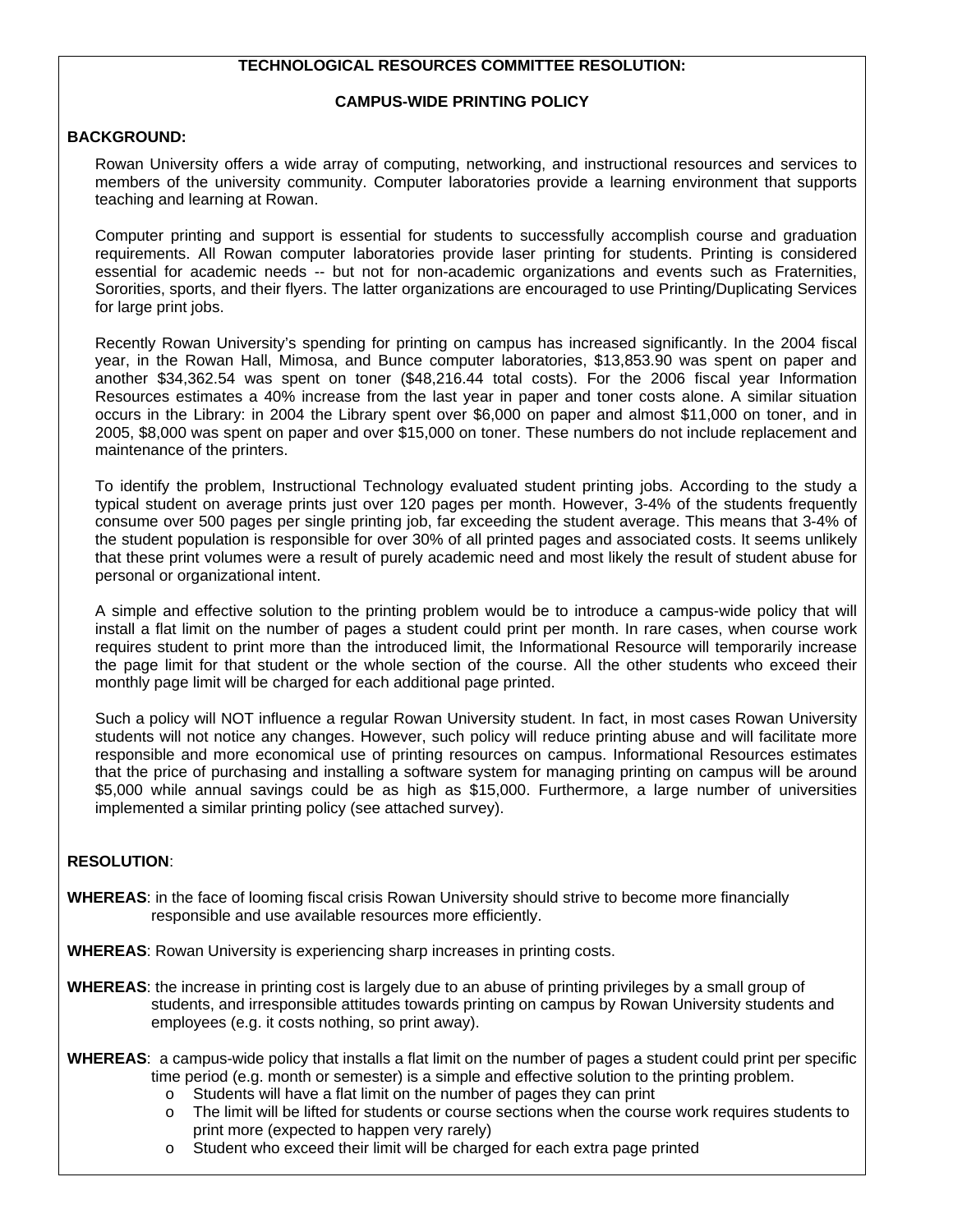**WHEREAS**: such a policy will NOT influence regular Rowan University student. In fact, in most cases Rowan University students will not notice any changes.

- **WHEREAS**: such a policy will reduce printing abuse on campus and will facilitate more responsible and more economical use of printing resources on campus.
- **WHEREAS**: Informational Resources estimates that the price of purchasing and installing a software system for managing printing on campus will be around \$5,000 while annual savings could be as high as \$15,000.
- **THEREFORE BE IT RESOLVED:** Rowan University should implement a campus-wide printing policy that will limit the number of pages a student can print.

**THEREFORE BE IT RESOLVED:** Rowan University should provide Information Resources with necessary funds to purchase and install appropriate software in a timely fashion.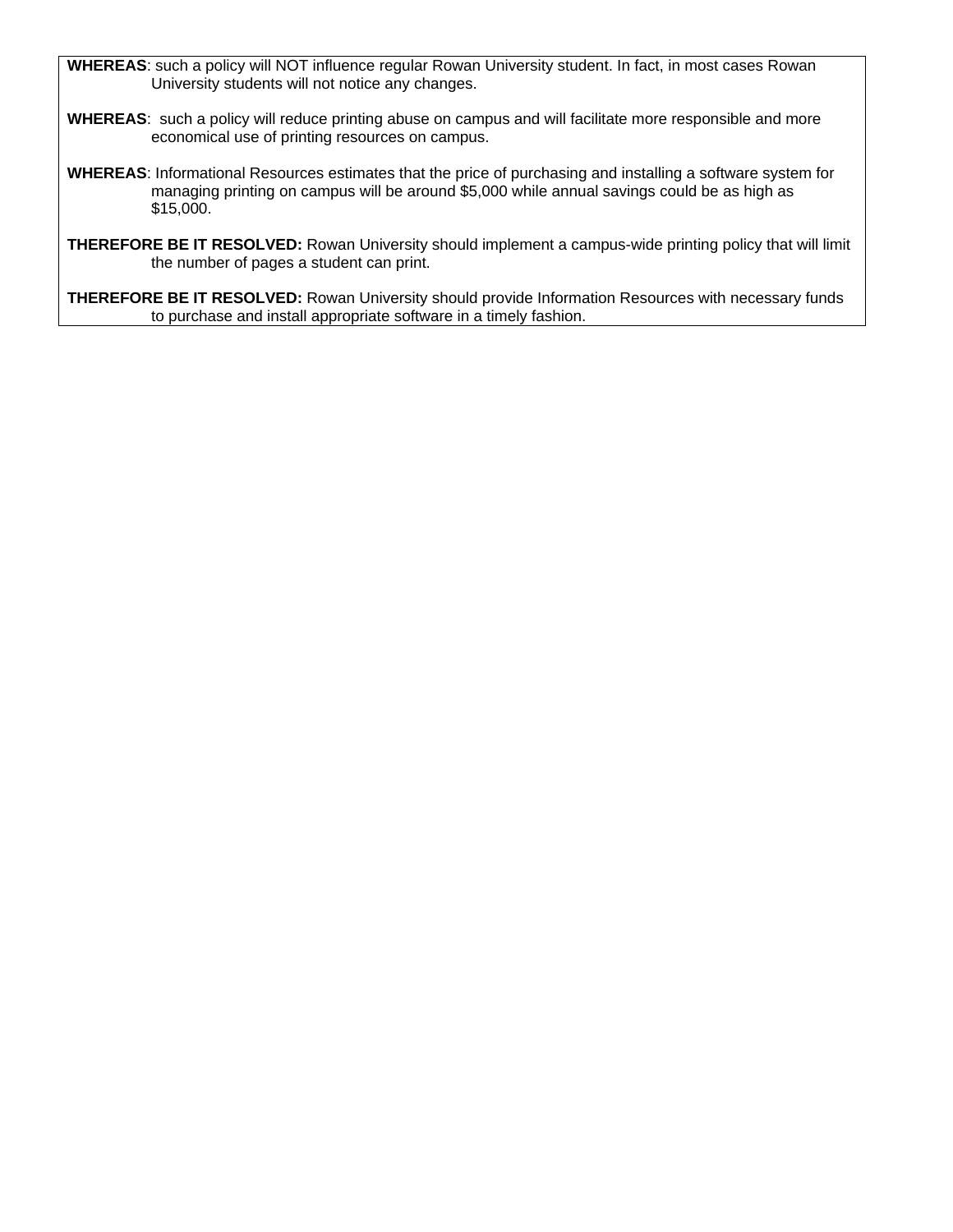# *2005-06 Tenure & Recontracting Committee*

Number of Meetings Held this Year: 23 (including 16 hearings)

Committee Chair: Tricia Yurak

Committee Members: 7

| Tricia Yurak, Chair                     | Jim Newell (Coll of Engineering)                    |
|-----------------------------------------|-----------------------------------------------------|
| Michael Banutu-Gomez (Coll of Business) | Winnie Still (Prof Staff)                           |
| Julia Chang (Coll of Communications)    | Paule Turner (Coll of FPA)                          |
| Ben Fisher (Library)                    | Joy Xin (Coll of Ed)                                |
| Kauser Jahan (Coll of Engineering)      | AFT Reps (rotating: Joy Wiltenburg & Sandy McHenry) |
| Yuhui Li (Coll of LAS)                  |                                                     |
| Stu McGee (Prof Staff)                  |                                                     |
| Brenda Marlin (Prof Staff)              |                                                     |

## *Purpose of/Charge to Committee:*

TENURE AND RECONTRACTING: Develops procedures ensuring equitable treatment for all faculty/professional staff, screens candidates not under tenure or multi-year contracts, and recommends to the University President those qualified for retention. Cannot serve concurrently on Departmental Tenure & Recontracting Committee. 8 Tenured Faculty (at least one from each College) Eligibility:

1 Librarian

3 Professional Staff

1 AFT Rep

Total 13

## *Summary of Activities this Year:*

The Tenure & Recontracting Committee prepared written evaluations of 66 applications in the Fall and 23 applications in the Spring. In the Fall, hearings were held for 7 applicants, and in the Spring, hearings were held for 1 applicant.

The Chair participated in a Fall T&R workshop coordinated by the Faculty Center for Teaching Excellence and, when requested, assisted candidates and departmental committees with questions regarding the Memorandum of Agreement and required application materials.

### **Suggestions for Operation in Upcoming Year:** None

## *RECOMMENDATIONS:*

*Reminders & suggestions for candidates and departments for the upcoming year:* 

## **Adherence to the Memorandum of Agreement:**

- Both candidates and departmental committees need to adhere to designated deadlines stated in the Memorandum of the Agreement.
- As indicated in the Memorandum, applicants must turn in a Supplemental file that includes all previous evaluations from the Department, Dean or Supervisor, Senate, and President, as well as previous student evaluations and peer observations.
- Throughout their probationary period, candidates should collect student evaluations every semester (usually from two classes; consult Memorandum). As stated in the Memorandum, each of those evaluations should be included in the candidates' most recent applications.

## **Communication within departments:**

 Candidates and departmental committees are encouraged to coordinate as early as possible each semester to ensure 1.) that all required materials are included in the applications and 2.) that any questions regarding the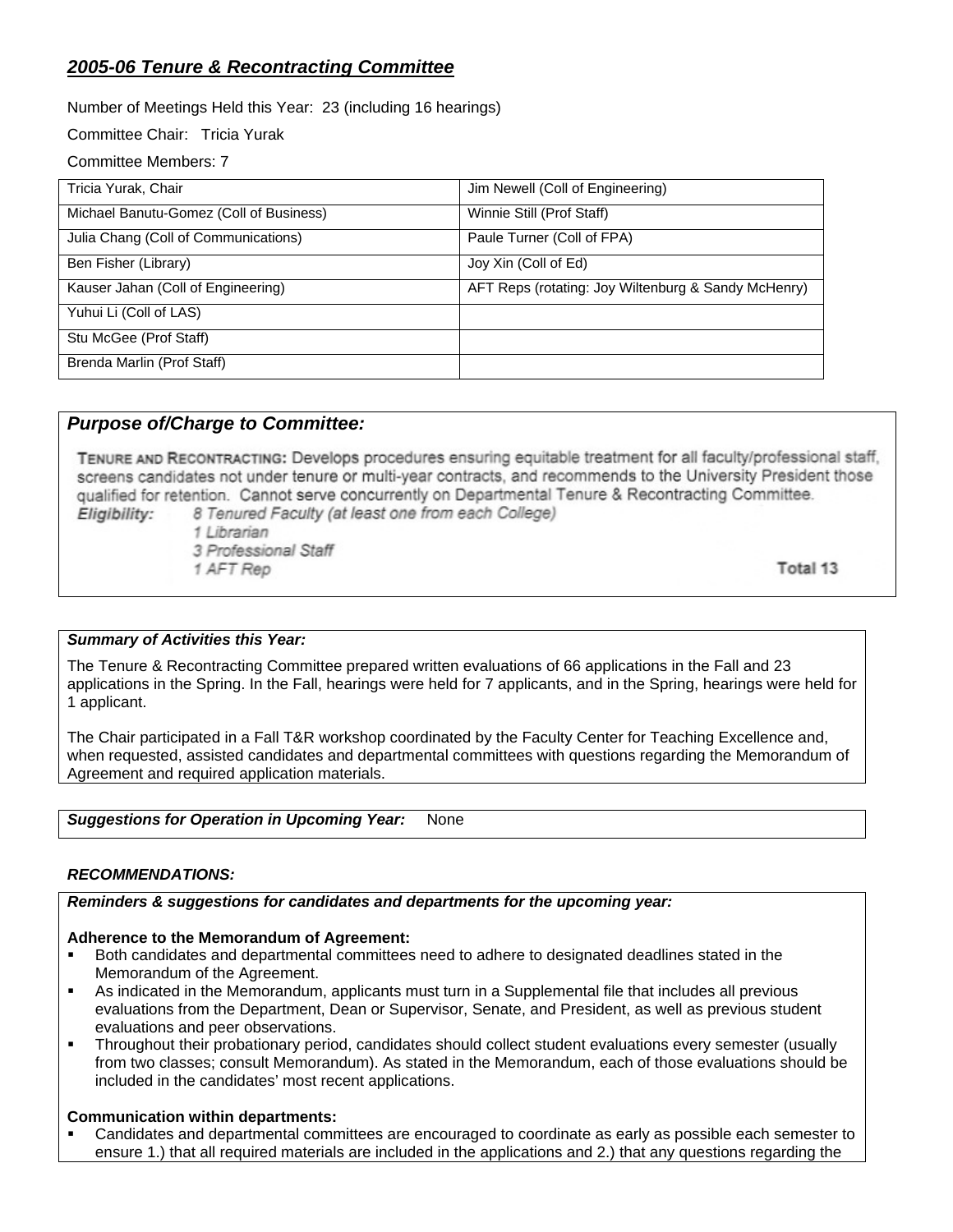Memorandum are clarified by the All-University T&R Committee, the Union, and/or the Provost's office.

#### **Clarity of evaluative criteria:**

 Departmental committees are encouraged to review their criteria for purposes of clarity, and then to base their candidate assessments clearly on those criteria.

## *2005-06 University Budget & Planning Committee*

**COMMITTEE CO-CHAIRPERSONS: Robert Fleming and Robert D'Augustine** 

### **COMMITTEE MEMBERS:**

Robert Fleming (Co-Chairperson) (Management/MIS) Robert D'Augustine (Co-Chairperson) (Administration and Finance) Katherine Boland (Institutional Research and Planning) T.R. Chandrupatla (Mechanical Engineering) Ray Cibo (IFPTE) Denis DiBlasio (Music) Rick Hale (Administration and Finance) Greg Hecht (Biological Sciences) Scott Hinners (SGA) Larissa Kyj (Accounting and Finance) Phillip Lewis (University Senate) Chuck Linderman (CWA) Jeffrey Maxson (Composition and Rhetoric) Esther Mummert (College of Communication) Robert Newland (Chemistry and Biochemistry) Corann Okorodudu (AFT) Nicholas Schmelz (Elementary Education/Early Childhood) Patrick Wescott (Elementary Education/Early Childhood)

### **PURPOSE OF/CHARGE TO COMMITTEE:**

The University Budget and Planning Committee maintains a meaningful dialogue on budget and planning decisions between the University Administration and the University Senate.

### **NUMBER OF MEETINGS HELD THIS YEAR:**

Six UBPC meetings have been held thus far this year. The meeting dates were as follows: September 19, 2005 January 4, 2006 March 1, 2006 March 10, 2006 March 31, 2006 April 19, 2006

President Farish participated in three of these meetings. Interim Provost Faison participated in one meeting. One of the meetings was an organizational meeting of the co-chairpersons and subcommittee chairpersons. Additionally, the three subcommittees held separate meetings with the five Division Heads.

#### **SUMMARY OF YEAR'S ACTIVITIES:**

The Committee monitored the University and State budget situation throughout the year. The Committee reviewed and prioritized funding requests received from the Division Heads for the FY07 budget. Requests for new faculty lines under the FY08 budget have not been addressed yet given the current budget uncertainty.

Three subcommittees were utilized in this review process (Academic Affairs, Student Affairs, and Administration). These subcommittees were chaired by Robert Newland, Patrick Wescott, and Kate Boland, respectively. The Committee also reviewed and commented on University planning documents. As Co-Chairperson, Robert Fleming attended the Board of Trustees Budget and Finance Committee meetings.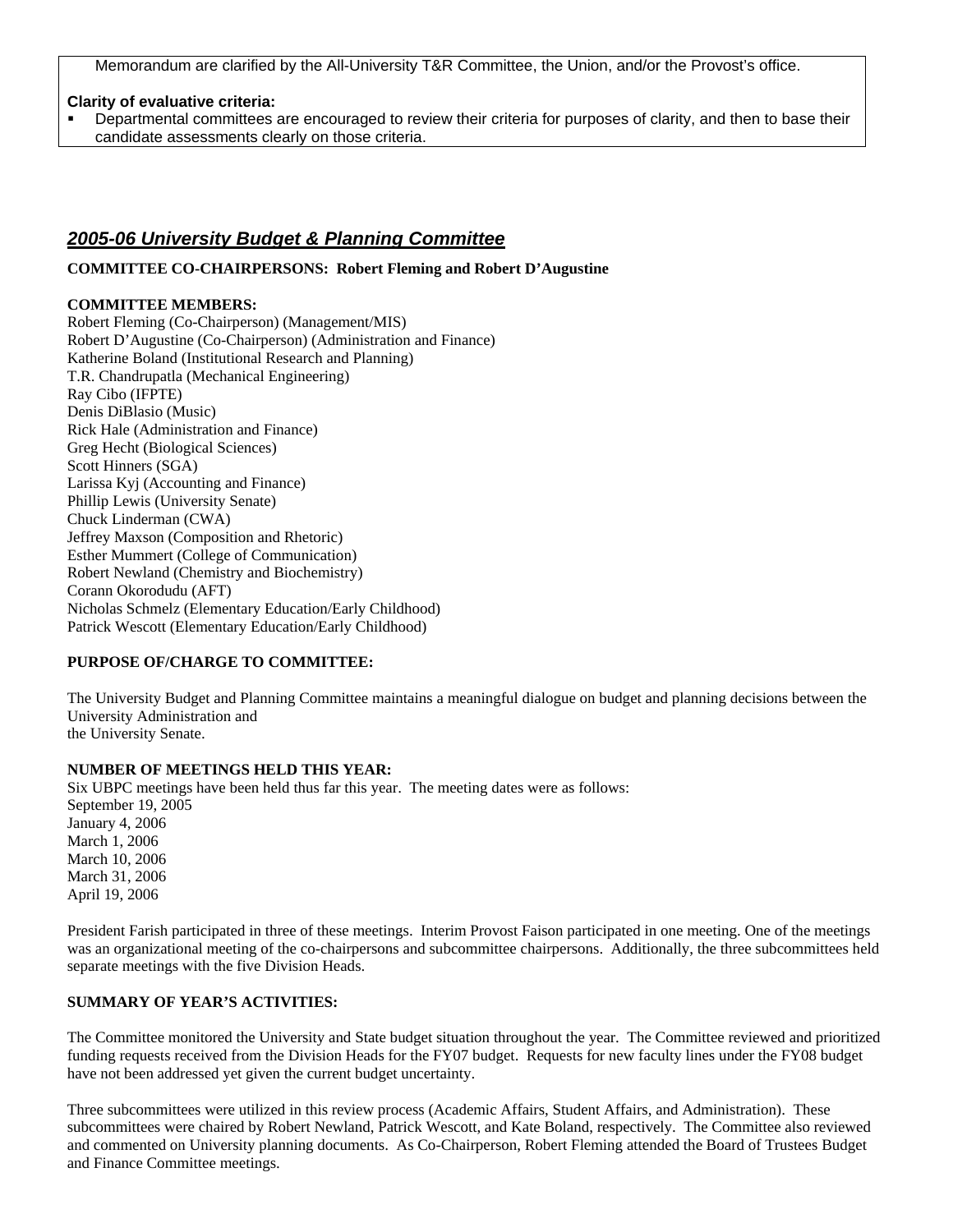The Committee plans to review budget suggestions received from the administration shortly. Given the current budget situation, the Administration will continue to utilize the Committee over the next two months. Dr. Farish will want to confer with the Committee at some point late in the budget process regarding budget measures that he is implementing and other related matters. Ideally, we would invite the members of both this year's and next years' Committee to that meeting.

### **RECOMMENDATIONS FOR NEXT YEAR:**

- 1. Authorize, as has been done in the past in times of budget uncertainty, the University Budget and Planning Committee to continue to fulfill its charge through the end of June 2006.
- 2. Continue to function as an integral component within the University's planning and budgeting processes.

# **ALL-UNIVERSITY COMMITTEES:**

## *2005-06 Medallion Awards Committee*

Number of Meetings Held this Year: 2

Committee Chair: Claudia Cuddy

Committee Members:

| Claudia Cuddy-chair | <b>Faculty or Professional Staff</b> |
|---------------------|--------------------------------------|
| Joyce Wood          | <b>Faculty or Professional Staff</b> |
| <b>Janet Moss</b>   | <b>Faculty or Professional Staff</b> |
| Hong Ling           | <b>Faculty or Professional Staff</b> |
| Jodi Bornstein      | <b>Faculty or Professional Staff</b> |
| Marilyn Feke        | <b>Faculty or Professional Staff</b> |
| Frank Epifanio      | <b>Faculty or Professional Staff</b> |
| Cathy Parrish       | <b>Faculty or Professional Staff</b> |
| <b>Tony Smith</b>   | <b>AFT</b> Representative            |

### *Purpose of/Charge to Committee:*

The Committee approves the senior students selected by departments and other groups to receive

honors for outstanding achievement in curricular and service areas. The student must be a graduating or walking senior who meets the criteria for the award.

The committee takes care of ordering the medallions, sending out the information packets, publicizing, communicating with departments, sending letters to the recipients, sending follow-up thank-you letters to sponsors, and taking care of budgetary concerns.

### *Summary of Activities this Year:*

Our first meeting set in motion some plans, but we were waiting for decisions coming from the president's cabinet. When the guidelines were in place, early January, packets went out to departments, and in February, the committee met to validate that the students on the selection forms were seniors and on the correct college lists. From there, the chair sent out letters to students and ordered the medallions.

Rowan had a new seal this year, so we went to a new vendor, Pitman Jewelry, for a new mold casting. The new medallions are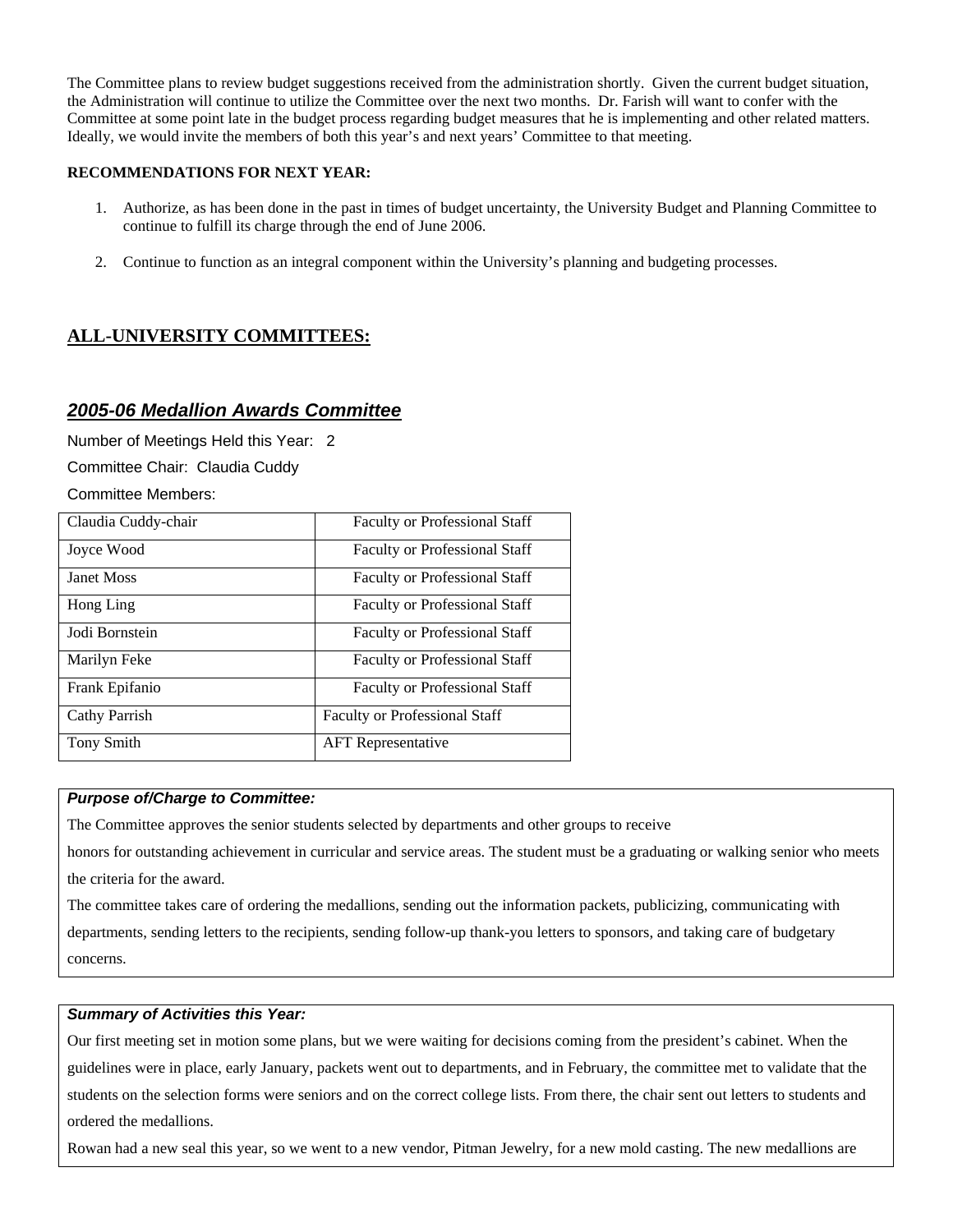larger and thicker, and they come with a beautiful display box. The presentation is quite impressive.

The chair coordinated with the individual colleges as to when they needed their certificates and medallions. Spreadsheets were typed and information was given to University Relations for publicity purposes. Individual spreadsheets were sent to colleges. Lists were given to Ms. Stubbs for graduation programs.

Thank you letters to the sponsors will be sent, as well as letters to the college community reminding everyone that their award can be made perpetual if the \$1500 is received by June 25. After that, the perpetual cost is \$5000.

Number of awards given out in 2006: 72 awards: 64 undergrad, 8 grad BY COLLEGE: Business: 5 (4 perpetual) Communication: 13 (10 perpetual) (1 new award) Education: 10 (5 perpetual) (1 new award) Engineering: 5 (4 perpetual) Fine & Performing Arts: 8 (8 perpetual) (3 new awards) Liberal Arts and Sciences: 16 (5 perpetual) Recognition/Nomination: 7 (2 perpetual) Graduate School: 8 (4 perpetual)

### *Suggestions for Operation in Upcoming Year:*

Either a small committee of 3 people or one person per college is sufficient. Unless each college is represented, then we don't need more than 3 people. Tasks are administrative and organizational.

## *RECOMMENDATIONS:*

Make earlier deadlines, perhaps February 10. Packets could be sent out in December.

Revise selection forms for clarity.

Communicate with separate colleges as to their awards distribution.

More publicity for the nominated awards: courage, leadership, distinguished senior. (We get only 1 or 2 nominations for those awards.)

Put all certificates in certificate folders and envelopes before delivering to the individual colleges.

Provide award description with the certificate since the students don't get a program anymore.

## *2005-06 Bookstore Committee*

Number of Meetings Held this Year: Two: 1 fall and 1 spring

Committee Chair: Robert S. D'Intino, PhD

Committee Members:

| John A Aderinto  | Soyoun Bae Suh     | Soyoun Bae Suh     |
|------------------|--------------------|--------------------|
| Charles J. Brett | Robert S. D'Intino | Stephen J. Hartley |
| Larry Litwin     | Eileen M. Morrow   | Scot Morschauser   |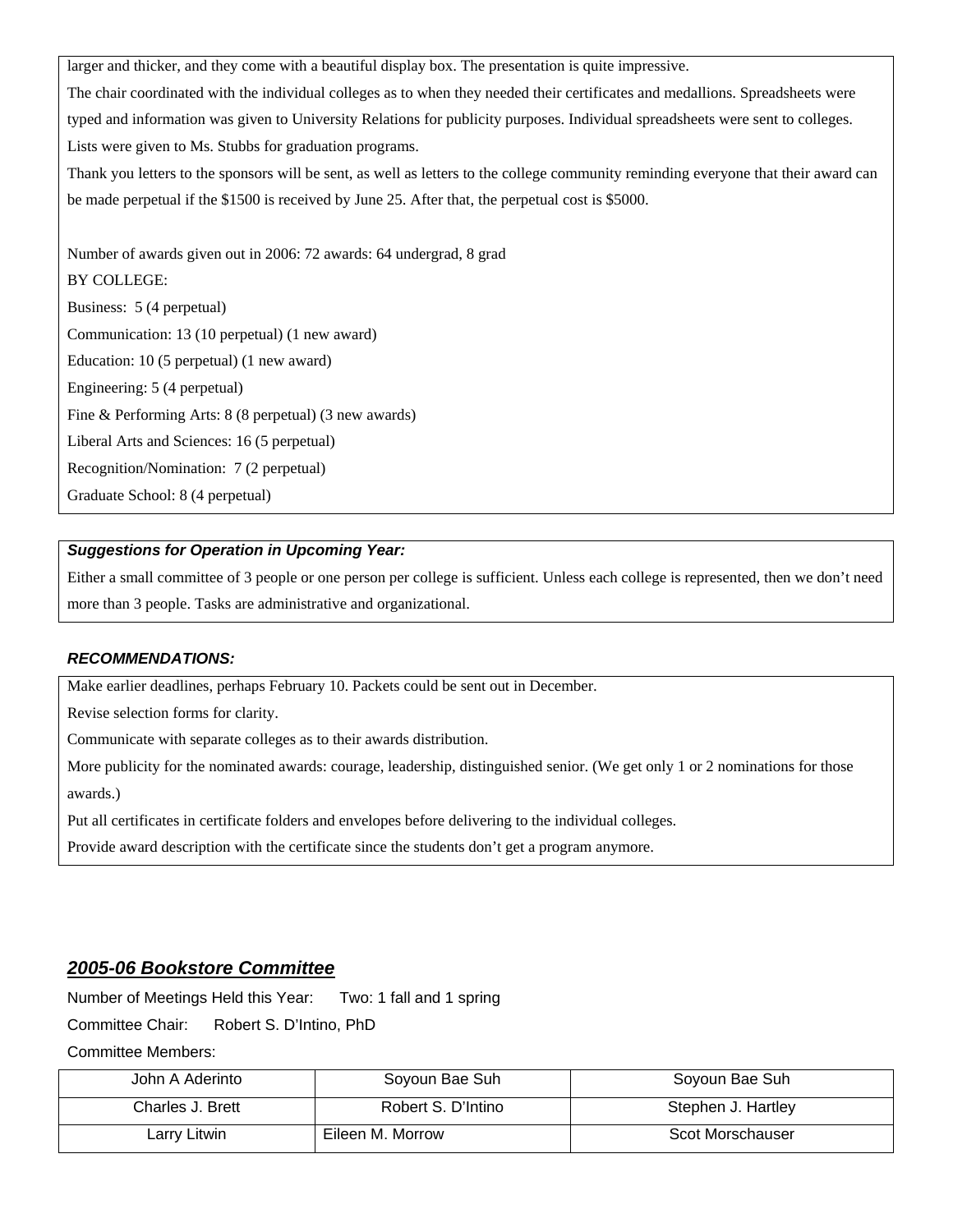#### *Purpose of/Charge to Committee:*

*Mediates faculty, student and bookstore relations and concerns. This committee provides an ongoing evaluation of staffing levels of the bookstore, works on improving the perceptions about the bookstore's work, both within the bookstore and externally among the rest of the campus, and facilitates cooperation of the faculty with bookstore needs and the bookstore with faculty and student needs.* 

*Summary of Activities this Year:* 

*At the two formal committee meetings held during this academic year, a major topic of discussion during the meetings was the rapidly changing business model for university bookstores across the USA and how this was impacting the Rowan University bookstore. Major topics addressed during the committee meetings included: (1) The July 2005 College Textbook survey and 47-page report prepared by the US General Accounting Office. Much discussion focused on how this national report illuminated Rowan bookstore problems and challenges; (2) Issues of student purchases of textbooks on line and the related issue of students purchasing English language texts published in other countries, e.g. UK or India; (3) Major discussions about new bookstore marketing ideas, especially the "shrink-wrap" packaging of a student's entire set of text books that were preordered; (4) discussion and suggestions about the bookstore on-line ordering system; (5) discussions and suggestions for more closely interrelating professor's textbook orders with the bookstore's scheduling needs; and (6) attempting to find ways to better communicate to faculty how the bookstore orders, delivers, and buys back textbooks based on faculty recommendations.* 

*In addition, Robert S. D'Intino, the bookstore committee chair, had numerous meetings in person and on the telephone with Bookstore* **Director** *Eileen M. Morrow and Assistant Director John A Aderinto about bookstore policies and operations. Dr. D'Intino supervised one of his MBA consulting students to conduct a bookstore freight pricing analysis that is still ongoing. Result of this analysis will be reported in next year's committee report.* 

*Suggestions for Operation in Upcoming Year:* (i.e., size of committee, representation, functions, etc)

Operations recommendations :

The bookstore committee has the charge to serve as a communicator and coordinator between the bookstore and the larger Rowan University community of students and faculty. Committee members should continue to work to better understand both the bookstore constraints and student and faculty needs and requirements, and help serve as an honest broker to ensure better communication.

### *RECOMMENDATIONS:*

Policy recommends for the upcoming academic year include the following:

- Focus committee efforts to better understand the bookstore business model problems and what faculty can contribute to help solve some of these problems.
- Work to better communicate with faculty the timing and logistics of student textbook purchases, returns, and buybacks, especially in terms of faculty decisions on submitting book adoption forms in a timely manner so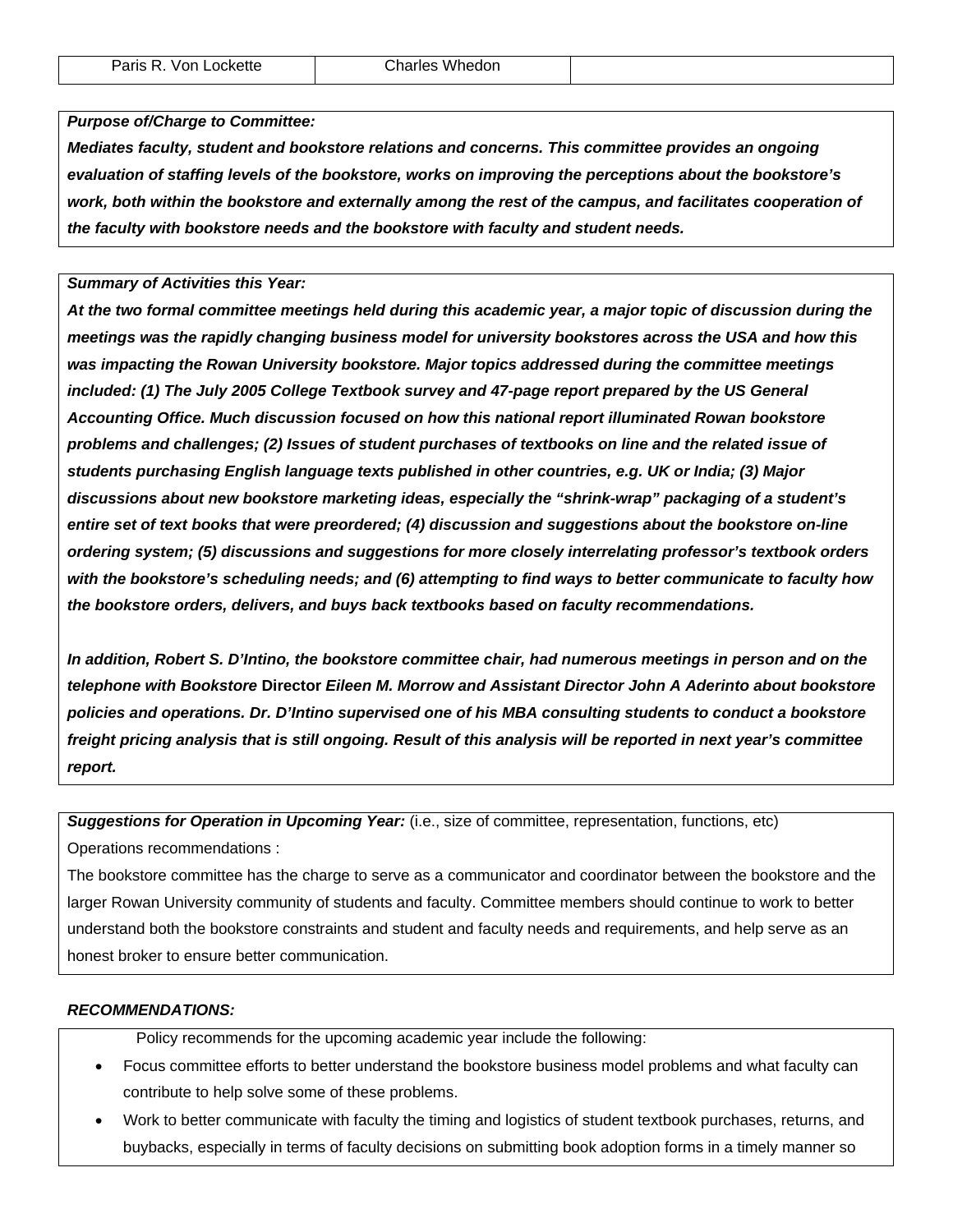students can receive the best prices for their used textbooks.

- Continue to dialog with the Bookstore Director and Assistant Director about the type of information that they can supply that will help faculty better utilize the bookstore resources to advance teaching and better serve Rowan students.
- Consider preparing and administrating a new Faculty Satisfaction Survey created by the National Association of College Bookstores. This survey was last conducted at Rowan in 2005 and reported an overrating of 3.90 on a scale of 1=low to 5=high. However the sample was small with only 53 surveys returned. The bookstore committee could sponsor this survey and increase the survey response to better identify areas of faculty concerns regarding the bookstore.

# *2005-06 Chairs Council*

**COMMITTEE CHAIRPERSON:** Richard A. Scott, Chair of Geography and Anthropology **COMMITTEE MEMBERS**: All Rowan University Department Chairs

**PURPOSE OF/CHARGE TO COMMITTEE**: To provide a channel through which department chairs may readily communicate with other chairs in order to share information and solve problems; enable junior chairs to take advantage of the expertise of more experienced chairs; act as a clearinghouse to share information that individual Chairs obtain from their respective professional societies; participate in the formation of hiring committees for Deans and in the scheduling of interviews.

**NUMBER OF MEETINGS HELD THIS YEAR**: During the Spring Semester, the Chairs Council held three lunch meeting. The Council also organized two Banner workshops, and will participate in the county college articulation meeting.

**SUMMARY OF YEAR'S ACTIVITIES**: The lunch meetings held early in the semester focused on developing a set of questions for the candidates for Provost. During the interviews of Provost candidates many chairs attended and participated in the session set aside for us. The third lunch meeting, held late in the semester, provided a forum for airing and discussion of a wide range of issues including the possibility / desirability of staggered terms for chairs. With the financial backing of the Provost, the Council also facilitated sending two chairs to a American Council on Education Workshop for Department Chairs to be held in Washington, D.C. in June. The council is working with the Associate Provost's Office to organize the Third Annual County College Articulation meeting to be held on May 23<sup>rd</sup>. The first of the two Banner workshops, led by Sue Hersh, dealt with the faculty self service functions of the program. The second workshop, to be held in early June, will focus on budgeting, an item of concern to chairs because of the plans to decentralize budget controls. This workshop will be led by Bob Newland, Chair of Chemistry and Biochemistry and Sue Hersh.

# *2005-06* **Library Committee**

Number of Meetings Held this Year: 5

Committee Chair: Judith Lancioni

Committee Members: 13

|   | Ron Block          | Faculty                   |
|---|--------------------|---------------------------|
| っ | James Coaxum       | Faculty                   |
| 3 | <b>Tom Kloskey</b> | <b>Professional Staff</b> |
| Δ | ee Kress           | <b>AFT Representative</b> |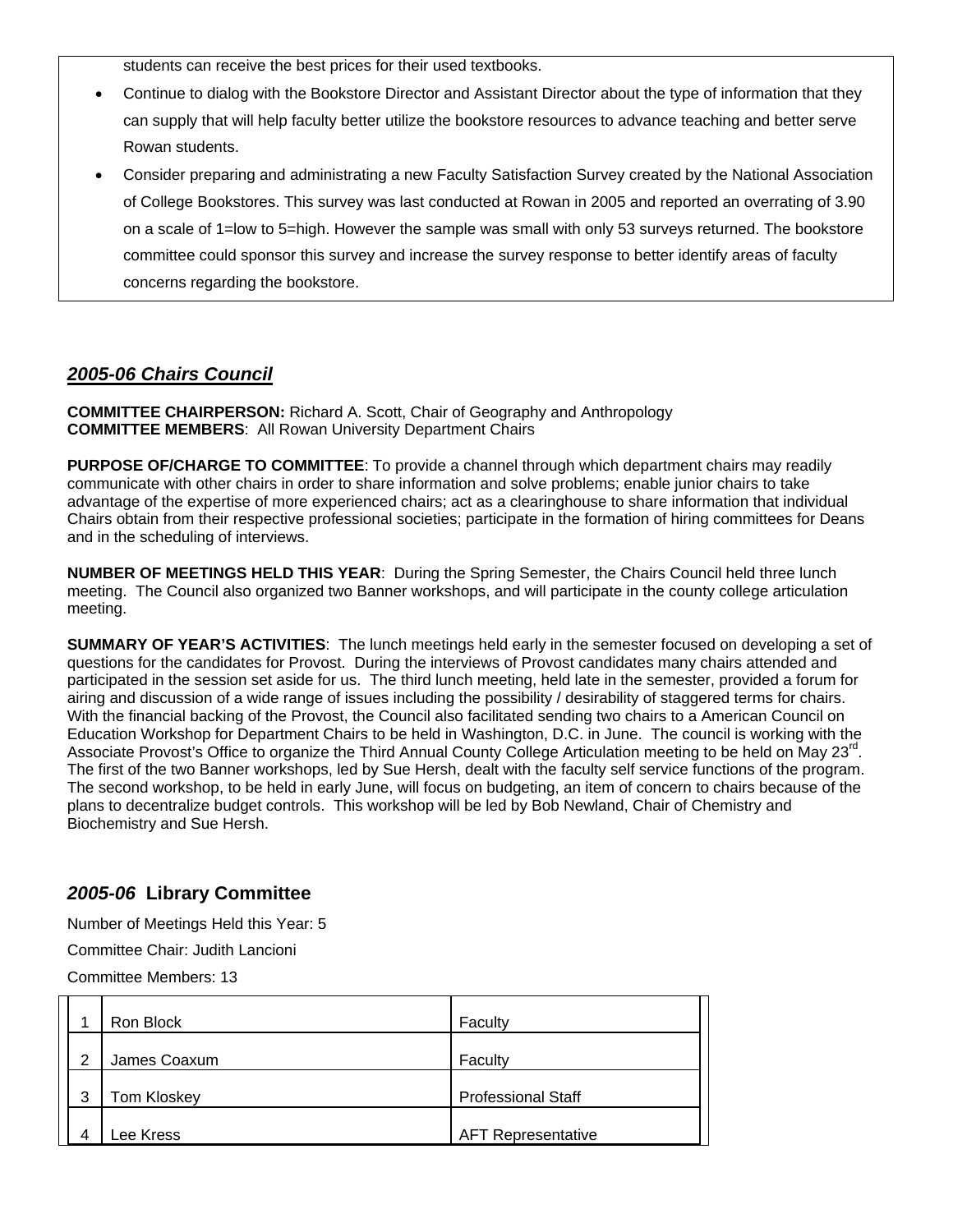| 5                 | Judith Lancioni       | Faculty                    |
|-------------------|-----------------------|----------------------------|
| 6                 | Ellen Miller          | Faculty                    |
| 7                 | Susan Murphy          | <b>Professional Staff</b>  |
| 8                 | <b>Kathy Sernak</b>   | Faculty                    |
| 9                 | Maria Sudeck          | Faculty                    |
| 10                | Jaime MacEwen         | <b>SGA Representative</b>  |
| 11                | Danielle Conto        | <b>SGA Representative</b>  |
| $12 \overline{ }$ | <b>Tyria Shoulars</b> | <b>SGA Representative</b>  |
| 13                | <b>Greg Potter</b>    | <b>Acting Library Dean</b> |

## *Purpose of/Charge to Committee:*

Review and make appropriate recommendations regarding the available learning resources of the University. Review the management policies governing the use of the University's learning centers and materials. Serve as liaison between the Campbell University Library and academic departments and faculty. Liaison with the Rowan University Friends of Campbell Library.

## *Summary of Activities this Year:*

The All-University Library Committee concentrated its efforts on two issues: funding and Library/Faculty interaction. Funding:

- Nicholas Yovnello attended two meetings and briefed the committee on the Book Allocation Formula, Electronic Database costs, and EBSCO charges. He answered questions about the relationship between electronic databases and print journal subscriptions. He also explained how library funds are allocated to specific departments, who then request the purchase of books and audio-visual materials that would enhance the collection within a specific discipline. There was considerable discussion of the formula used to allocate funds and potential revisions that would lead to a more equitable distribution of funds.
- The committee also discussed the current budgetary shortfall and the effect it might have on the resources of a Library already struggling to meet the needs of a growing number of undergraduate and graduate programs and an increased emphasis on academic research. Without increased funding, the Library may not even be able to keep up with the 7%-14% rate of inflation and the growing cost of electronic databases. For example, a one-year subscription to a particular science database costs \$30,000. Adding one Institute of Electrical and Electronics Engineers database would cost \$24,000 per year. Clearly, if the Library is to meet Carnegie standards, its funding must be increased on a permanent basis.
- Finally, the committee discussed the Campbell Grant and the role it should play in helping the Library to meet its growing obligations. The Library has not received Grant Funding in two fiscal years.

## Library/Faculty Interaction: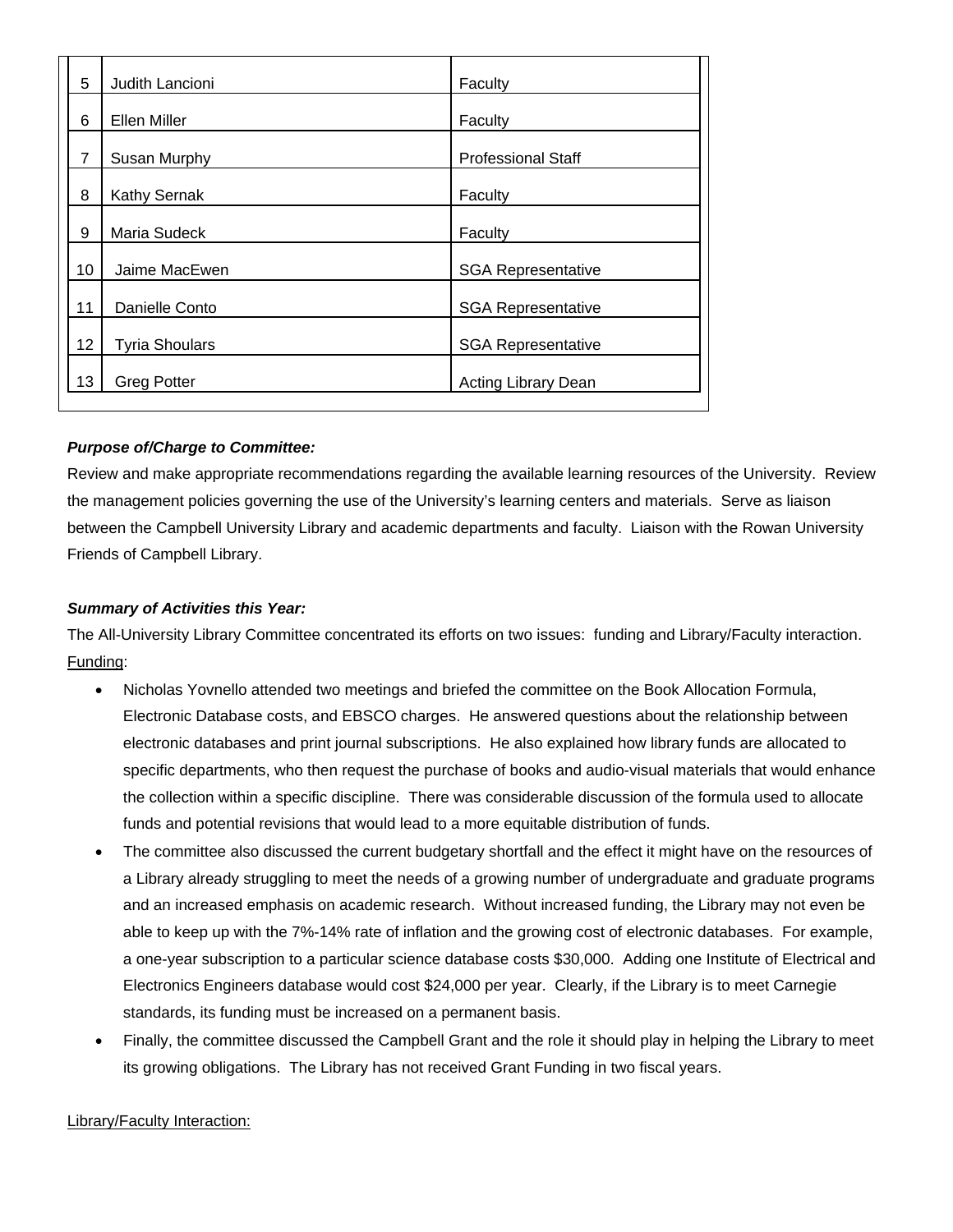The Committee twice invited Library Liaisons to meet and discuss ways in which communication between faculty and library staff could be improved so that faculty could become more familiar with and make more efficient use of library services and collections. Each department is allotted a dollar amount for purchasing materials that would enrich the Library's collection. Currently, liaisons select books they consider appropriate to the needs of various departments and handle departmental requests for the purchase of books and audio-visual materials or for journal subscriptions. They also notify each department in the fall as to what purchases have been made. The committee discussed with the liaisons additional measures for enhancing the relationship between faculty and liaisons. These included:

- Liaisons could visit departments to explain what library services are available to them (specialized databases, etc.) and to determine what their specific needs are.
- Faculty could submit syllabi to their liaison, who could then determine what resources are available and what additional resources would be helpful.
- Liaisons could send out a periodic newsletter via email to inform departments about individual workshops, new databases, and new acquisitions in their field.

## *Suggestions for Operation in Upcoming Year:*

The All University Library Committee recommends that next year's committee consider the following:

- Inquire into the allocation of the Campbell Gift Funds
- Revisit the need for revising the formula for allocating library acquisition funds to individual departments
- Inquire into the status of fifth floor renovations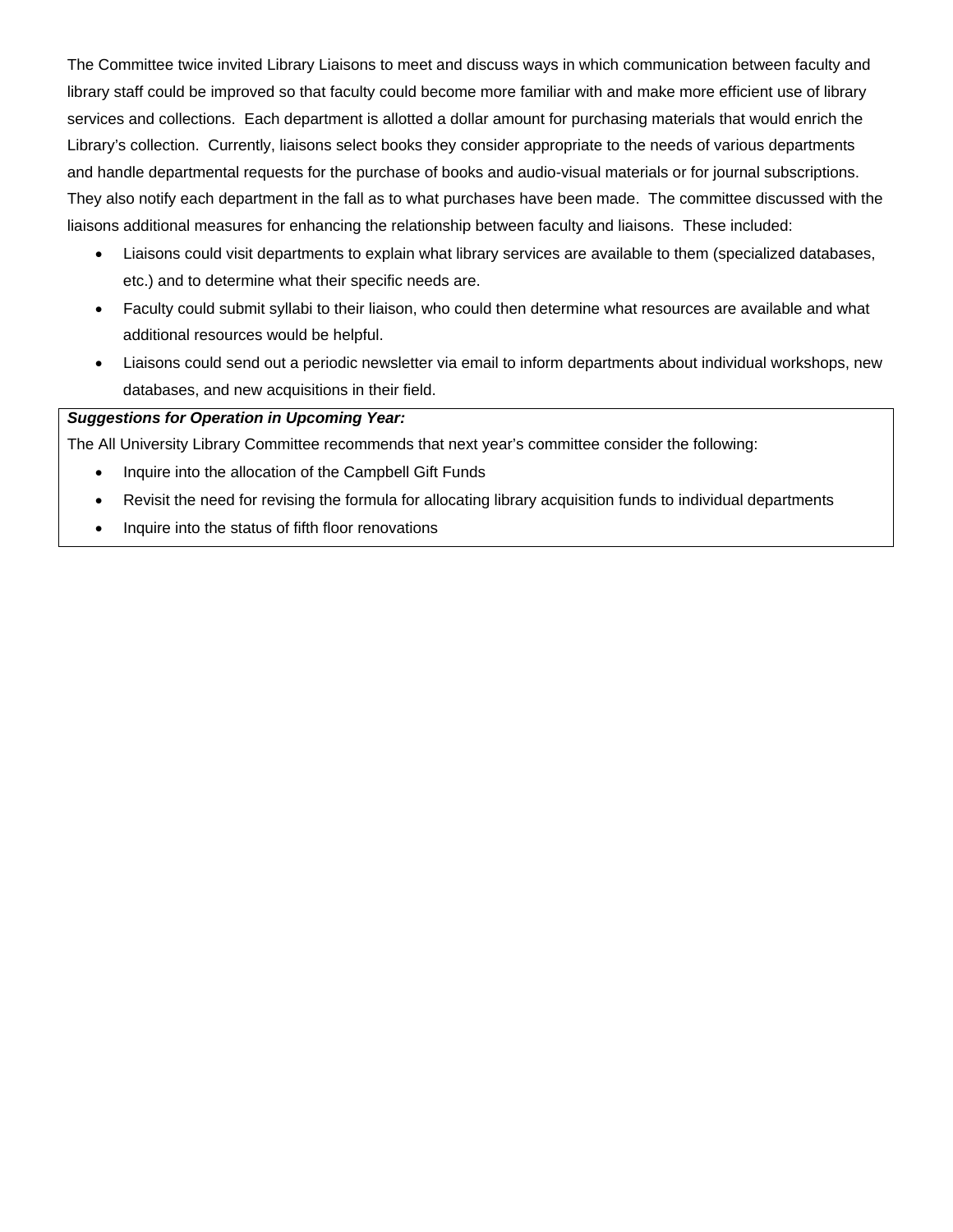### *RECOMMENDATIONS 2005-2006:*

The All University Library Committee resolves that the Campbell Library budget, especially funds for materials acquisition, be increased substantially.

The University seeks to encourage the quality and quantity of research and the growth of both undergraduate and graduate programs. These plans for growth will require additional funding for collections, databases, and services. Moreover, the academic status which the University aspires to cannot be attained without providing funds for a stateof-the-art library.

# *2005-06 University Scholarship Committee*

## **Committee Members**

Marcus Wright, Chairperson Melanie Dorsey Erin Herberg Alisa Hogan Leslie Spencer Mildred Rodriguez Chris Simons Adrian Rusu Joel Crichlow Laurie Hohwald Georgette Sahm Maccamas Ikpah Marguerite Stubbs (representing President's Office)

The committee met on the following dates:

- January 17, 2006 to determine the chair and review committee procedures with Marguerite Stubbs.
- March 13, 14, 21 and 22 to review recommendations (each recommendation was read by two committee members)
- April 3 to determine scholarship recipients

The committee wishes to thank Marguerite Stubbs for the expert help she gave us throughout our work.

# *2005-06 World Education Council*

Number of Meetings Held this Year: Once each month

Committee Chair: Joy F. Xin

Committee Members:

| An, Shan         | Korieh, Chima             |
|------------------|---------------------------|
| Caswell, Bruce   | McCafferty, Jacqueline    |
| Ciavarelli Maria | McCannon, Afrodesia Egypt |
| Han, Aiguo       | Rosado, Maria             |
| Ihunnah, Anthony | Smith, Edward             |
| Katz, Craig      | Timberman, Tara           |
| Klapper, Melissa | Wang, Youru               |
| Knoesel, Ernst   | Xin, Joy                  |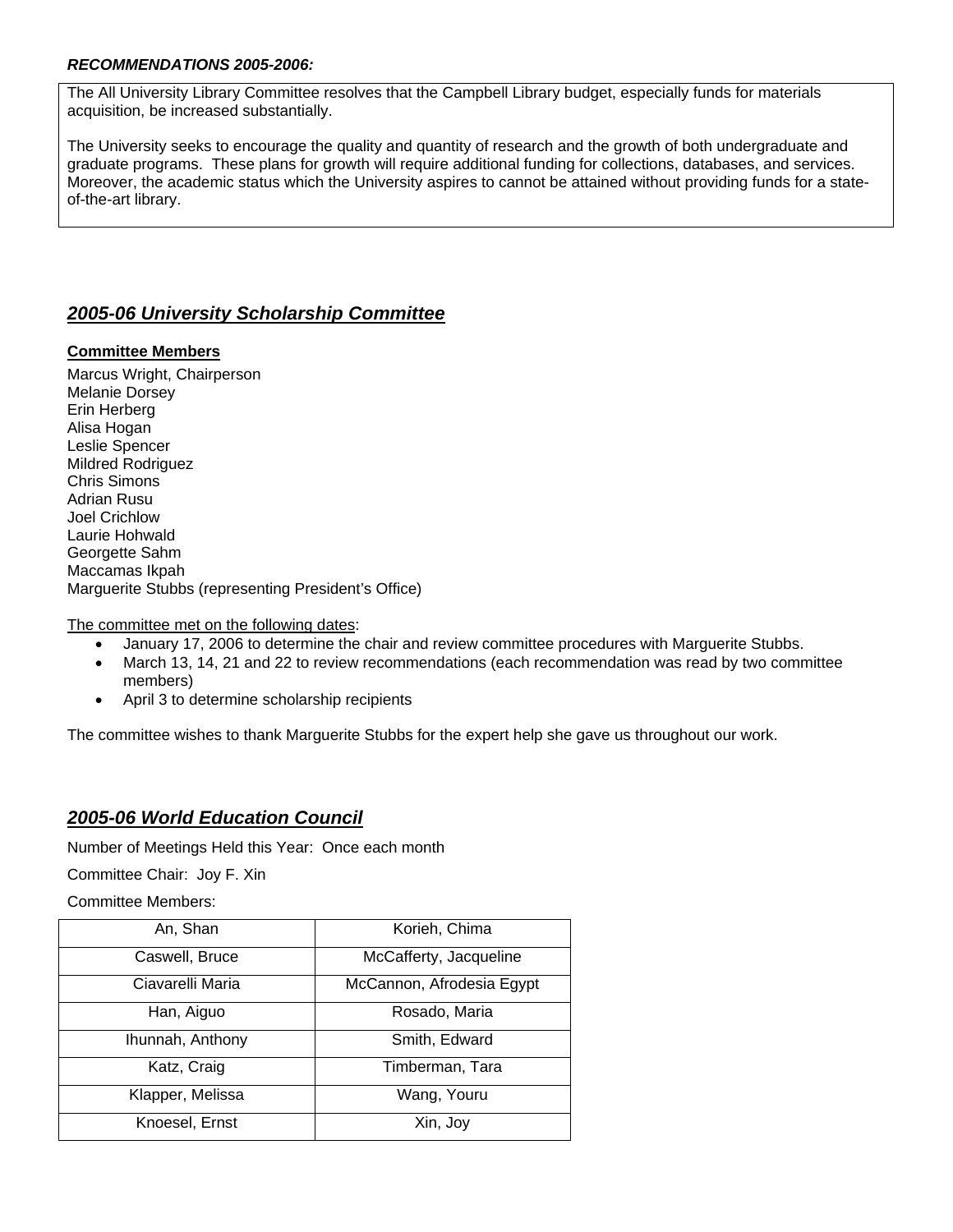### *Purpose of/Charge to Committee:*

*This World Education Council brings together faculty and staff from all areas of the university who share an interest in and a commitment to international education at Rowan. It serves as a resource to the university community for the coordination of international activities and scholarly events, the globalization of the curriculum, international week, and administrative procedures that facilitate study abroad and international student life at Rowan. The Committee is also the advisory board for Rowan's International Center.* 

### *Summary of Activities this Year:*

*This year the committee met once a month to discuss issues such as bilateral agreements with foreign universities and institutes, review proposals to support international education, develop policies related to student transfer credits from foreign universities, develop criteria for international awards, and to develop a proposal supporting faculty exchanges.* 

#### *The committee reviewed:*

 *a. the proposal for a bilateral agreement with Lille University, France (proposed by the Business School); b. proposals for a bilateral agreement with 3 universities in China (proposed by the College of Liberal Arts and Sciences): Xi'an International Studies University; East China Normal University; Beijing Institute of Technology and Mining* 

*c. the proposal for an agreement with Studio Art Centers International (SACI) in Florence, Italy;* 

*d. the proposal for a bilateral agreement with the University del Sagrado Corazon, San Juan, Puerto Rico (proposed by the Camden campus);* 

- *e. the proposal to support the SEA Semester program (proposed by the Biology Department);*
- *f. provided input regarding the proposal for a bilateral agreement with the University of Ankara, Turkey*
- *g. vetting procedures for bilateral agreements with oversaes universities and institutions.*

#### *The Committee developed:*

*a. a policy for student transfer credits from foreign institutions and universities;* 

- *b. criteria for International study awards and forwarded to the Senate Awards Committee;*
- *c. a proposal regarding foreign faculty housing for the University Planning & Management Committee;*

#### *The Committee recommended:*

*An international student for the International study award* 

#### *The Committee discussed and/or supported:*

- *a. a possible bilateral agreement with the University of Gambia, Africa*
- *b. study abroad enrollment and its increase*

*c. international Week* 

- *d. the dissemination of information on international events, also in the form of the International Center's newsletter*
- *e. Phi Beta Delta (the International Honor Society the Rowan chapter is Delta Lambda)*

*All committee members feel that this committee is productive, efficient, and valuable.* 

### *Suggestions for Operation in Upcoming Year:*

The committee functions very well. It is an open committee. We hope this committee could be considered as a standing committee in the future